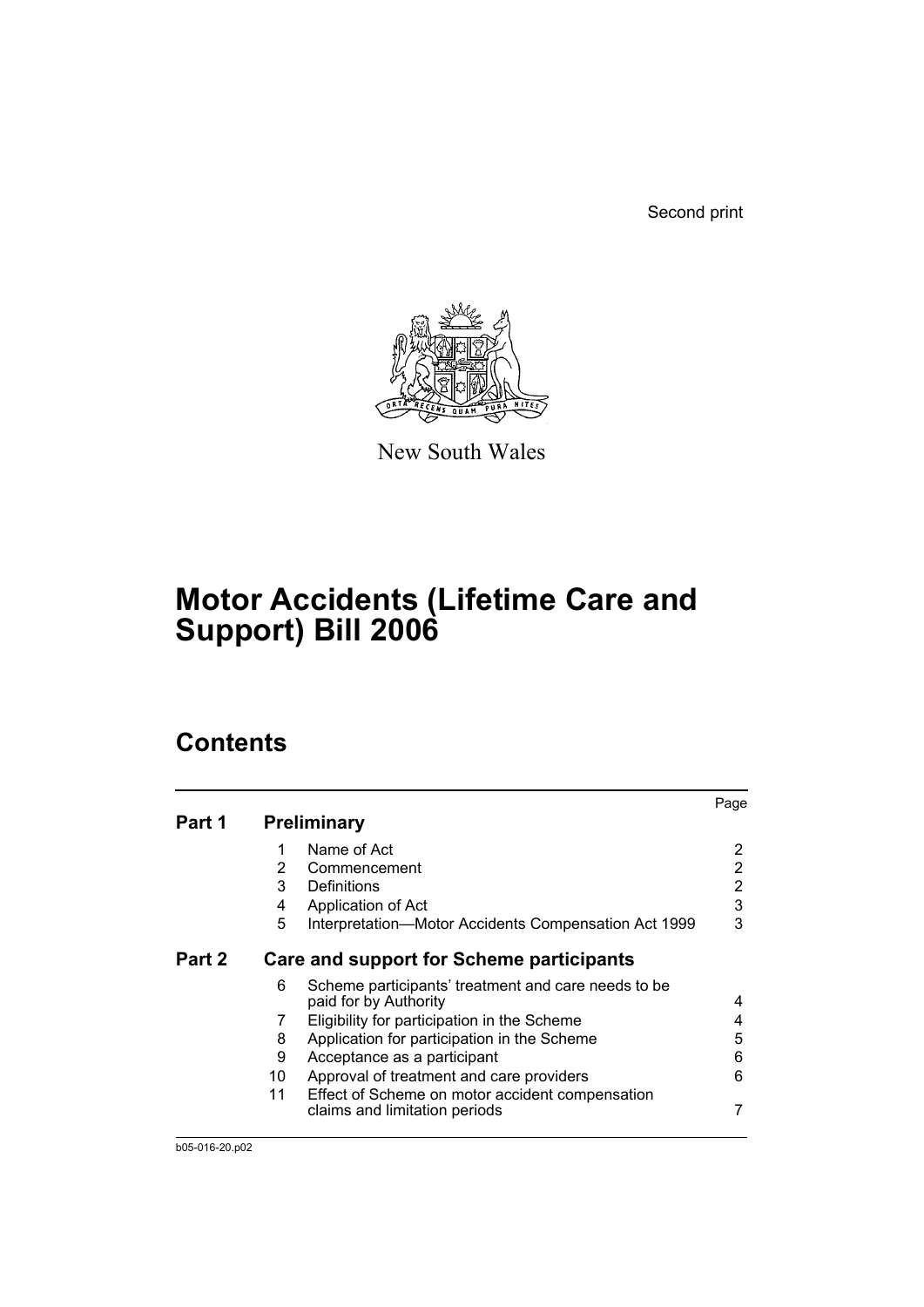**Contents** 

|        |                                              | <b>Division 1</b><br><b>Disputes about eligibility</b>                                                                                                                                                                                                                                                                               |                                       |
|--------|----------------------------------------------|--------------------------------------------------------------------------------------------------------------------------------------------------------------------------------------------------------------------------------------------------------------------------------------------------------------------------------------|---------------------------------------|
|        | 12<br>13<br>14<br>15<br>16<br>17<br>18<br>19 | Definitions<br>Appointment of assessors<br>Referral of disputes to Assessment Panel<br>Review of Assessment Panel's determination<br>Determinations to be binding<br>Costs of assessment<br>No legal costs payable by Authority<br>Authority monitoring and oversight                                                                | 8<br>8<br>8<br>8<br>9<br>9<br>9<br>10 |
|        |                                              | <b>Division 2</b><br>Disputes about motor accident injury                                                                                                                                                                                                                                                                            |                                       |
|        | 20<br>21                                     | Determination of disputes<br>Legal costs                                                                                                                                                                                                                                                                                             | 10<br>10                              |
| Part 4 |                                              | <b>Treatment and care needs assessment</b>                                                                                                                                                                                                                                                                                           |                                       |
|        | 22<br>23<br>24                               | Definitions<br>Assessment of treatment and care needs of participants<br>Dispute about Authority's assessment-determination                                                                                                                                                                                                          | 12 <sup>°</sup><br>12 <sup>2</sup>    |
|        | 25<br>26<br>27<br>28<br>29                   | by assessor<br>Review of assessor's determination<br><b>Effect of assessment</b><br>Co-operation of participant<br><b>LTCS Guidelines</b><br>No legal costs payable for assessment or review                                                                                                                                         | 12<br>13<br>13<br>14<br>14<br>14      |
| Part 5 |                                              | Payments to hospitals, doctors and others                                                                                                                                                                                                                                                                                            |                                       |
|        | 30<br>31<br>32                               | Bulk billing arrangements for hospital, ambulance<br>and other expenses<br>Payment of hospital, ambulance, medical and other<br>expenses not covered by bulk billing arrangement<br>Maximum fees payable for medical treatment and other<br>treatment or services not provided at hospitals<br>or for treatment at private hospitals | 15<br>15<br>16                        |
| Part 6 |                                              | <b>Administration</b>                                                                                                                                                                                                                                                                                                                |                                       |
|        |                                              | <b>Constitution of Authority</b><br>Division 1                                                                                                                                                                                                                                                                                       |                                       |
|        | 33<br>34<br>35<br>36<br>37                   | <b>Constitution of Authority</b><br><b>Board of Directors</b><br><b>Chief Executive Officer</b><br><b>Staff of Authority</b><br>Financial year                                                                                                                                                                                       | 17<br>17<br>17<br>17<br>18            |
|        |                                              |                                                                                                                                                                                                                                                                                                                                      |                                       |

Page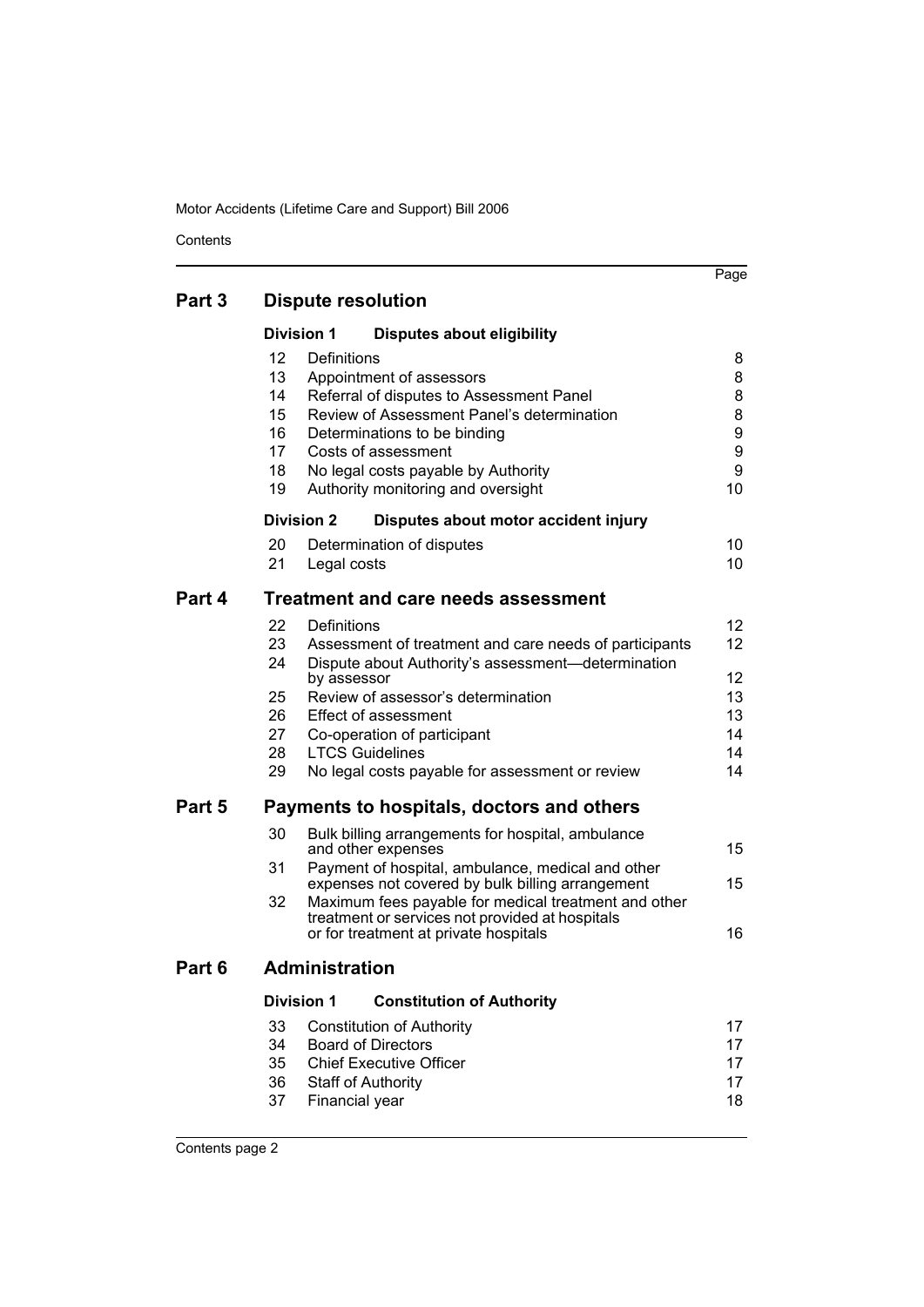Contents

|        |          |                      |                                                                                                      | Page     |
|--------|----------|----------------------|------------------------------------------------------------------------------------------------------|----------|
|        |          | <b>Division 2</b>    | <b>Management of Authority</b>                                                                       |          |
|        | 38       | The Minister         |                                                                                                      | 18       |
|        | 39       |                      | <b>Board of Directors</b>                                                                            | 19       |
|        | 40       |                      | <b>Chief Executive Officer</b>                                                                       | 19       |
|        | 41       |                      | Delegation of functions                                                                              | 19       |
|        | 42       | Seal of Authority    |                                                                                                      | 19       |
|        |          | <b>Division 3</b>    | <b>Functions of Authority</b>                                                                        |          |
|        | 43       |                      | <b>Functions of Authority</b>                                                                        | 19       |
|        |          | <b>Division 4</b>    | <b>Lifetime Care and Support Advisory Council</b>                                                    |          |
|        | 44       |                      | <b>Constitution of Advisory Council</b>                                                              | 20       |
|        | 45       |                      | Membership and procedure of Advisory Council                                                         | 21       |
|        | 46       |                      | <b>Functions of Advisory Council</b>                                                                 | 21       |
| Part 7 |          |                      | <b>Funding of the Scheme</b>                                                                         |          |
|        | 47       | Definitions          |                                                                                                      | 22       |
|        | 48       |                      | Lifetime Care and Support Authority Fund                                                             | 22       |
|        | 49       | to Fund              | Determination by Authority of amount to be contributed                                               | 23       |
|        | 50       |                      | Contributions to Fund by third-party policy holders                                                  | 24       |
|        | 51       |                      | Payment and collection of Fund levy                                                                  | 24       |
|        | 52       |                      | Records relating to collection of Fund levies                                                        | 25       |
|        | 53       |                      | Audit of Fund levy records                                                                           | 25       |
|        | 54       |                      | Recovery of lifetime care and support payments-<br>uninsured and interstate vehicles and third party |          |
|        |          | tortfeasors          |                                                                                                      | 26       |
|        | 55       | of the Scheme        | Unearned premiums surplus resulting from introduction                                                | 28       |
| Part 8 |          | <b>Miscellaneous</b> |                                                                                                      |          |
|        | 56       |                      | No contracting out of Act                                                                            | 29       |
|        | 57       |                      | Act to bind Crown                                                                                    | 29       |
|        | 58       |                      | <b>LTCS Guidelines</b>                                                                               | 29       |
|        | 59       |                      | Service of documents on Authority or Advisory Council                                                | 29       |
|        | 60       |                      | Exchange of information                                                                              | 29       |
|        | 61       | Personal liability   |                                                                                                      | 30       |
|        | 62<br>63 |                      | Protection of assessors                                                                              | 30       |
|        | 64       | Regulations          | Nature of proceedings for offences                                                                   | 30<br>30 |
|        | 65       |                      | Consequential amendments of Motor Accidents                                                          |          |
|        |          |                      | Compensation Act 1999 No 41                                                                          | 30       |
|        | 66       | Review of Act        |                                                                                                      | 31       |
|        |          |                      |                                                                                                      |          |

Contents page 3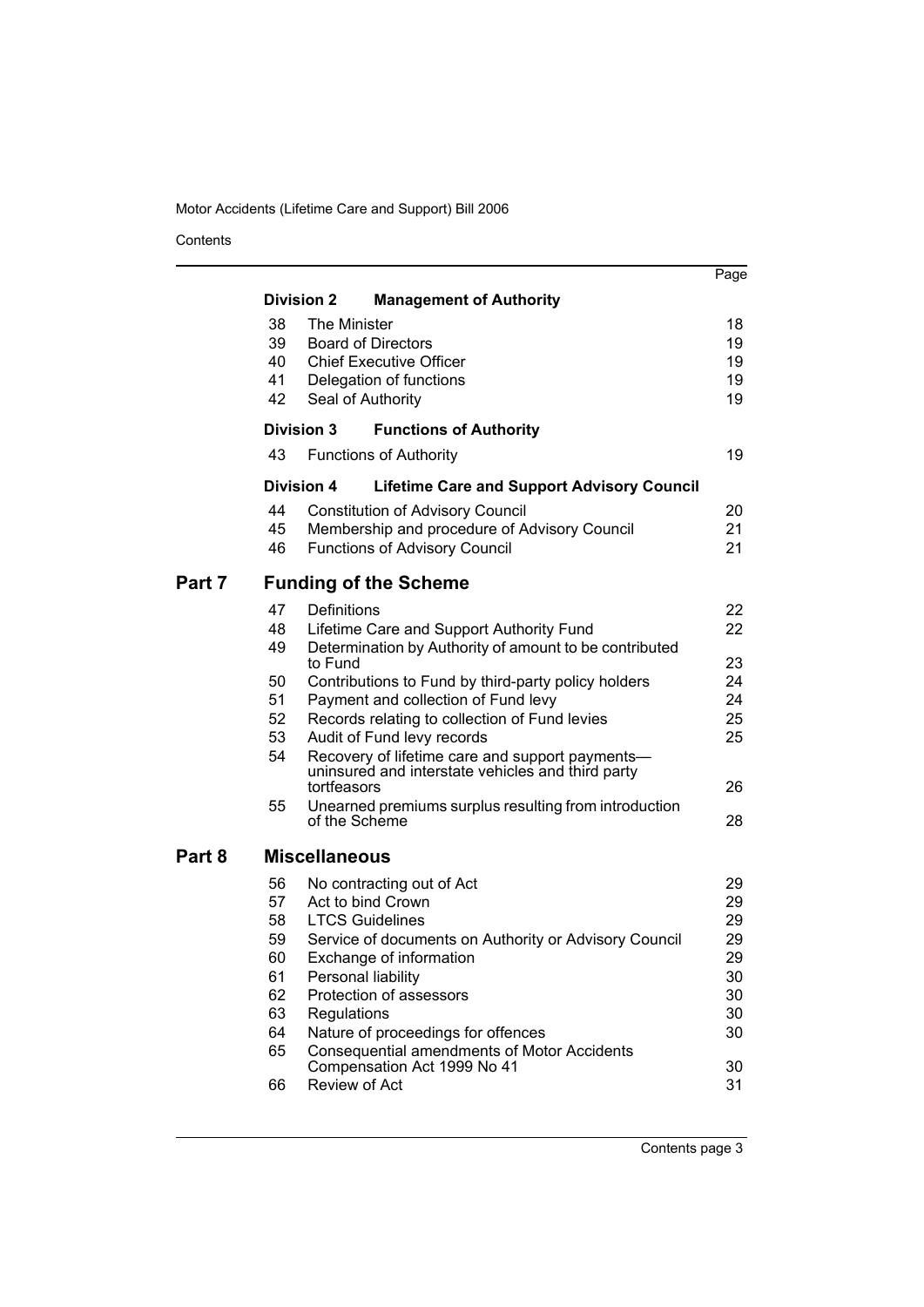Contents

|                   |                                                                              | Page |
|-------------------|------------------------------------------------------------------------------|------|
| <b>Schedule 1</b> | Provisions relating to Board of Directors of                                 |      |
|                   | <b>Authority</b>                                                             | 32   |
| <b>Schedule 2</b> | <b>Provisions relating to Advisory Council</b>                               | 37   |
| <b>Schedule 3</b> | <b>Consequential amendments of Motor<br/>Accidents Compensation Act 1999</b> | 42.  |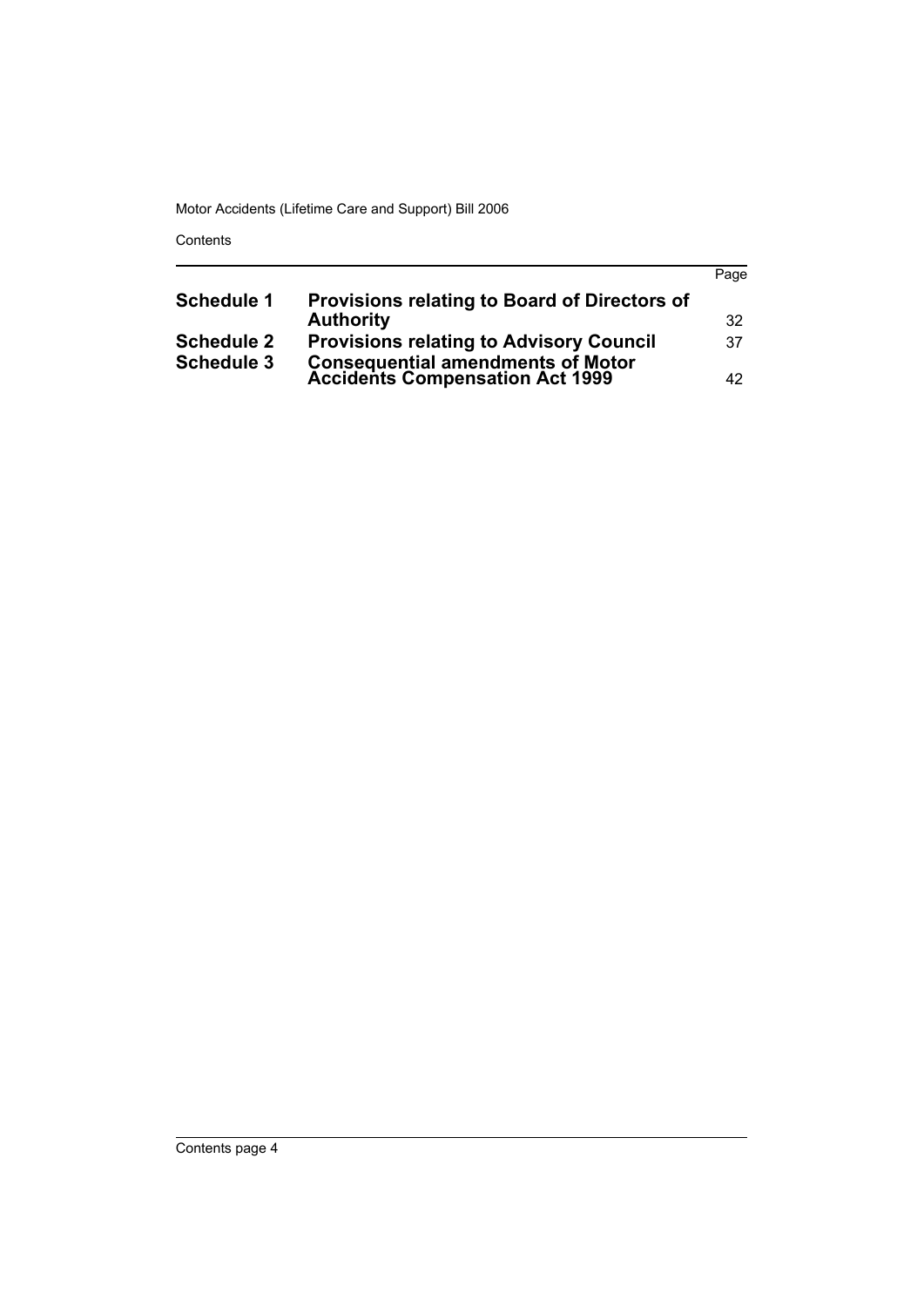*This PUBLIC BILL, originated in the LEGISLATIVE ASSEMBLY and, having this day passed, is now ready for presentation to the LEGISLATIVE COUNCIL for its concurrence.*

> *Clerk of the Legislative Assembly. Legislative Assembly,*



New South Wales

# **Motor Accidents (Lifetime Care and Support) Bill 2006**

Act No , 2006

An Act to provide a scheme for the lifetime care and support of persons injured in motor accidents; and for other purposes.

See also *Motor Accidents Compensation Amendment Bill 2006*.

*EXAMINED*

*Chairman of Committees*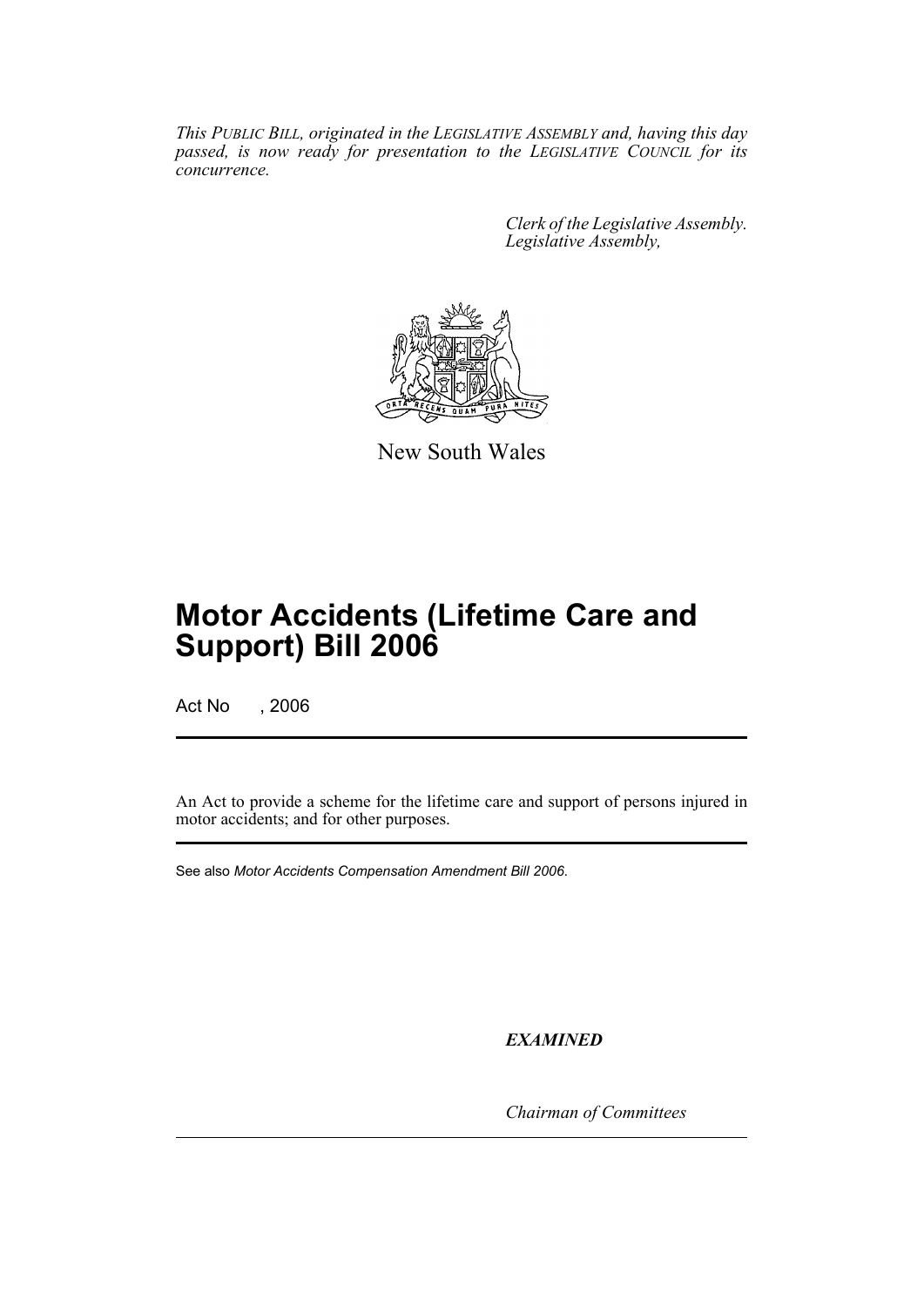Part 1 Preliminary

<span id="page-5-3"></span><span id="page-5-2"></span><span id="page-5-1"></span><span id="page-5-0"></span>

| The Legislature of New South Wales enacts: |     |                                                                                                                                                                                                                    | $\mathbf{1}$   |
|--------------------------------------------|-----|--------------------------------------------------------------------------------------------------------------------------------------------------------------------------------------------------------------------|----------------|
| <b>Preliminary</b><br>Part 1               |     |                                                                                                                                                                                                                    | 2              |
| 1                                          |     | <b>Name of Act</b>                                                                                                                                                                                                 | 3              |
|                                            |     | This Act is the Motor Accidents (Lifetime Care and Support) Act 2006.                                                                                                                                              | 4              |
| $\mathbf{2}$                               |     | <b>Commencement</b>                                                                                                                                                                                                | 5              |
|                                            |     | This Act commences on a day or days to be appointed by proclamation.                                                                                                                                               | 6              |
| 3                                          |     | <b>Definitions</b>                                                                                                                                                                                                 | 7              |
|                                            | (1) | In this Act:                                                                                                                                                                                                       | 8              |
|                                            |     | <b>Advisory Council</b> means the Lifetime Care and Support Advisory<br>Council of New South Wales constituted by this Act.                                                                                        | 9<br>10        |
|                                            |     | <i>attendant care services</i> means services that aim to provide assistance to<br>people with everyday tasks, and includes (for example) personal<br>assistance, nursing, home maintenance and domestic services. | 11<br>12<br>13 |
|                                            |     | <b>Authority</b> means the Lifetime Care and Support Authority of New<br>South Wales constituted by this Act.                                                                                                      | 14<br>15       |
|                                            |     | <b>Fund</b> means the Lifetime Care and Support Authority Fund established<br>by this Act.                                                                                                                         | 16<br>17       |
|                                            |     | <i>insurer</i> of a claim means an insurer for the purposes of Chapter 4<br>(Motor accident claims) of the Motor Accidents Compensation Act 1999<br>in relation to the claim.                                      | 18<br>19<br>20 |
|                                            |     | <b>LTCS Guidelines</b> means guidelines issued by the Authority under<br>section 58, as in force from time to time.                                                                                                | 21<br>22       |
|                                            |     | <b>MAA</b> means the Motor Accidents Authority under the Motor Accidents<br>Compensation Act 1999.                                                                                                                 | 23<br>24       |
|                                            |     | <i>motor accident injury</i> means injury caused by a motor accident.                                                                                                                                              | 25             |
|                                            |     | Note. Section 4 provides for the motor accident injuries to which this Act<br>applies.                                                                                                                             | 26<br>27       |
|                                            |     | <i>participant</i> in the Scheme means a person accepted as provided by this<br>Act as a participant in the Scheme (either as a lifetime participant or as<br>an interim participant).                             | 28<br>29<br>30 |
|                                            |     | <i>the Scheme</i> means the scheme provided for by this Act for the lifetime<br>care and support of persons injured in motor accidents.                                                                            | 31<br>32       |
|                                            |     | <i>treatment and care needs</i> —see section 6.                                                                                                                                                                    | 33             |
|                                            |     | treatment and care needs assessment means an assessment under<br>Part 4 of the treatment and care needs of a participant in respect of the<br>participant's motor accident injury.                                 | 34<br>35<br>36 |
|                                            | (2) | Notes included in this Act do not form part of this Act.                                                                                                                                                           | 37             |
|                                            |     |                                                                                                                                                                                                                    |                |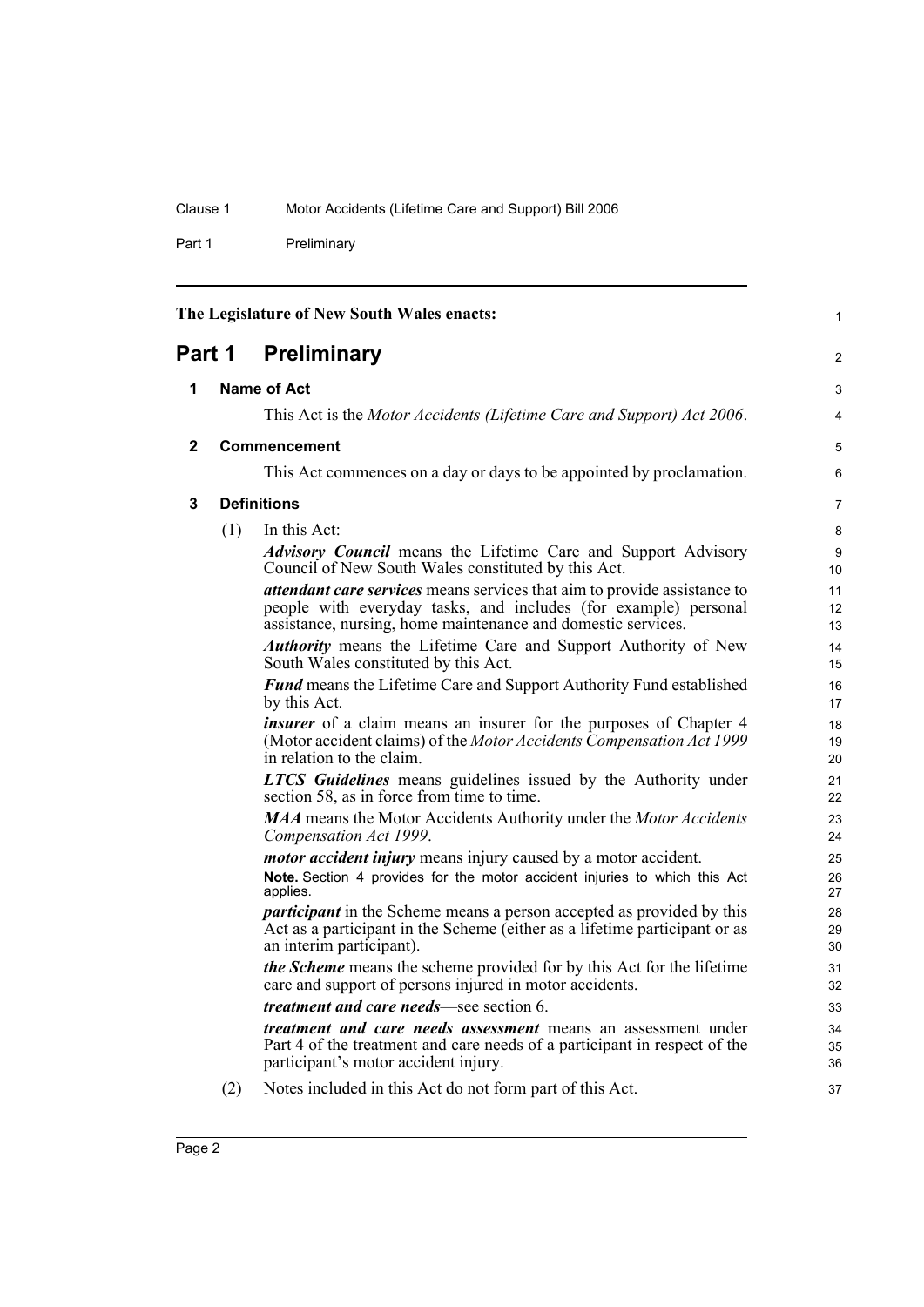<span id="page-6-1"></span><span id="page-6-0"></span>

| 4 | <b>Application of Act</b> |                                                                                                                                                                                                                                                                                                                                                                                                                                          |                                                 |  |
|---|---------------------------|------------------------------------------------------------------------------------------------------------------------------------------------------------------------------------------------------------------------------------------------------------------------------------------------------------------------------------------------------------------------------------------------------------------------------------------|-------------------------------------------------|--|
|   | (1)                       | This Act applies only in respect of motor accident injuries resulting<br>from motor accidents occurring after the commencement of this section.                                                                                                                                                                                                                                                                                          | $\boldsymbol{2}$<br>3                           |  |
|   | (2)                       | This Act applies only in respect of motor accident injuries resulting<br>from motor accidents occurring in New South Wales.                                                                                                                                                                                                                                                                                                              | $\overline{4}$<br>5                             |  |
|   | (3)                       | This Act applies in respect of a motor accident injury only if there is a<br>motor vehicle involved in the motor accident concerned that has motor<br>accident insurance cover for the motor accident (within the meaning of<br>section 3B of the <i>Motor Accidents Compensation Act 1999</i> ), whether or<br>not all the motor vehicles involved in the motor accident have motor<br>accident insurance cover for the motor accident. | 6<br>$\overline{7}$<br>$\bf 8$<br>9<br>10<br>11 |  |
|   | (4)                       | This Act applies in respect of a motor accident injury whether or not the<br>injury was caused by the fault of the owner or driver of the motor<br>vehicle in the use or operation of the vehicle or of any other person and<br>so applies even if the injured person was at fault (whether as owner or<br>driver of the vehicle or otherwise).                                                                                          | 12<br>13<br>14<br>15<br>16                      |  |
|   | (5)                       | The regulations may make provision (including provision of a savings<br>or transitional nature) for or with respect to limiting the application of<br>this Act or any specified provisions of this Act to specified classes of<br>persons.                                                                                                                                                                                               | 17<br>18<br>19<br>20                            |  |
| 5 |                           | <b>Interpretation-Motor Accidents Compensation Act 1999</b>                                                                                                                                                                                                                                                                                                                                                                              | 21                                              |  |
|   |                           | Words and expressions used (but not defined) in this Act have the same<br>meanings as in the <i>Motor Accidents Compensation Act 1999</i> .                                                                                                                                                                                                                                                                                              | 22<br>23                                        |  |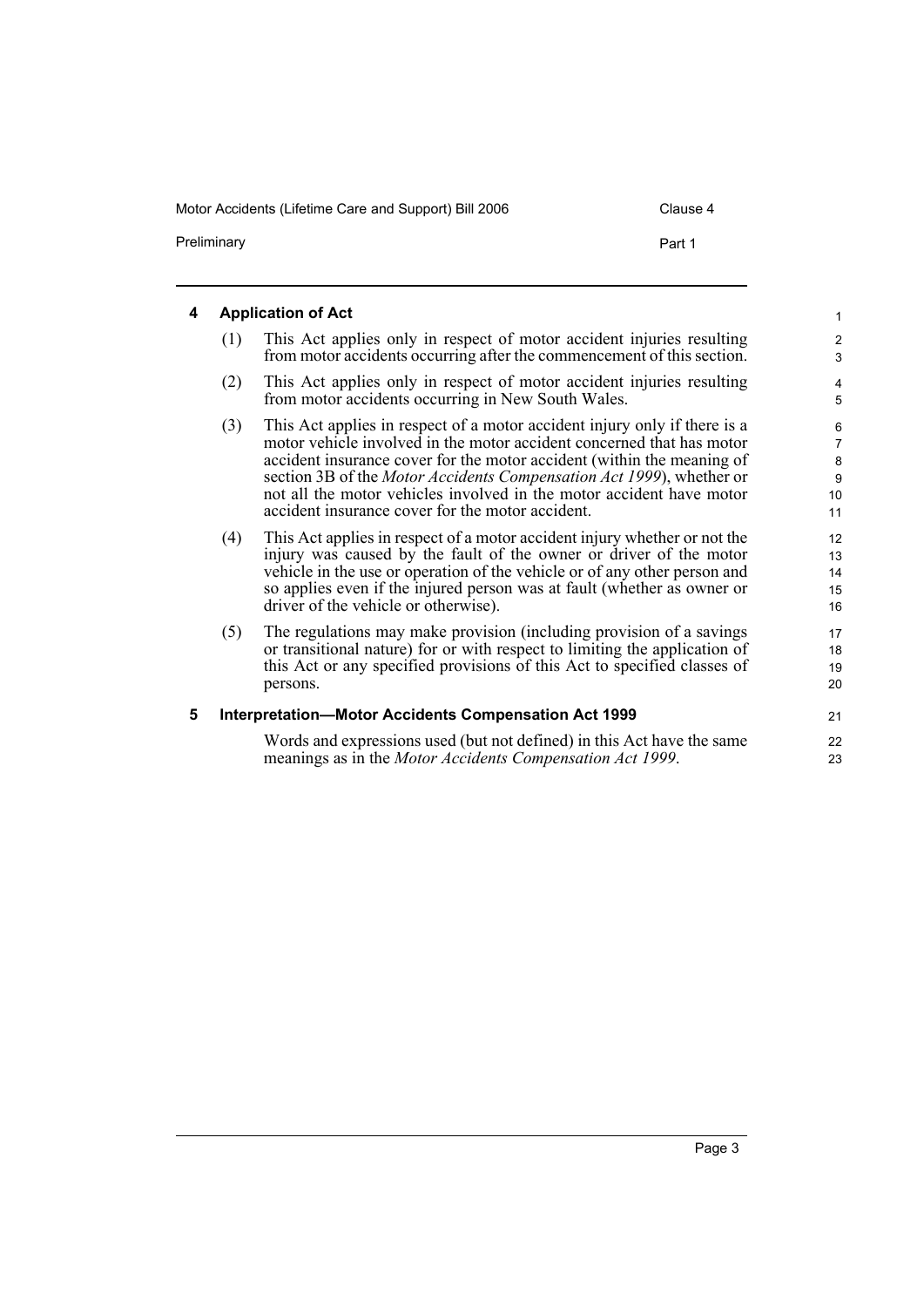| Part 2 | Care and support for Scheme participants |
|--------|------------------------------------------|
|--------|------------------------------------------|

# <span id="page-7-1"></span><span id="page-7-0"></span>**Part 2 Care and support for Scheme participants**

<span id="page-7-2"></span>

| 6 |     | Scheme participants' treatment and care needs to be paid for by<br><b>Authority</b>                                                                                                                                                                                                                                                                                                       | 2<br>3                           |
|---|-----|-------------------------------------------------------------------------------------------------------------------------------------------------------------------------------------------------------------------------------------------------------------------------------------------------------------------------------------------------------------------------------------------|----------------------------------|
|   | (1) | The Authority is to pay the reasonable expenses incurred by or on behalf<br>of a person while a participant in the Scheme in providing for such of<br>the treatment and care needs of the participant as relate to the motor<br>accident injury in respect of which the person is a participant and as are<br>reasonable and necessary in the circumstances.                              | 4<br>$\sqrt{5}$<br>6<br>7<br>8   |
|   | (2) | For the purposes of this Act, the <i>treatment and care needs</i> of a<br>participant are the participant's needs for or in connection with any of<br>the following:                                                                                                                                                                                                                      | 9<br>10<br>11                    |
|   |     | medical treatment (including pharmaceuticals),<br>(a)                                                                                                                                                                                                                                                                                                                                     | 12                               |
|   |     | (b)<br>dental treatment,                                                                                                                                                                                                                                                                                                                                                                  | 13                               |
|   |     | (c)<br>rehabilitation,                                                                                                                                                                                                                                                                                                                                                                    | 14                               |
|   |     | (d)<br>ambulance transportation,                                                                                                                                                                                                                                                                                                                                                          | 15                               |
|   |     | (e)<br>respite care,                                                                                                                                                                                                                                                                                                                                                                      | 16                               |
|   |     | (f)<br>attendant care services,                                                                                                                                                                                                                                                                                                                                                           | 17                               |
|   |     | aids and appliances,<br>(g)                                                                                                                                                                                                                                                                                                                                                               | 18                               |
|   |     | artificial members, eyes and teeth,<br>(h)                                                                                                                                                                                                                                                                                                                                                | 19                               |
|   |     | home and transport modification,<br>(i)                                                                                                                                                                                                                                                                                                                                                   | 20                               |
|   |     | workplace and educational facility modifications,<br>(i)                                                                                                                                                                                                                                                                                                                                  | 21                               |
|   |     | (k)<br>such other kinds of treatment, care, support or services as may be<br>prescribed by the regulations.                                                                                                                                                                                                                                                                               | 22<br>23                         |
|   | (3) | As an alternative to paying the expenses for which it is liable under this<br>section as and when they are incurred, the Authority may pay those<br>expenses by the payment to the participant of an amount to cover those<br>expenses over a fixed period pursuant to an agreement between the<br>Authority and the participant for the payment of those expenses by the<br>participant. | 24<br>25<br>26<br>27<br>28<br>29 |
|   | (4) | The LTCS Guidelines may make provision for or with respect to<br>determining which treatment and care needs of a participant in the<br>Scheme are reasonable and necessary in the circumstances.                                                                                                                                                                                          | 30<br>31<br>32                   |
| 7 |     | <b>Eligibility for participation in the Scheme</b>                                                                                                                                                                                                                                                                                                                                        | 33                               |
|   | (1) | A person who has suffered a motor accident injury is eligible to be a<br>participant in the Scheme in respect of the injury if the person's injury<br>satisfies the criteria specified in the LTCS Guidelines for eligibility for<br>participation in the Scheme.                                                                                                                         | 34<br>35<br>36<br>37             |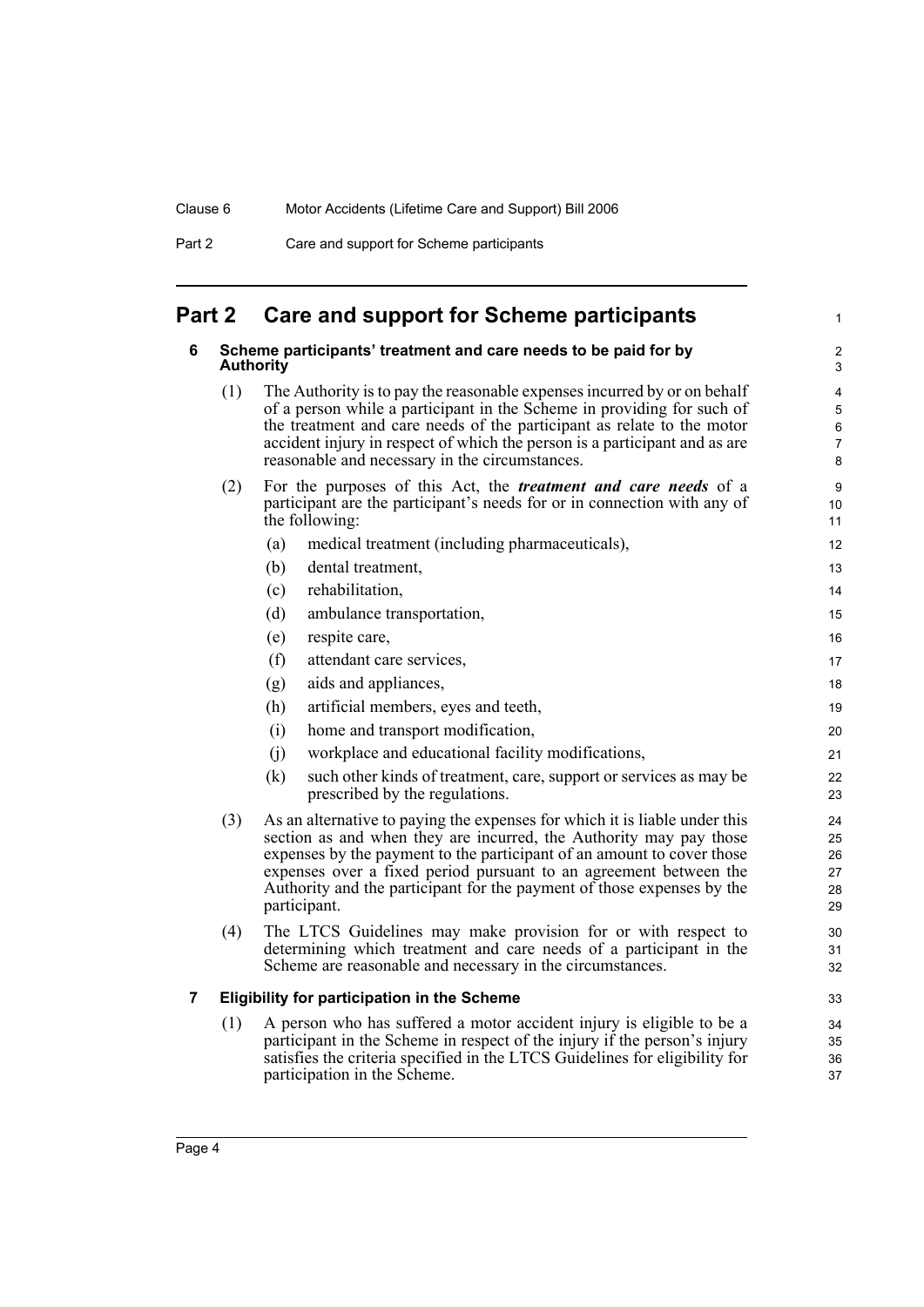| Care and support for Scheme participants | Part 2 |
|------------------------------------------|--------|
|                                          |        |

- (2) Participation in the Scheme may be as a lifetime participant or an interim participant and for that purpose the LTCS Guidelines are to establish criteria for eligibility for lifetime participation and criteria for eligibility for interim participation in the Scheme.
- (3) A person is not eligible to be a participant in the Scheme in relation to an injury if the person has been awarded damages, pursuant to a final judgment entered by a court or a binding settlement, for future economic loss in respect of the treatment and care needs of the participant that relate to the injury.
- (4) The LTCS Guidelines may make provision for or with respect to eligibility for participation in the Scheme, including provision for or with respect to the criteria that a motor accident injury must satisfy for the injured person to be eligible for participation in the Scheme in respect of the injury and the determination of whether a motor accident injury satisfies those criteria.

### <span id="page-8-0"></span>**8 Application for participation in the Scheme**

- (1) An application for a person to become a participant in the Scheme in respect of a motor accident injury is to be made to the Authority and can only be made by or on behalf of the person or by the insurer of a claim made by the person in respect of the injury.
- (2) An application by an insurer does not require the consent of the person.
- (3) The MAA may direct the insurer of a claim made by a person in respect of an injury to make an application for the person to become a participant in the Scheme, and the insurer must comply with such a direction.
- (4) An application is to be made in the form approved by the Authority and is to set out or be accompanied by such particulars and information as may be required by the approved form.
- (5) The Authority may require the injured person to provide authorisation for the Authority to obtain information and documents relevant to the motor accident injury from specified persons in connection with the application.
- (6) The LTCS Guidelines may make provision for or with respect to applications to become a participant in the Scheme, including provision for or with respect to:
	- (a) the making and determination of applications (including the information required to be provided in connection with an application), and
	- (b) requiring an insurer to pay the costs of any assessment required by the LTCS Guidelines in connection with an application, and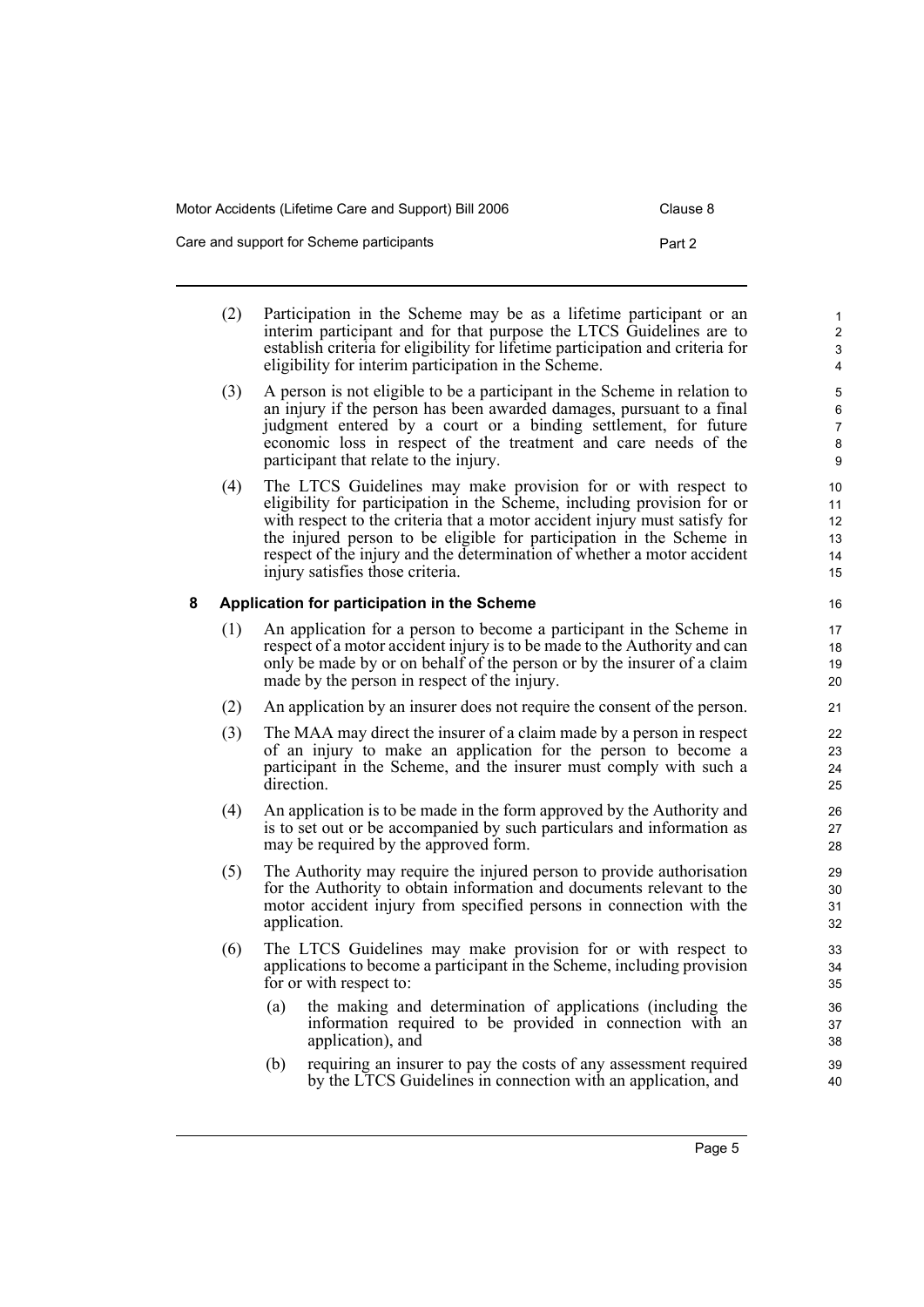Part 2 Care and support for Scheme participants

(c) imposing restrictions on the time within which an application can be made or requiring the deferring of the making of an application until an injury has stabilised.

1 2 3

### <span id="page-9-0"></span>**9 Acceptance as a participant**

- (1) A person becomes a participant in the Scheme if the Authority is satisfied that the person is eligible to be a participant and accepts the person in writing as a participant in the Scheme, either as a lifetime participant or an interim participant (according to the person's eligibility).
- (2) If the Authority is satisfied that a person is eligible to be a participant and that application for the person's acceptance as a participant has been duly made, the Authority must accept the person as a lifetime participant or an interim participant (according to the person's eligibility).
- (3) A person accepted as an interim participant must be accepted as a lifetime participant if the Authority becomes satisfied during the person's interim participation in the Scheme that the person is eligible for lifetime participation in the Scheme.
- (4) A person accepted as a lifetime participant in the Scheme remains a participant for life.
- (5) A person accepted as an interim participant remains a participant for a period of 2 years only. If the person is accepted as a lifetime participant before the end of that 2 years, the person ceases to be an interim participant on being accepted as a lifetime participant and then remains a participant for life.
- (6) A person cannot be accepted as an interim participant more than once in relation to the same motor accident injury.
- (7) The expiration of a period of interim participation in the Scheme does not prevent subsequent acceptance of the person as a lifetime participant in the Scheme.

#### <span id="page-9-1"></span>**10 Approval of treatment and care providers**

- (1) The LTCS Guidelines may make provision for or with respect to:
	- (a) the approval (by accreditation or otherwise) by or on behalf of the Authority of persons (*approved providers*), other than medical practitioners, to provide any service in connection with the provision of the treatment and care needs of a participant in the Scheme, and
	- (b) the standards of competency of approved providers, and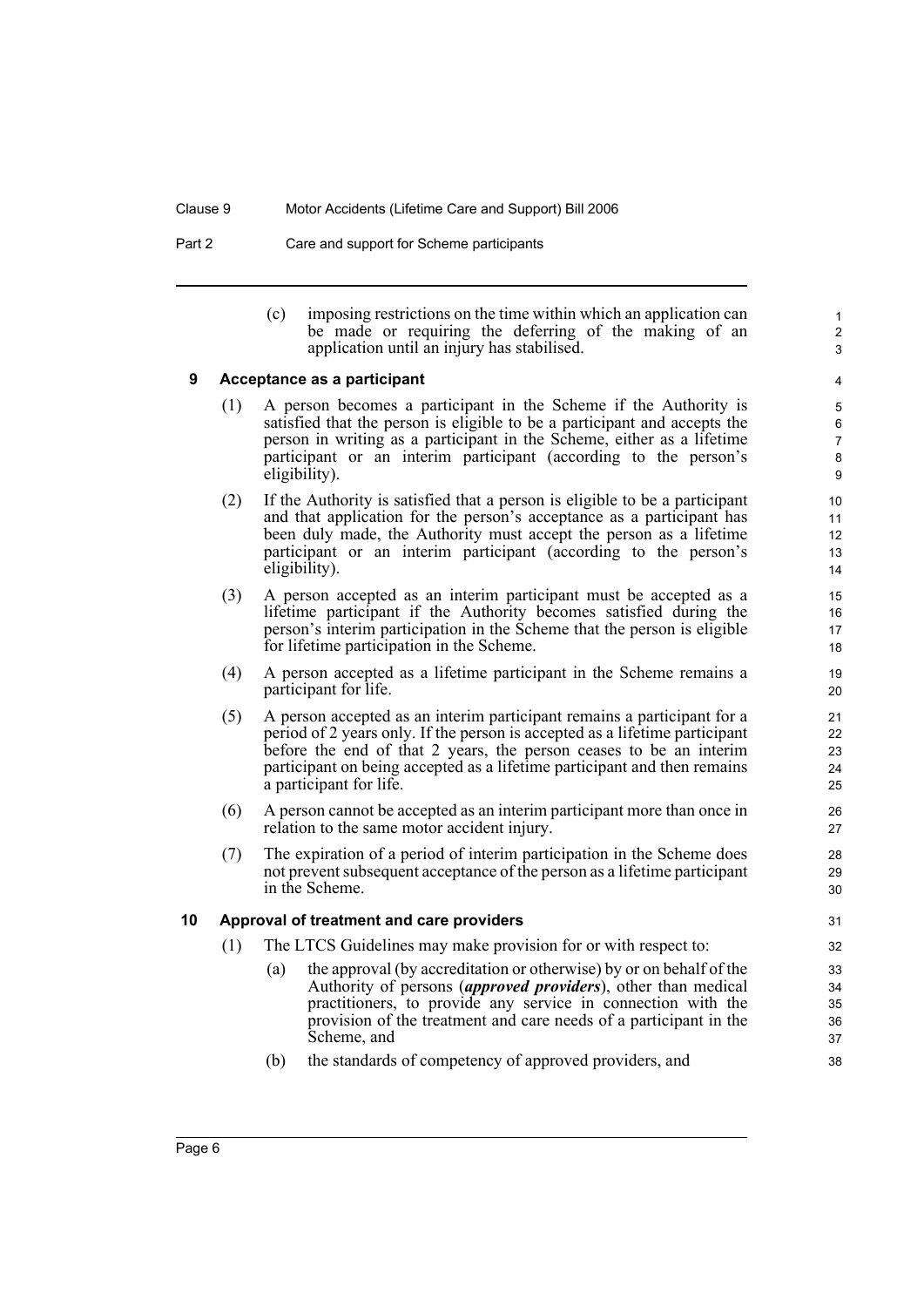- (c) requiring services provided in connection with the treatment and care needs of a participant in the Scheme (other than the services of a medical practitioner) to be provided only by approved providers.
- (2) If the LTCS Guidelines require services to be provided only by approved providers, the Authority is not required to pay any expenses incurred by or on behalf of a participant in the Scheme in providing the services concerned unless those services are provided by an approved provider.

#### <span id="page-10-0"></span>**11 Effect of Scheme on motor accident compensation claims and limitation periods**

- (1) This Act does not limit or otherwise affect the application of the *Motor Accidents Compensation Act 1999* in respect of a motor accident injury of a person who is or who is eligible to become a participant in the Scheme, except as specifically provided by that Act.
- (2) While a person is an interim participant in the Scheme in respect of an injury, time does not run for the purposes of section 109 (Time limitations on commencement of court proceedings) of the *Motor Accidents Compensation Act 1999* or a provision of the *Limitation Act 1969* in respect of a cause of action on a claim for damages that relate to the injury or to any other injury suffered by the person as a result of the motor accident concerned.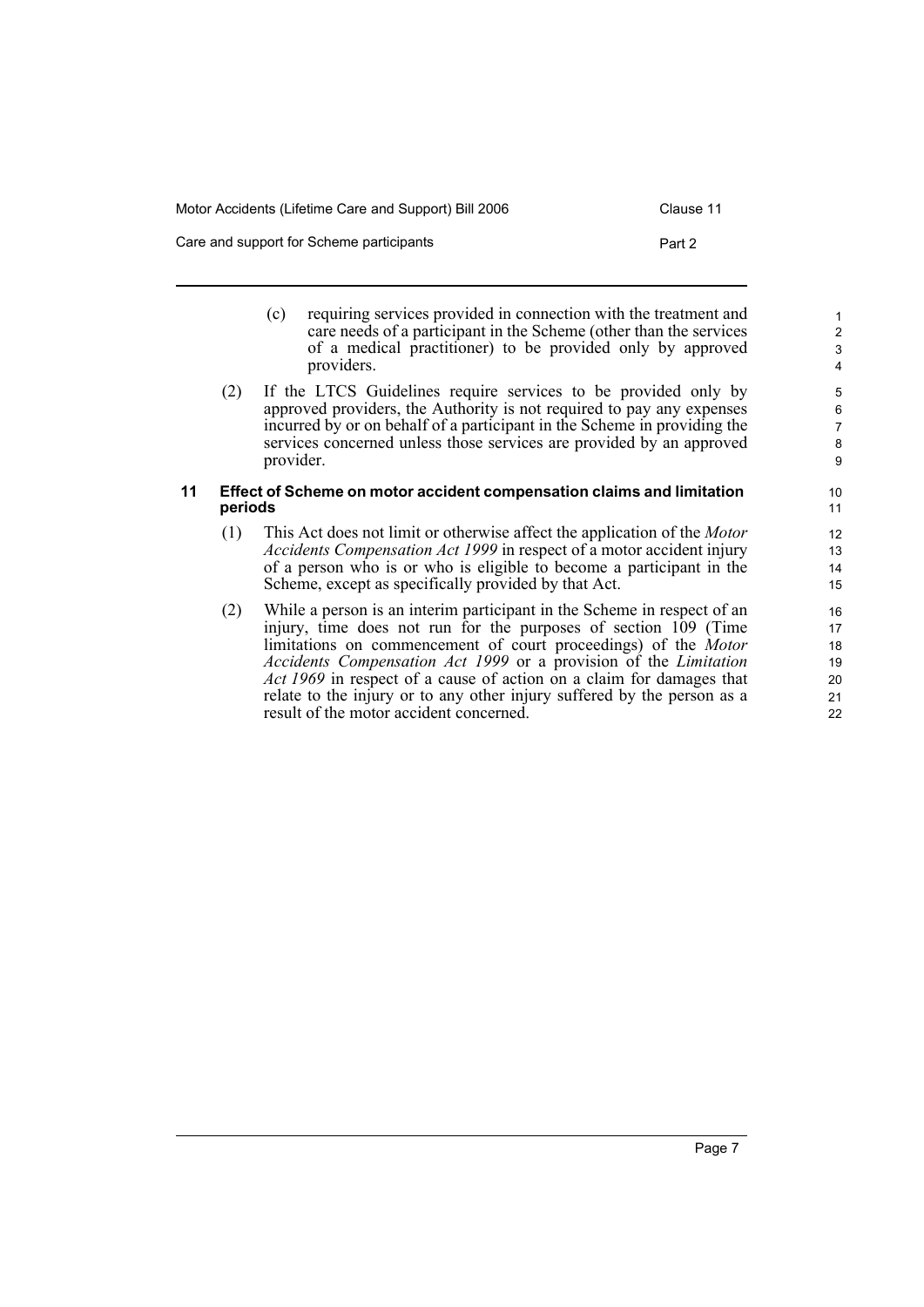Part 3 Dispute resolution

| Part 3<br><b>Dispute resolution</b> |
|-------------------------------------|
|-------------------------------------|

<span id="page-11-5"></span><span id="page-11-4"></span><span id="page-11-3"></span><span id="page-11-2"></span><span id="page-11-1"></span><span id="page-11-0"></span>

| <b>Division 1</b><br><b>Disputes about eligibility</b><br>2 |     |                                                                                                                                                                                                                                                                            |                      |  |
|-------------------------------------------------------------|-----|----------------------------------------------------------------------------------------------------------------------------------------------------------------------------------------------------------------------------------------------------------------------------|----------------------|--|
| 12                                                          |     | <b>Definitions</b>                                                                                                                                                                                                                                                         | 3                    |  |
|                                                             |     | In this Division:                                                                                                                                                                                                                                                          | 4                    |  |
|                                                             |     | <b>Assessment Panel</b> means a panel of assessors convened under this<br>Division to determine a dispute under this Division.                                                                                                                                             | 5<br>6               |  |
|                                                             |     | <i>assessor</i> means a person appointed under this Division as an assessor<br>for the purposes of this Division.                                                                                                                                                          | $\overline{7}$<br>8  |  |
|                                                             |     | <b>Review Panel</b> means a panel of assessors convened under this Division<br>to review a determination by an Assessment Panel.                                                                                                                                           | 9<br>10              |  |
| 13                                                          |     | <b>Appointment of assessors</b>                                                                                                                                                                                                                                            | 11                   |  |
|                                                             |     | The Authority is to appoint medical practitioners and other suitably<br>qualified persons to be assessors for the purposes of this Division.                                                                                                                               | 12<br>13             |  |
| 14                                                          |     | <b>Referral of disputes to Assessment Panel</b>                                                                                                                                                                                                                            | 14                   |  |
|                                                             | (1) | If there is a dispute as to whether a motor accident injury suffered by a<br>person satisfies criteria specified in the LTCS Guidelines for eligibility<br>for participation in the Scheme, the dispute can be referred to an<br>Assessment Panel for determination.       | 15<br>16<br>17<br>18 |  |
|                                                             | (2) | The dispute can be referred by the Authority or by notice to the<br>Authority given by or on behalf of the injured person or by the insurer<br>of the injured person's claim.                                                                                              | 19<br>20<br>21       |  |
|                                                             | (3) | The Authority is to convene a panel of 3 assessors to constitute the<br>Assessment Panel to determine a dispute referred under this section.                                                                                                                               | 22<br>23             |  |
|                                                             | (4) | The Assessment Panel to which a dispute is referred for determination<br>is to determine the dispute and is to give a certificate as to its<br>determination setting out the reasons for its determination.                                                                | 24<br>25<br>26       |  |
| 15                                                          |     | <b>Review of Assessment Panel's determination</b>                                                                                                                                                                                                                          | 27                   |  |
|                                                             | (1) | The determination of an Assessment Panel can be referred for review by<br>a Review Panel, but only on one or more of the following grounds:                                                                                                                                | 28<br>29             |  |
|                                                             |     | a change in the condition of the injured person, being a change<br>(a)<br>that occurred or that first became apparent after the dispute was<br>referred for determination by the Assessment Panel and that is<br>capable of having a material effect on the determination, | 30<br>31<br>32<br>33 |  |
|                                                             |     | the availability of additional relevant information about the<br>(b)<br>injury, being information that was not available, or could not<br>reasonably have been obtained, before the dispute was referred                                                                   | 34<br>35<br>36       |  |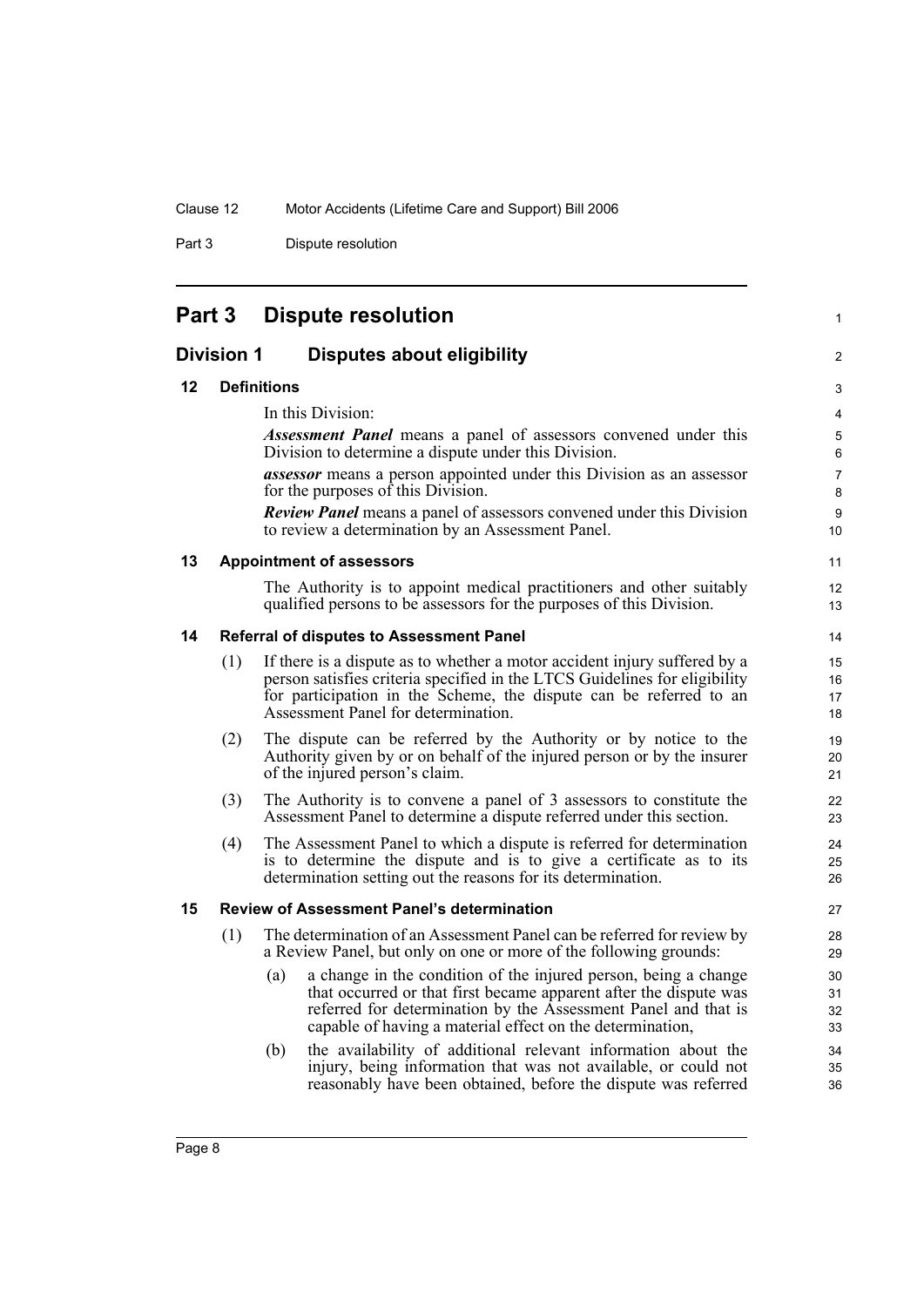| Dispute resolution | Part 3 |
|--------------------|--------|
|                    |        |

<span id="page-12-2"></span><span id="page-12-1"></span><span id="page-12-0"></span>

|    |     |     | for determination by the Assessment Panel and that is capable of<br>having a material effect on the determination,                                                                                                                                                                                                                                               | $\mathbf{1}$<br>$\overline{2}$ |
|----|-----|-----|------------------------------------------------------------------------------------------------------------------------------------------------------------------------------------------------------------------------------------------------------------------------------------------------------------------------------------------------------------------|--------------------------------|
|    |     | (c) | the determination was not made in accordance with the LTCS<br>Guidelines,                                                                                                                                                                                                                                                                                        | $\ensuremath{\mathsf{3}}$<br>4 |
|    |     | (d) | the determination is demonstrably incorrect in a material respect.                                                                                                                                                                                                                                                                                               | $\mathbf 5$                    |
|    | (2) |     | A determination can be referred for review:                                                                                                                                                                                                                                                                                                                      | 6                              |
|    |     | (a) | by or on behalf of the injured person, or                                                                                                                                                                                                                                                                                                                        | $\overline{7}$                 |
|    |     | (b) | by the insurer of the injured person's claim, or                                                                                                                                                                                                                                                                                                                 | 8                              |
|    |     | (c) | by the Authority.                                                                                                                                                                                                                                                                                                                                                | 9                              |
|    | (3) |     | The Authority is to convene a panel of 3 assessors to constitute the<br>Review Panel to review the determination of the Assessment Panel.                                                                                                                                                                                                                        | 10<br>11                       |
|    | (4) |     | The Review Panel can confirm the determination of the Assessment<br>Panel or it can revoke that determination, substituting its own<br>determination and giving a certificate as to its determination.                                                                                                                                                           | 12<br>13<br>14                 |
| 16 |     |     | Determinations to be binding                                                                                                                                                                                                                                                                                                                                     | 15                             |
|    |     |     | The determination of an Assessment Panel (or of a Review Panel on the<br>review of an Assessment Panel's determination) as to whether a motor<br>accident injury satisfies criteria specified in the LTCS Guidelines for<br>eligibility for participation in the Scheme is final and binding for the<br>purposes of this Act and any proceedings under this Act. | 16<br>17<br>18<br>19<br>20     |
| 17 |     |     | <b>Costs of assessment</b>                                                                                                                                                                                                                                                                                                                                       | 21                             |
|    | (1) |     | The costs of determinations and reviews of determinations under this<br>Division are payable by the Authority.                                                                                                                                                                                                                                                   | 22<br>23                       |
|    | (2) |     | The costs of determinations and reviews under this Division include the<br>necessary costs and expenses of travel and accommodation incurred by<br>the injured person, and by a parent or other carer of the injured person<br>in order to accompany the injured person, in attending a panel for the<br>purposes of the determination or review.                | 24<br>25<br>26<br>27<br>28     |
| 18 |     |     | No legal costs payable by Authority                                                                                                                                                                                                                                                                                                                              | 29                             |
|    | (1) |     | No legal costs are payable by the Authority for or in respect of legal<br>services provided to an injured person or an insurer in connection with<br>the referral of a matter for or the making of a determination or review<br>of a determination under this Division.                                                                                          | 30<br>31<br>32<br>33           |
|    | (2) |     | In this section, <i>legal services</i> and <i>legal costs</i> have the same meanings as<br>in the Legal Profession Act 2004.                                                                                                                                                                                                                                     | 34<br>35                       |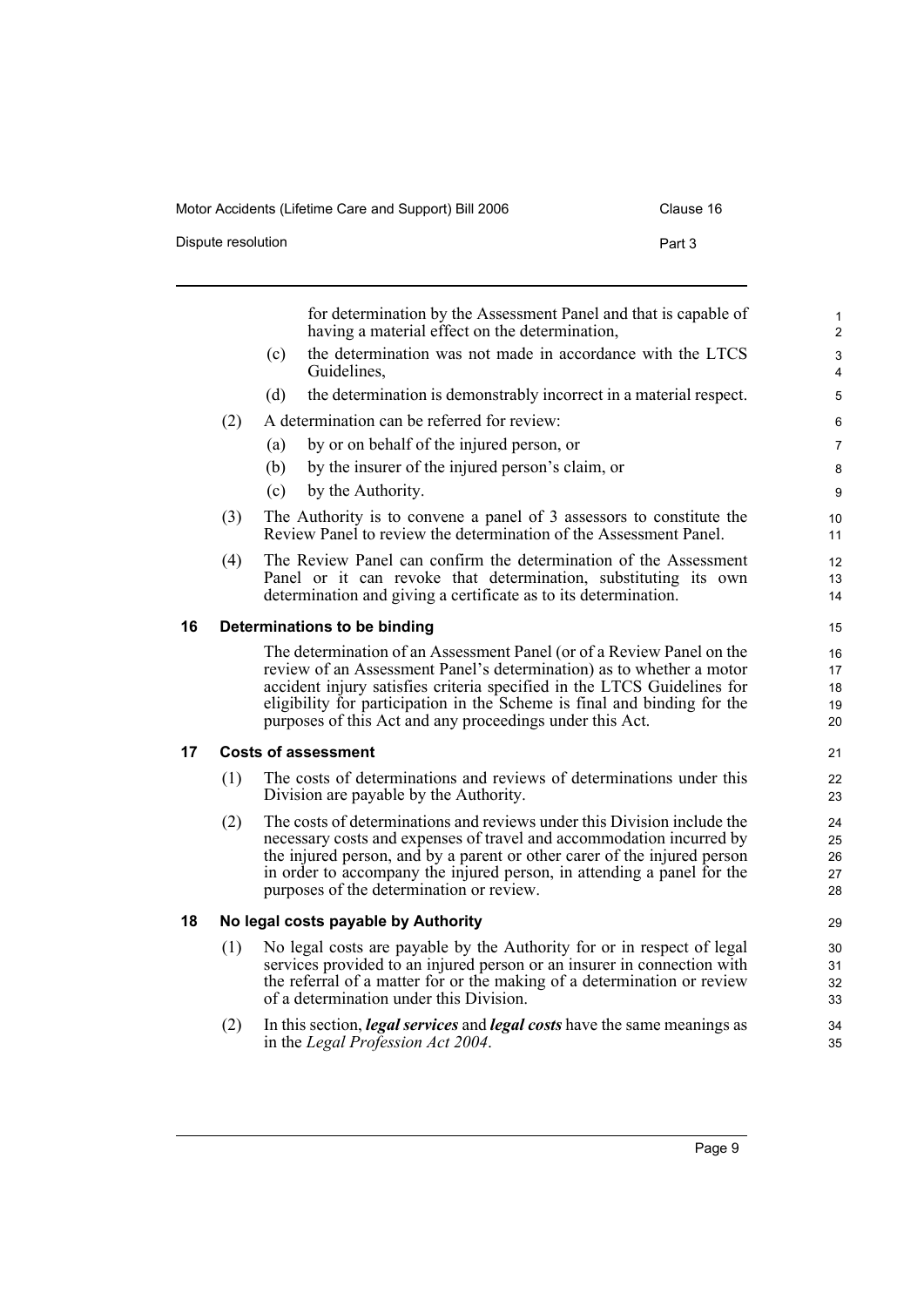Part 3 Dispute resolution

### <span id="page-13-0"></span>**19 Authority monitoring and oversight**

| (1) | Determinations and reviews under this Division are subject to relevant |
|-----|------------------------------------------------------------------------|
|     | provisions of the LTCS Guidelines relating to the procedures for the   |
|     | referral of disputes for determination or review of determinations and |
|     | the procedure for determination.                                       |

(2) The Authority may arrange for the provision of training and information to assessors to promote accurate and consistent determinations and reviews under this Division.

### <span id="page-13-1"></span>**Division 2 Disputes about motor accident injury**

### <span id="page-13-2"></span>**20 Determination of disputes**

- (1) An interested person who disputes a decision of the Authority as to whether an injury is a motor accident injury may request the Authority to refer the dispute for determination under this section.
- (2) Each of the following is an *interested person*:
	- (a) the person whose injury is the subject of the Authority's decision,
	- (b) the insurer of a claim made by the injured person in respect of the injury,
	- (c) the Nominal Defendant.
- (3) The Authority is to refer the dispute to the Principal Claims Assessor under Part 4.4 of the *Motor Accidents Compensation Act 1999*, who is to convene a panel of 3 claims assessors under that Part to determine the dispute.
- (4) The panel is to determine the dispute and certify in writing as to its determination giving reasons for its determination.
- (5) The panel's determination as to whether an injury is a motor accident injury is final and binding for the purposes of this Act and any proceedings under this Act.

### <span id="page-13-3"></span>**21 Legal costs**

(1) The panel determining a dispute under this Division is to include in its determination a determination of the amount of the reasonable legal costs payable by the injured person for or in respect of legal services provided to the person in connection with the referral for determination of and the determination of the dispute.

9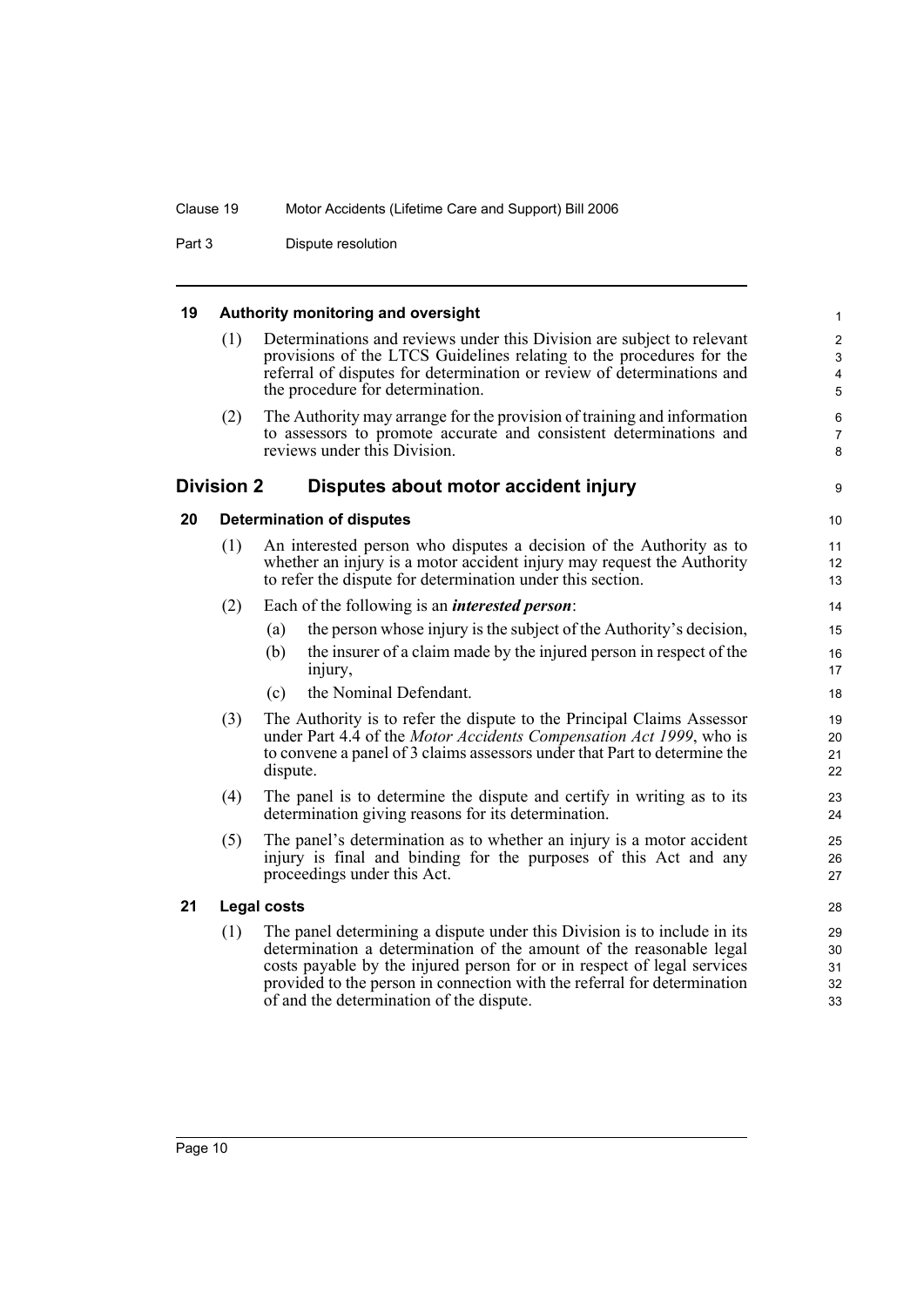Dispute resolution **Part 3** 

- (2) The Authority is to pay those reasonable legal costs of the injured person as assessed by the panel. No other legal costs are payable by the Authority for or in respect of legal services provided to an interested person in connection with the referral for determination of and the determination of a dispute under this Division.
- (3) The regulations may make provision for or with respect to fixing maximum legal costs for legal services provided to a person in connection with the referral for determination of and the determination of a dispute under this Division.
- (4) A legal practitioner is not entitled to be paid or recover for a legal service an amount that exceeds any maximum legal costs fixed for the service by the regulations under this section.
- (5) This section does not entitle a legal practitioner to recover legal costs for a legal service or matter that a court or costs assessor determines were unreasonably incurred.
- (6) This section and any regulations under this section prevail to the extent of any inconsistency with the *Legal Profession Act 2004* and the regulations under that Act. An assessment under that Act of any legal costs in respect of which provision is made by a regulation under this section is to be made so as to give effect to that regulation.
- (7) In this section, *legal services* and *legal costs* have the same meanings as in the *Legal Profession Act 2004*.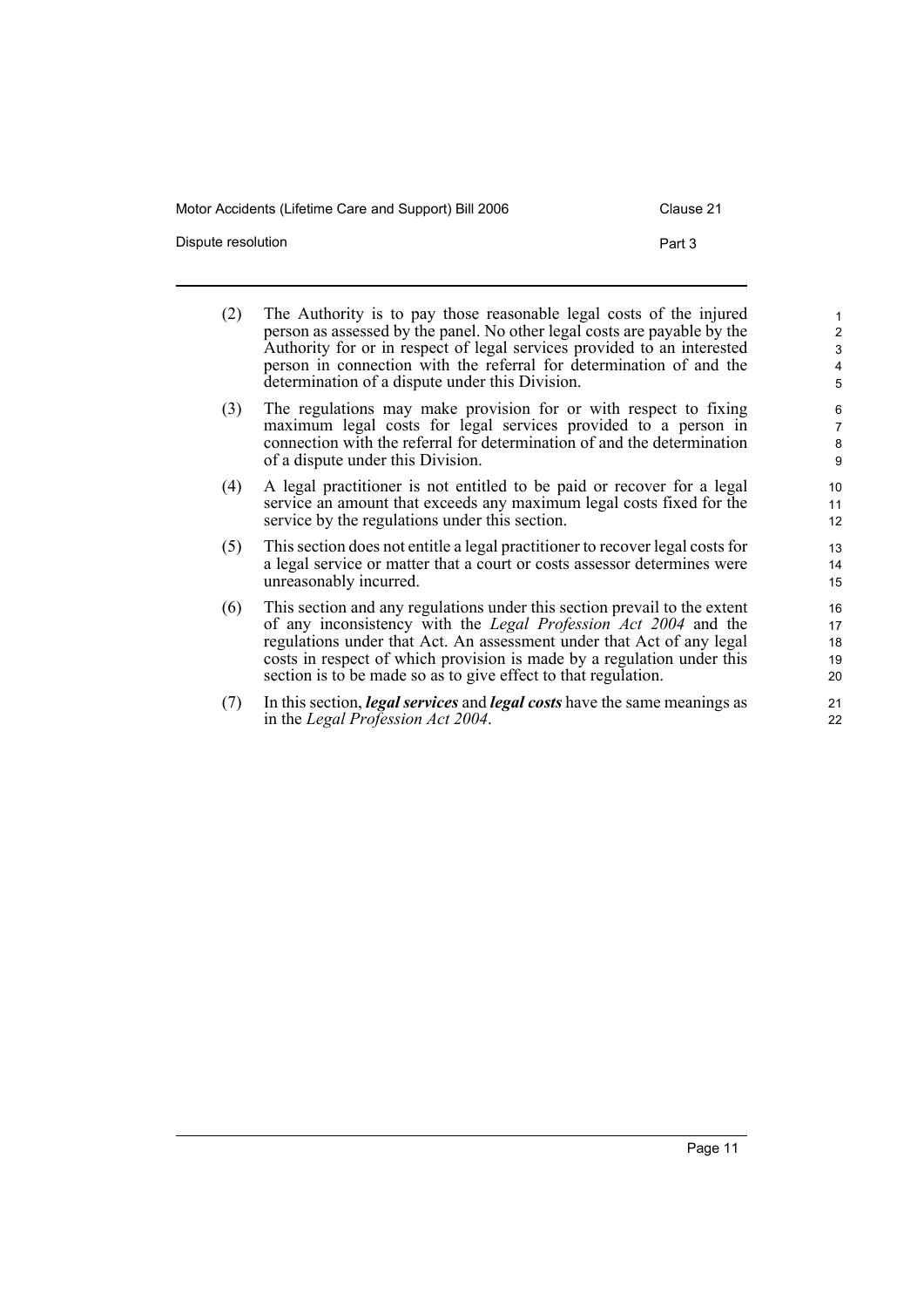Part 4 Treatment and care needs assessment

### <span id="page-15-0"></span>**Part 4 Treatment and care needs assessment**

### <span id="page-15-1"></span>**22 Definitions**

In this Part:

*assessor* means a person appointed under this Part to make an assessment in relation to a disputed assessment under this Part. *Review Panel* means a panel of assessors convened under this Part to review an assessment under this Part.

1

### <span id="page-15-2"></span>**23 Assessment of treatment and care needs of participants**

- (1) The Authority is to make an assessment of the treatment and care needs of a participant in the Scheme.
- (2) The assessment is an assessment of the participant's treatment and care needs that are reasonable and necessary in the circumstances, and as relate to the motor accident injury in respect of which the person is a participant in the Scheme.
- (3) An assessment of treatment and care needs is to be made in accordance with the LTCS Guidelines.
- (4) The Authority is to certify in writing as to its assessment of the treatment and care needs of the participant including its reasons for any finding on which the assessment is based, and is to give a copy of the certificate to the participant.

### <span id="page-15-3"></span>**24 Dispute about Authority's assessment—determination by assessor**

- (1) If a participant in the Scheme disputes an assessment or any aspect of an assessment by the Authority of the treatment and care needs of the participant, the Authority must, at the request of the participant, refer the dispute to an assessor for determination.
- (2) A participant cannot make such a request more than 28 days after the Authority gives the participant a copy of the Authority's certificate of assessment of the treatment and care needs of the participant.
- (3) The Authority is to appoint health professionals and other suitably qualified persons to be assessors for the purposes of this Part.
- (4) The assessor who determines a dispute about the treatment and care needs of a participant is to give a certificate to the Authority and the participant certifying as to the assessor's determination and setting out the assessor's reasons for any finding on which the determination is based.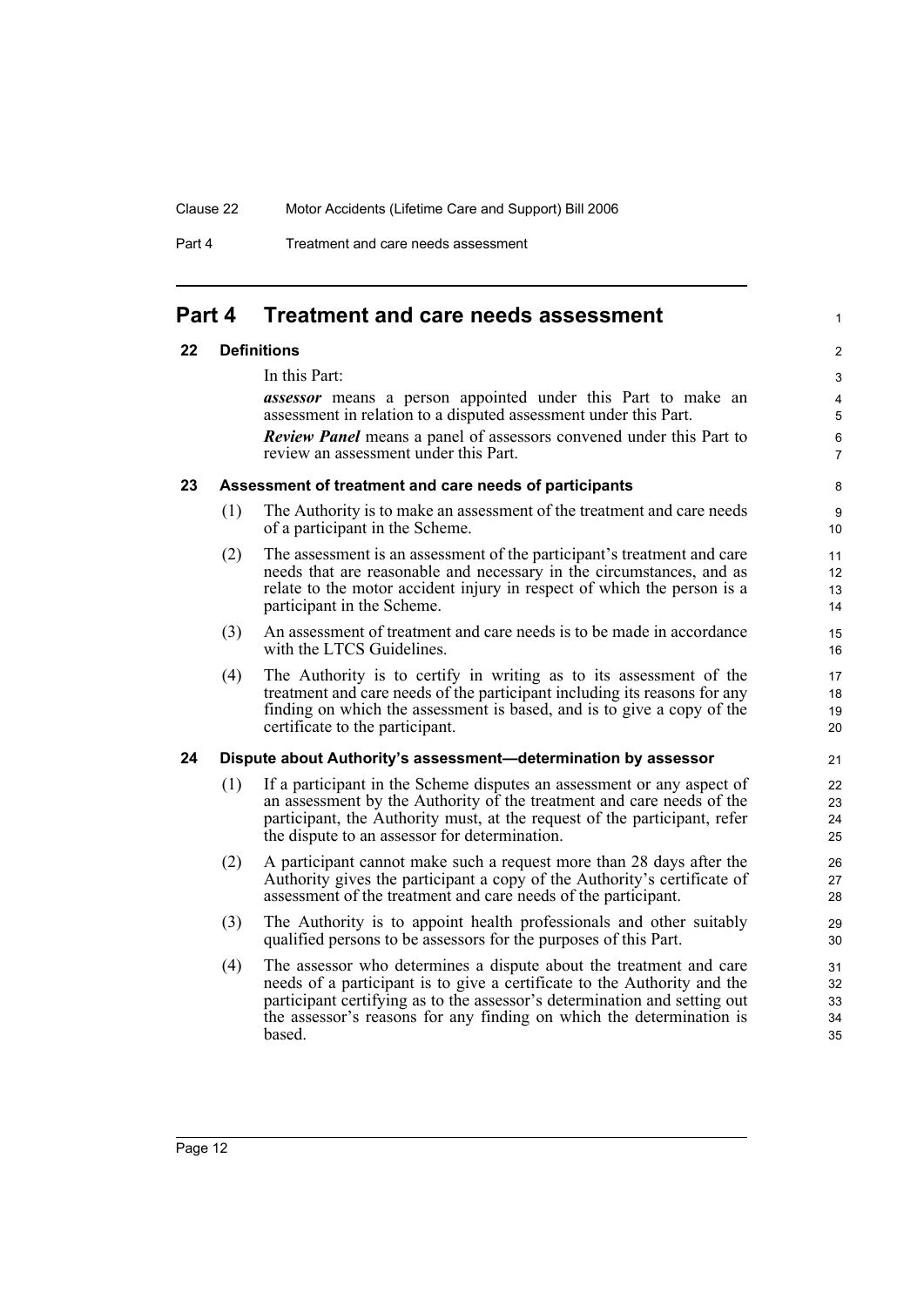| Motor Accidents (Lifetime Care and Support) Bill 2006 | Clause 25 |
|-------------------------------------------------------|-----------|
| Treatment and care needs assessment                   | Part 4    |

### <span id="page-16-0"></span>**25 Review of assessor's determination**

- (1) The Authority or a participant can refer an assessor's determination of a dispute about the treatment and care needs of the participant for review by a Review Panel, but only on one or more of the following grounds:
	- (a) the availability of additional relevant information about the treatment and care needs of the participant, being information that was not available, or could not reasonably have been obtained, at the time of the assessor's determination and that is capable of having a material effect on the determination,
	- (b) the assessor's determination was not made in accordance with the LTCS Guidelines,
	- (c) the assessor's determination is demonstrably incorrect in a material respect.
- (2) An assessor's determination can be referred for review not later than 28 days after the assessor's certificate of determination is given to the Authority and the participant.
- (3) The Authority is to convene a panel of 3 assessors to constitute the Review Panel for the review of an assessor's determination.
- (4) On its review, the Review Panel can confirm the assessor's determination or can revoke the assessor's determination and substitute its own determination, giving the Authority and the participant a certificate of the determination and setting out the Review Panel's reasons for any finding on which its determination is based.

### <span id="page-16-1"></span>**26 Effect of assessment**

- (1) The Authority's assessment of the treatment and care needs of a participant is final and binding for the purposes of this Act and any proceedings under this Act.
- (2) The Authority is to revise its assessment to make any changes that may be necessary to give effect to any determination by an assessor or Review Panel of a dispute about those treatment and care needs.
- (3) The Authority's assessment of the treatment and care needs of a participant supersedes any earlier assessment by the Authority of those needs.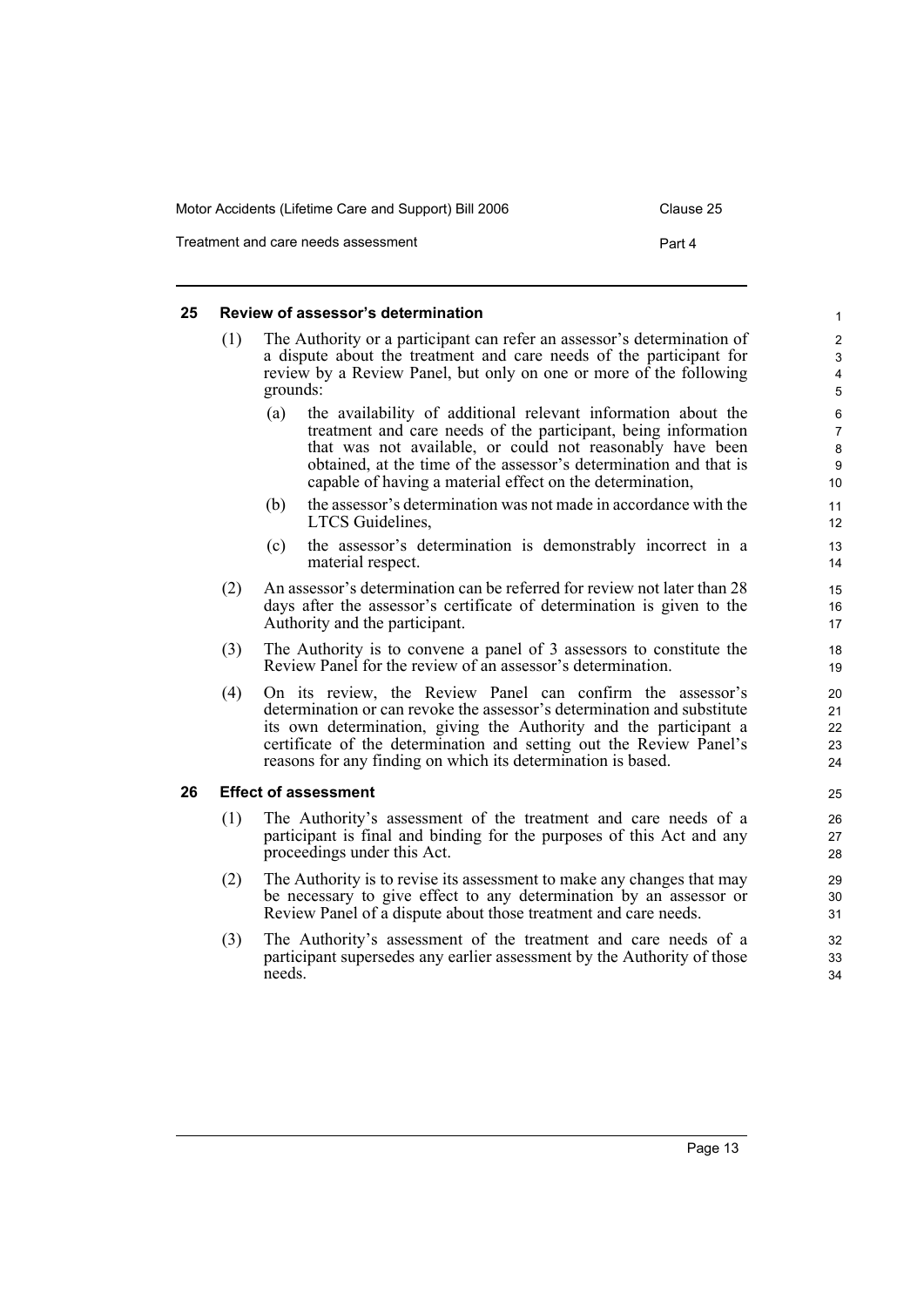Part 4 Treatment and care needs assessment

### <span id="page-17-0"></span>**27 Co-operation of participant**

A participant in the Scheme must comply with any reasonable request made by the Authority or an assessor in connection with an assessment of or dispute about the treatment and care needs of the participant, including a request to undergo a medical examination or other examination by a health professional.

### <span id="page-17-1"></span>**28 LTCS Guidelines**

- (1) The LTCS Guidelines may make provision for or with respect to the assessment of the treatment and care needs of a participant in the Scheme.
- (2) In particular, the LTCS Guidelines may make provision for or with respect to the following:
	- (a) the procedures to be followed in connection with such an assessment,
	- (b) the intervals at which such assessments are to be carried out,
	- (c) the methods and criteria to be used to determine the treatment and care needs of participants,
	- (d) the information to be provided by participants for the purposes of or in connection with assessments.
- (3) An assessment of the treatment and care needs of a participant in the Scheme is to be carried out in accordance with the LTCS Guidelines.

### <span id="page-17-2"></span>**29 No legal costs payable for assessment or review**

- (1) No legal costs are payable by the Authority for or in respect of legal services provided to a participant in the Scheme in connection with an assessment under this Part of the treatment and care needs of the participant or the determination or review of a determination under this Part of a dispute about such an assessment.
- (2) In this section, *legal services* and *legal costs* have the same meanings as in the *Legal Profession Act 2004*.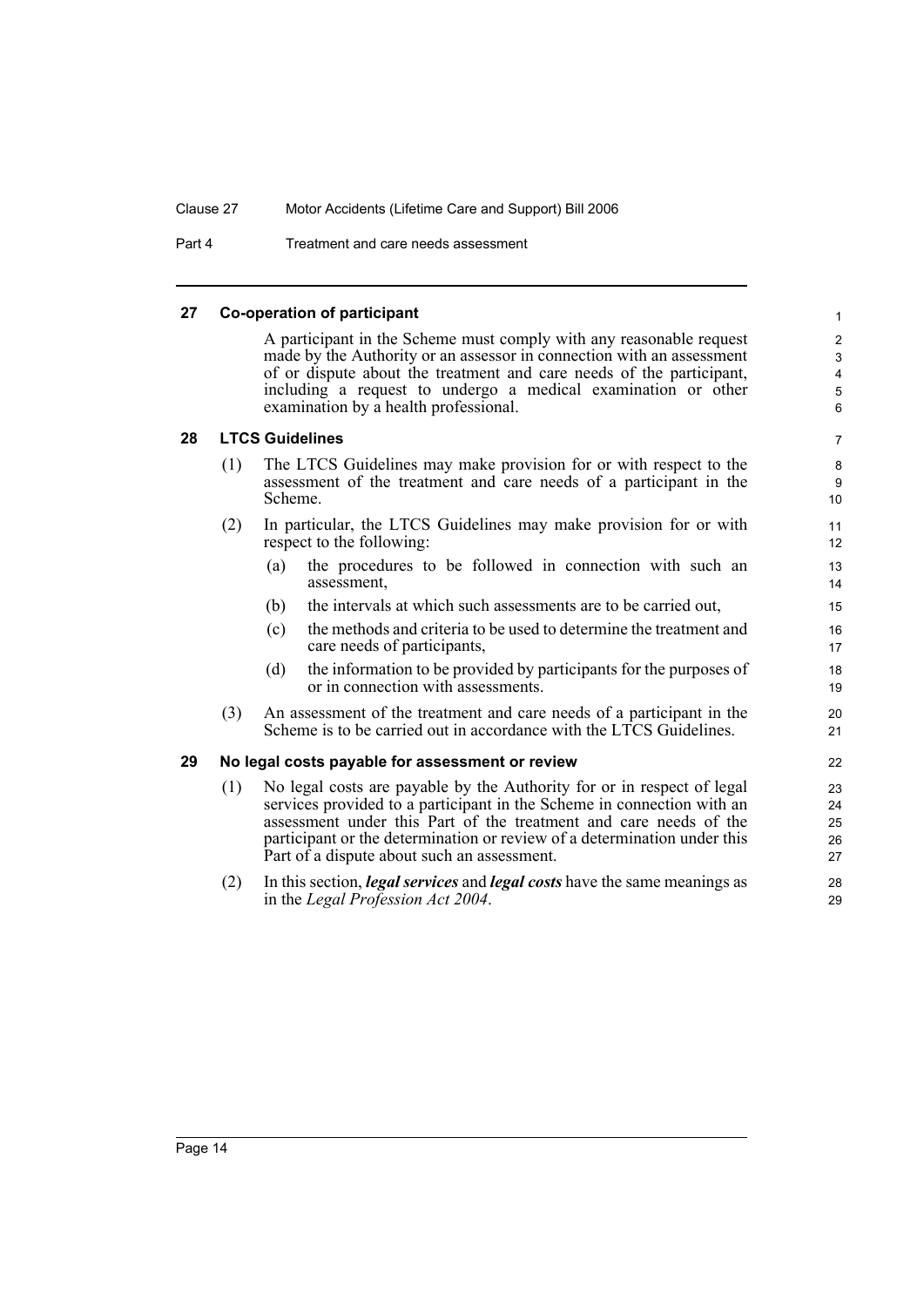| Motor Accidents (Lifetime Care and Support) Bill 2006 | Clause 30 |
|-------------------------------------------------------|-----------|
| Payments to hospitals, doctors and others             | Part 5    |

## <span id="page-18-0"></span>**Part 5 Payments to hospitals, doctors and others**

### <span id="page-18-1"></span>**30 Bulk billing arrangements for hospital, ambulance and other expenses**

- (1) Bulk billing arrangements may be entered into by the Authority with respect to:
	- (a) the payment of expenses incurred in connection with the treatment of participants in the Scheme at hospitals, or
	- (b) the payment of expenses incurred in transporting participants in the Scheme by ambulance, or
	- (c) the payment of other treatment expenses incurred by participants in the Scheme.
- (2) A bulk billing arrangement is an arrangement made with the Minister for Health, the MAA, service providers or others acting on their behalf for the payment by the Authority of any such expenses of participants in the Scheme at the rate provided by the arrangement.
- (3) For the purposes of this section, the treatment or transport of participants in the Scheme includes the treatment or transport of persons classified as participants in the Scheme in accordance with a bulk billing arrangement.

### <span id="page-18-2"></span>**31 Payment of hospital, ambulance, medical and other expenses not covered by bulk billing arrangement**

- (1) This section applies to:
	- (a) payment for the treatment of participants in the Scheme at hospitals, and
	- (b) payment for conveying participants in the Scheme by ambulance, and
	- (c) payment for any medical or dental treatment of, or rehabilitation services provided to, participants in the Scheme,

in any case where payment for the expenses concerned has not been made, and is not required to be made in accordance with a bulk billing arrangement under this Part.

- (2) The rate at which such a payment is required to be made by the Authority under this Act is as follows:
	- (a) in the case of treatment at public hospitals—at the rate determined by the Minister for Health by order published in the Gazette,
	- (b) in any case in which a maximum rate is fixed under section 32 at the maximum rate so fixed,

1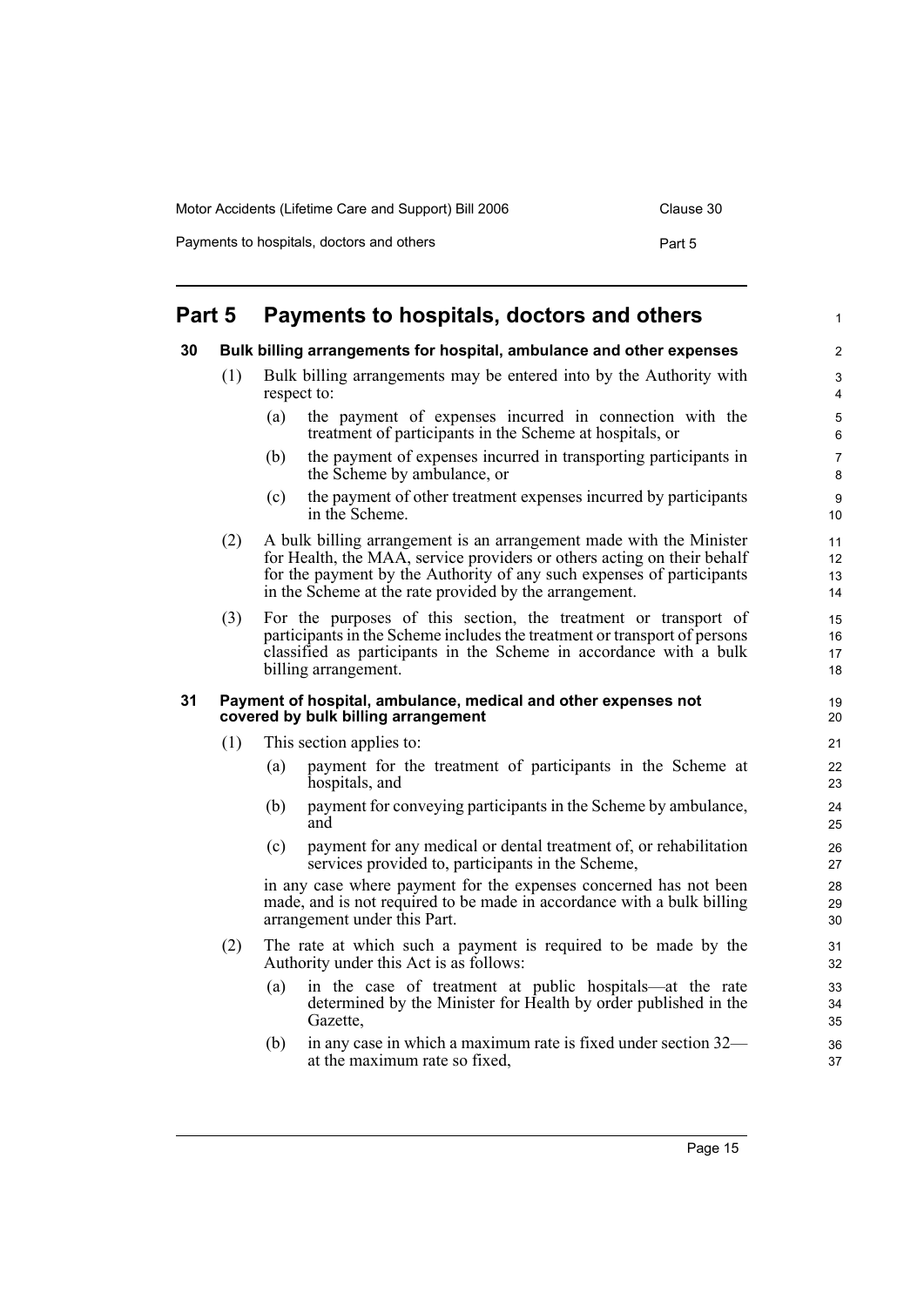Part 5 Payments to hospitals, doctors and others

(c) in a case to which a rate referred to in paragraph (a) or (b) does not apply—at the rate reasonably appropriate to the treatment or service having regard to the customary charge made in the community for the treatment or service.

(3) If the Authority does not make that payment, the body or person who provided the treatment or service to which the payment relates may recover the payment from the Authority as a debt in a court of competent jurisdiction.

### <span id="page-19-0"></span>**32 Maximum fees payable for medical treatment and other treatment or services not provided at hospitals or for treatment at private hospitals**

- (1) This section applies to:
	- (a) the fee payable for any medical treatment of a participant in the Scheme, and
	- (b) the fee payable for any dental treatment of a participant in the Scheme, and
	- (c) the fee payable for any rehabilitation service provided to a participant in the Scheme, and
	- (d) the fees payable for any attendant care services provided to a participant in the Scheme,

but does not apply to any such treatment or service that is provided at a hospital (whether to an in-patient or out-patient) and for which any payment is required to be made to the hospital and not to the treatment or service provider.

- (2) This section also applies to the fee payable to a private hospital for any treatment at the hospital.
- (3) The regulations may make provision for or with respect to fixing the maximum amount for which the Authority is liable in respect of any claim for fees to which this section applies.
- (4) Any such fees may (but need not) be fixed by reference to fees recommended by the Australian Medical Association or other professional association or by reference to any schedule of fees.
- (5) A payment by the Authority in respect of a service provided in connection with the treatment and care needs of a participant in the Scheme is to be made consistently with any regulations under this section.
- (6) This section does not prevent the inclusion in the LTCS Guidelines of provision as to the appropriate allowance for fees to which this section applies and that are not fixed by regulations under this section.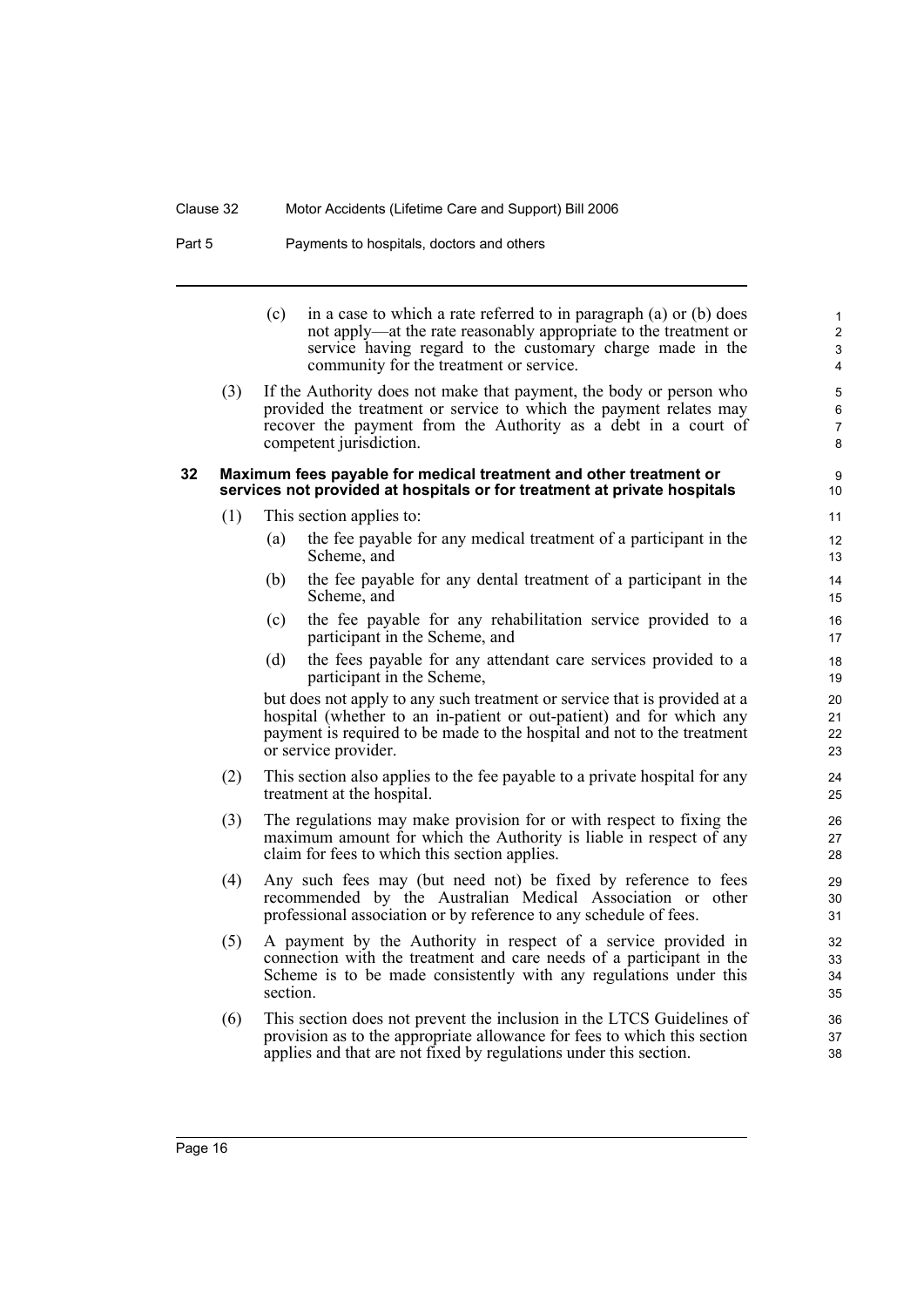Administration **Part 6** 

<span id="page-20-5"></span><span id="page-20-4"></span><span id="page-20-3"></span><span id="page-20-2"></span><span id="page-20-1"></span><span id="page-20-0"></span>

| Part 6 |                                  | <b>Administration</b>                                                                                                                                                                           | 1                   |
|--------|----------------------------------|-------------------------------------------------------------------------------------------------------------------------------------------------------------------------------------------------|---------------------|
|        | <b>Division 1</b>                | <b>Constitution of Authority</b>                                                                                                                                                                | $\overline{2}$      |
| 33     | <b>Constitution of Authority</b> |                                                                                                                                                                                                 | 3                   |
|        | (1)                              | There is constituted by this Act a corporation with the corporate name<br>of the Lifetime Care and Support Authority of New South Wales.                                                        | 4<br>5              |
|        | (2)                              | The Authority is, for the purposes of any Act, a statutory body<br>representing the Crown.                                                                                                      | 6<br>$\overline{7}$ |
| 34     |                                  | <b>Board of Directors</b>                                                                                                                                                                       | 8                   |
|        | (1)                              | There is to be a Board of Directors of the Authority.                                                                                                                                           | 9                   |
|        | (2)                              | The Board is to consist of the following directors:                                                                                                                                             | 10                  |
|        |                                  | the Chief Executive Officer of the Authority,<br>(a)                                                                                                                                            | 11                  |
|        |                                  | (b)<br>4 part-time directors appointed by the Governor on the<br>recommendation of the Minister.                                                                                                | 12<br>13            |
| (3)    |                                  | Of the part-time directors:                                                                                                                                                                     | 14                  |
|        |                                  | one is to be a person nominated by the Treasurer, and<br>(a)                                                                                                                                    | 15                  |
|        |                                  | three are to be persons of the Minister's own choosing.<br>(b)                                                                                                                                  | 16                  |
|        | (4)                              | One of the part-time directors is to be appointed as the Chairperson of<br>the Board and one is to be appointed as the Deputy Chairperson of the<br>Board.                                      | 17<br>18<br>19      |
|        | (5)                              | A person can be both a director of the Board and a member of the<br>Advisory Council.                                                                                                           | 20<br>21            |
|        | (6)                              | A person can be both a director of the Board and a director of the Board<br>$of$ the MAA.                                                                                                       | 22<br>23            |
|        | (7)                              | Schedule 1 has effect with respect to the Board.                                                                                                                                                | 24                  |
| 35     | <b>Chief Executive Officer</b>   |                                                                                                                                                                                                 |                     |
|        |                                  | The Chief Executive Officer of the Authority is the Chief Executive<br>Officer holding office as such under Chapter 2 of the <i>Public Sector</i><br><b>Employment and Management Act 2002.</b> | 26<br>27<br>28      |
| 36     |                                  | <b>Staff of Authority</b>                                                                                                                                                                       | 29                  |
|        | (1)                              | Such staff as may be necessary to enable the Authority to exercise its<br>functions may be employed under Chapter 2 of the Public Sector<br><b>Employment and Management Act 2002.</b>          | 30<br>31<br>32      |
|        |                                  |                                                                                                                                                                                                 |                     |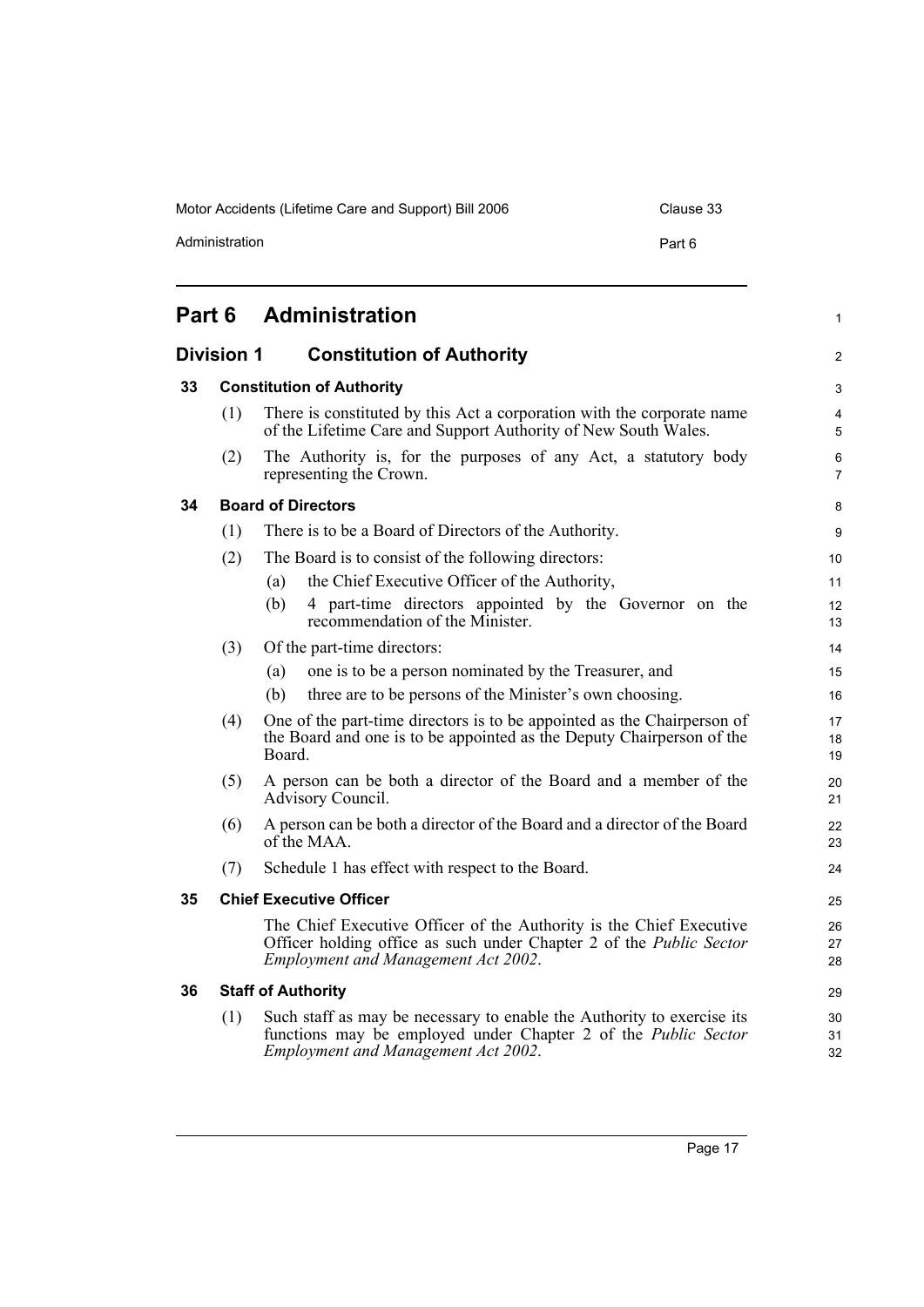Part 6 **Administration** 

<span id="page-21-2"></span><span id="page-21-1"></span><span id="page-21-0"></span>

| (2) | The Authority may arrange for the use of the services of any staff or<br>facilities of a government department or a public or local authority.                                                                                                                                                                                                        | $\mathbf{1}$<br>$\overline{c}$                                    |
|-----|-------------------------------------------------------------------------------------------------------------------------------------------------------------------------------------------------------------------------------------------------------------------------------------------------------------------------------------------------------|-------------------------------------------------------------------|
| (3) | The Authority may engage such consultants as the Authority requires to<br>assist it in the exercise of its functions.                                                                                                                                                                                                                                 | $\mathsf 3$<br>4                                                  |
| (4) | For the purposes of this Act, a person who is employed under subsection<br>$(1)$ or whose services are made use of under subsection $(2)$ is an officer<br>of the Authority.                                                                                                                                                                          | $\mathbf 5$<br>$\,6\,$<br>$\overline{7}$                          |
|     |                                                                                                                                                                                                                                                                                                                                                       | 8                                                                 |
| (1) | The financial year of the Authority is the year commencing on 1 July.                                                                                                                                                                                                                                                                                 | 9                                                                 |
| (2) | A different financial year may be determined by the Treasurer under<br>section 4 (1A) of the Public Finance and Audit Act 1983.                                                                                                                                                                                                                       | 10<br>11                                                          |
|     | <b>Management of Authority</b>                                                                                                                                                                                                                                                                                                                        | 12                                                                |
|     |                                                                                                                                                                                                                                                                                                                                                       | 13                                                                |
| (1) | If the Minister is satisfied that it is desirable in the public interest to do<br>so, the Minister may, by notice in writing to the Board of Directors of<br>the Authority or the Chief Executive Officer of the Authority, give<br>directions to the Board or Chief Executive Officer with respect to the<br>exercise of their respective functions. | 14<br>15<br>16<br>17<br>18                                        |
| (2) | The Minister cannot give a direction under this section to the Board or<br>the Chief Executive Officer in respect of the exercise of any function of<br>the Board or the Authority under section 49 (Determination by<br>Authority of amount to be contributed to Fund) or 50 (Contributions to<br>Fund by third-party policy holders).               | 19<br>20<br>21<br>22<br>23                                        |
| (3) | The Board of Directors of the Authority and the Chief Executive Officer<br>of the Authority must comply with any direction given under this<br>section by the Minister to the Board or Chief Executive Officer, as the<br>case requires.                                                                                                              | 24<br>25<br>26<br>27                                              |
| (4) | The Authority must include in its annual report particulars of each<br>direction given under this section during the year to which the report<br>relates.                                                                                                                                                                                             | 28<br>29<br>30                                                    |
| (5) | Except as provided by this or any other section of this Act, the Board of<br>Directors of the Authority and the Chief Executive Officer of the<br>Authority are not, in the exercise of their respective functions, subject<br>to the control and direction of the Minister.                                                                          | 31<br>32<br>33<br>34                                              |
|     |                                                                                                                                                                                                                                                                                                                                                       | <b>Financial year</b><br><b>Division 2</b><br><b>The Minister</b> |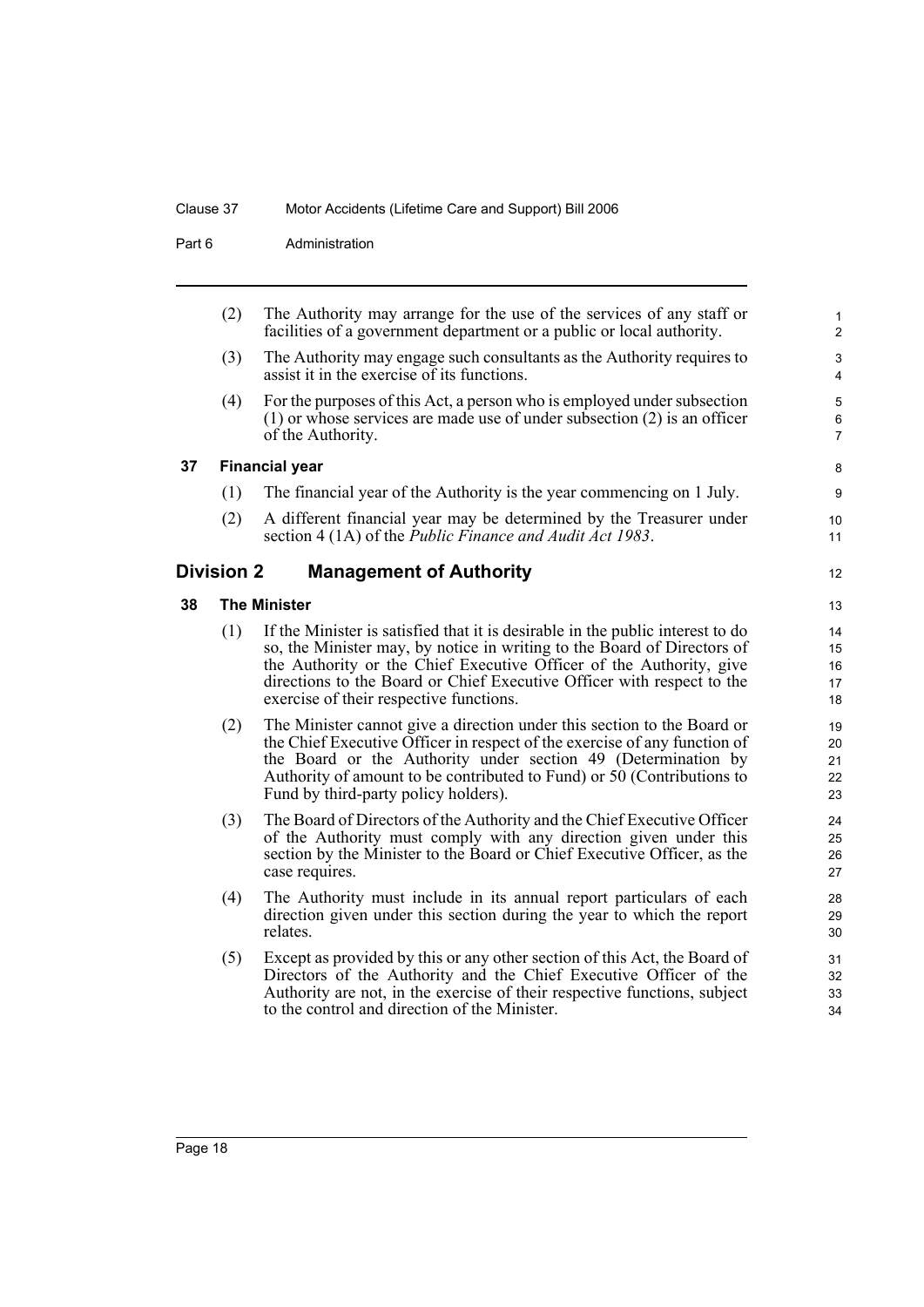<span id="page-22-5"></span><span id="page-22-4"></span><span id="page-22-3"></span><span id="page-22-2"></span><span id="page-22-1"></span><span id="page-22-0"></span>

| The Board of Directors of the Authority has the function of determining<br>the administrative policies of the Authority. |                                                                                                                                                                                                                                                                                                                                                                                                                                                                                                                                                                                                                                                                                                                                                                                                                                                                                                                                                                                                                                                                                                                                                                                                                                                                                                                                                                                                                                                                                                                                                                                                |
|--------------------------------------------------------------------------------------------------------------------------|------------------------------------------------------------------------------------------------------------------------------------------------------------------------------------------------------------------------------------------------------------------------------------------------------------------------------------------------------------------------------------------------------------------------------------------------------------------------------------------------------------------------------------------------------------------------------------------------------------------------------------------------------------------------------------------------------------------------------------------------------------------------------------------------------------------------------------------------------------------------------------------------------------------------------------------------------------------------------------------------------------------------------------------------------------------------------------------------------------------------------------------------------------------------------------------------------------------------------------------------------------------------------------------------------------------------------------------------------------------------------------------------------------------------------------------------------------------------------------------------------------------------------------------------------------------------------------------------|
|                                                                                                                          |                                                                                                                                                                                                                                                                                                                                                                                                                                                                                                                                                                                                                                                                                                                                                                                                                                                                                                                                                                                                                                                                                                                                                                                                                                                                                                                                                                                                                                                                                                                                                                                                |
|                                                                                                                          |                                                                                                                                                                                                                                                                                                                                                                                                                                                                                                                                                                                                                                                                                                                                                                                                                                                                                                                                                                                                                                                                                                                                                                                                                                                                                                                                                                                                                                                                                                                                                                                                |
|                                                                                                                          |                                                                                                                                                                                                                                                                                                                                                                                                                                                                                                                                                                                                                                                                                                                                                                                                                                                                                                                                                                                                                                                                                                                                                                                                                                                                                                                                                                                                                                                                                                                                                                                                |
|                                                                                                                          |                                                                                                                                                                                                                                                                                                                                                                                                                                                                                                                                                                                                                                                                                                                                                                                                                                                                                                                                                                                                                                                                                                                                                                                                                                                                                                                                                                                                                                                                                                                                                                                                |
|                                                                                                                          |                                                                                                                                                                                                                                                                                                                                                                                                                                                                                                                                                                                                                                                                                                                                                                                                                                                                                                                                                                                                                                                                                                                                                                                                                                                                                                                                                                                                                                                                                                                                                                                                |
|                                                                                                                          | 10<br>11<br>12                                                                                                                                                                                                                                                                                                                                                                                                                                                                                                                                                                                                                                                                                                                                                                                                                                                                                                                                                                                                                                                                                                                                                                                                                                                                                                                                                                                                                                                                                                                                                                                 |
|                                                                                                                          | 13                                                                                                                                                                                                                                                                                                                                                                                                                                                                                                                                                                                                                                                                                                                                                                                                                                                                                                                                                                                                                                                                                                                                                                                                                                                                                                                                                                                                                                                                                                                                                                                             |
|                                                                                                                          | 14<br>15                                                                                                                                                                                                                                                                                                                                                                                                                                                                                                                                                                                                                                                                                                                                                                                                                                                                                                                                                                                                                                                                                                                                                                                                                                                                                                                                                                                                                                                                                                                                                                                       |
|                                                                                                                          | 16<br>17<br>18                                                                                                                                                                                                                                                                                                                                                                                                                                                                                                                                                                                                                                                                                                                                                                                                                                                                                                                                                                                                                                                                                                                                                                                                                                                                                                                                                                                                                                                                                                                                                                                 |
|                                                                                                                          | 19                                                                                                                                                                                                                                                                                                                                                                                                                                                                                                                                                                                                                                                                                                                                                                                                                                                                                                                                                                                                                                                                                                                                                                                                                                                                                                                                                                                                                                                                                                                                                                                             |
|                                                                                                                          | 20                                                                                                                                                                                                                                                                                                                                                                                                                                                                                                                                                                                                                                                                                                                                                                                                                                                                                                                                                                                                                                                                                                                                                                                                                                                                                                                                                                                                                                                                                                                                                                                             |
|                                                                                                                          | 21                                                                                                                                                                                                                                                                                                                                                                                                                                                                                                                                                                                                                                                                                                                                                                                                                                                                                                                                                                                                                                                                                                                                                                                                                                                                                                                                                                                                                                                                                                                                                                                             |
|                                                                                                                          | 22<br>23                                                                                                                                                                                                                                                                                                                                                                                                                                                                                                                                                                                                                                                                                                                                                                                                                                                                                                                                                                                                                                                                                                                                                                                                                                                                                                                                                                                                                                                                                                                                                                                       |
|                                                                                                                          | 24                                                                                                                                                                                                                                                                                                                                                                                                                                                                                                                                                                                                                                                                                                                                                                                                                                                                                                                                                                                                                                                                                                                                                                                                                                                                                                                                                                                                                                                                                                                                                                                             |
|                                                                                                                          | 25<br>26                                                                                                                                                                                                                                                                                                                                                                                                                                                                                                                                                                                                                                                                                                                                                                                                                                                                                                                                                                                                                                                                                                                                                                                                                                                                                                                                                                                                                                                                                                                                                                                       |
|                                                                                                                          | 27<br>28<br>29                                                                                                                                                                                                                                                                                                                                                                                                                                                                                                                                                                                                                                                                                                                                                                                                                                                                                                                                                                                                                                                                                                                                                                                                                                                                                                                                                                                                                                                                                                                                                                                 |
|                                                                                                                          | 30<br>31                                                                                                                                                                                                                                                                                                                                                                                                                                                                                                                                                                                                                                                                                                                                                                                                                                                                                                                                                                                                                                                                                                                                                                                                                                                                                                                                                                                                                                                                                                                                                                                       |
|                                                                                                                          | 32                                                                                                                                                                                                                                                                                                                                                                                                                                                                                                                                                                                                                                                                                                                                                                                                                                                                                                                                                                                                                                                                                                                                                                                                                                                                                                                                                                                                                                                                                                                                                                                             |
|                                                                                                                          | 33                                                                                                                                                                                                                                                                                                                                                                                                                                                                                                                                                                                                                                                                                                                                                                                                                                                                                                                                                                                                                                                                                                                                                                                                                                                                                                                                                                                                                                                                                                                                                                                             |
|                                                                                                                          | 34<br>35                                                                                                                                                                                                                                                                                                                                                                                                                                                                                                                                                                                                                                                                                                                                                                                                                                                                                                                                                                                                                                                                                                                                                                                                                                                                                                                                                                                                                                                                                                                                                                                       |
| <b>Chief Executive Officer</b><br>Officer, and                                                                           | In exercising that function, the Board must ensure that, as far as<br>practicable, the activities of the Authority are carried out properly and<br>Subject to this Division, the affairs of the Authority are to be managed<br>and controlled by the Chief Executive Officer of the Authority.<br>Any act, matter or thing done in the name of, or on behalf of, the<br>Authority by the Chief Executive Officer of the Authority is taken to<br>have been done by the Authority.<br><b>Delegation of functions</b><br>The Authority may delegate to an authorised person any of the functions<br>of the Authority (other than this power of delegation).<br>A delegate may sub-delegate to an authorised person any function<br>delegated by the Authority if the delegate is authorised in writing to do<br>so by the Authority.<br><i>authorised person</i> means:<br>an officer of the Authority, or<br>a person of a class prescribed by the regulations or of a class<br>approved by the Board of Directors of the Authority.<br>The seal of the Authority is to be kept by the Chief Executive Officer of<br>the Authority and may be affixed to a document only:<br>in the presence of the Chief Executive Officer or an officer of the<br>Authority authorised for the purpose by the Chief Executive<br>with an attestation by the signature of the Chief Executive Officer<br>or that officer of the fact of the affixing of the seal.<br><b>Functions of Authority</b><br>The Authority has such functions as are conferred or imposed on it by<br>or under this or any other Act. |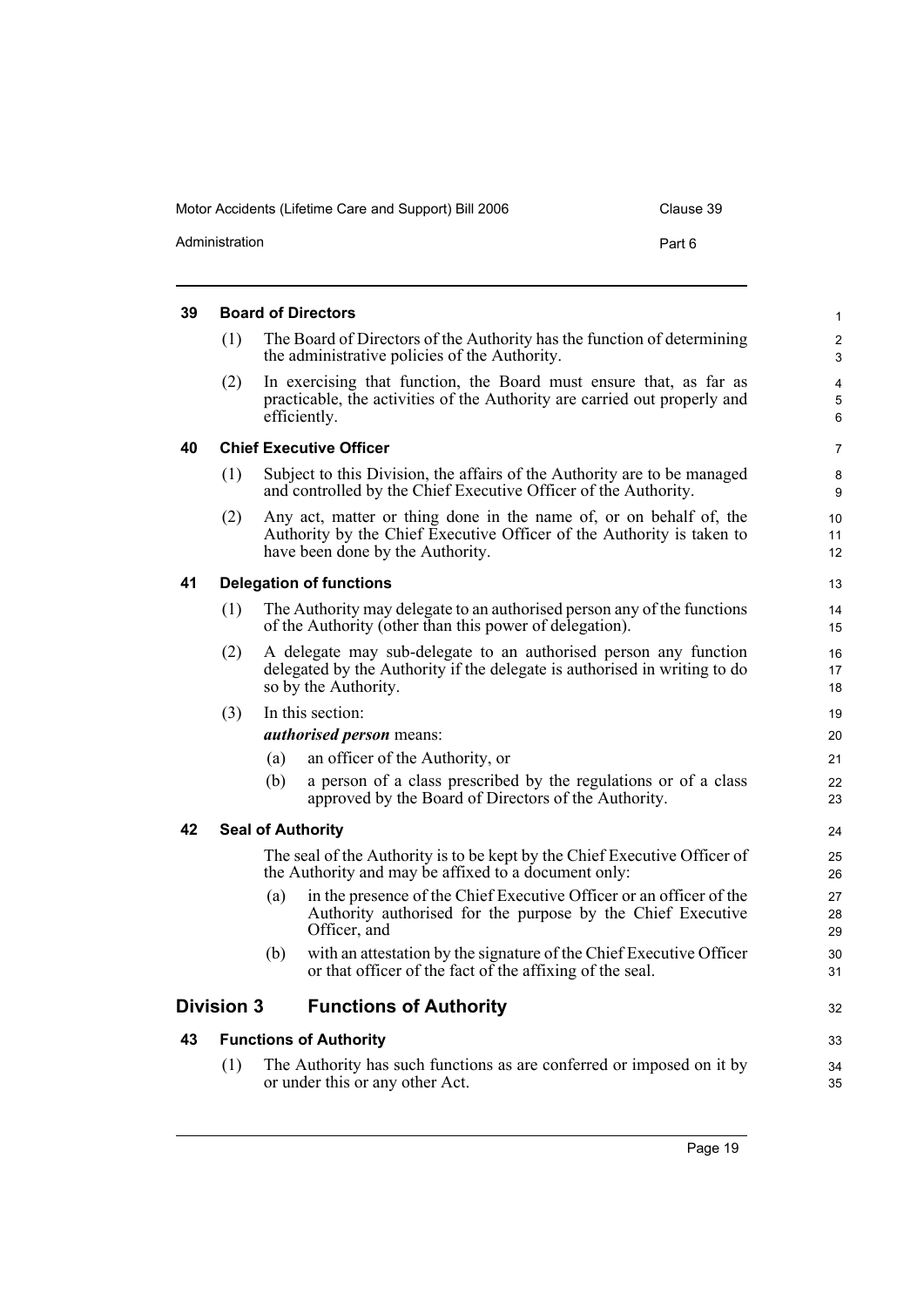Part 6 **Administration** 

<span id="page-23-1"></span><span id="page-23-0"></span>

|    | (2)               |        | The Authority also has the following functions:                                                                                                                                                               | 1                   |
|----|-------------------|--------|---------------------------------------------------------------------------------------------------------------------------------------------------------------------------------------------------------------|---------------------|
|    |                   | (a)    | to monitor the operation of the Scheme under this Act, and in<br>particular to conduct (or arrange for other persons to conduct)                                                                              | $\overline{2}$<br>3 |
|    |                   |        | research into and to collect statistics in relation to the operation<br>of the Scheme,                                                                                                                        | 4<br>5              |
|    |                   | (b)    | to advise the Minister as to the administration, efficiency and<br>effectiveness of the Scheme,                                                                                                               | 6<br>$\overline{7}$ |
|    |                   | (c)    | to publicise and disseminate information concerning the Scheme,                                                                                                                                               | 8                   |
|    |                   | (d)    | to issue and keep under review the LTCS Guidelines under this<br>Act,                                                                                                                                         | 9<br>10             |
|    |                   | (e)    | to provide administrative and other support to the Advisory<br>Council, sufficient to assist the Advisory Council to meet its<br>priorities,                                                                  | 11<br>12<br>13      |
|    |                   | (f)    | to provide advice and make recommendations to the Advisory<br>Council on such matters as the Advisory Council requests or the<br>Authority considers appropriate.                                             | 14<br>15<br>16      |
|    | (3)               |        | The Authority has the following functions in relation to the provision of<br>care, treatment, rehabilitation, long term support and other services for<br>persons who have sustained motor accident injuries: | 17<br>18<br>19      |
|    |                   | (a)    | to monitor those services,                                                                                                                                                                                    | 20                  |
|    |                   | (b)    | to provide support and funding for programs that will improve<br>delivery of those services,                                                                                                                  | 21<br>22            |
|    |                   | (c)    | to provide support and funding for research and education in<br>connection with the delivery of those services.                                                                                               | 23<br>24            |
|    | (4)               |        | The Authority is not prevented from exercising any function that is the<br>same as or similar to a function being exercised or capable of being<br>exercised by the Advisory Council.                         | 25<br>26<br>27      |
|    | <b>Division 4</b> |        | <b>Lifetime Care and Support Advisory Council</b>                                                                                                                                                             | 28                  |
| 44 |                   |        | <b>Constitution of Advisory Council</b>                                                                                                                                                                       | 29                  |
|    | (1)               | Wales. | There is constituted by this Act a corporation with the corporate name<br>of the Lifetime Care and Support Advisory Council of New South                                                                      | 30<br>31<br>32      |
|    | (2)               |        | The Advisory Council is subject to the control and direction of the<br>Minister, except in relation to the contents of any advice, report or<br>recommendation given to the Minister or the Authority.        | 33<br>34<br>35      |
|    |                   |        |                                                                                                                                                                                                               |                     |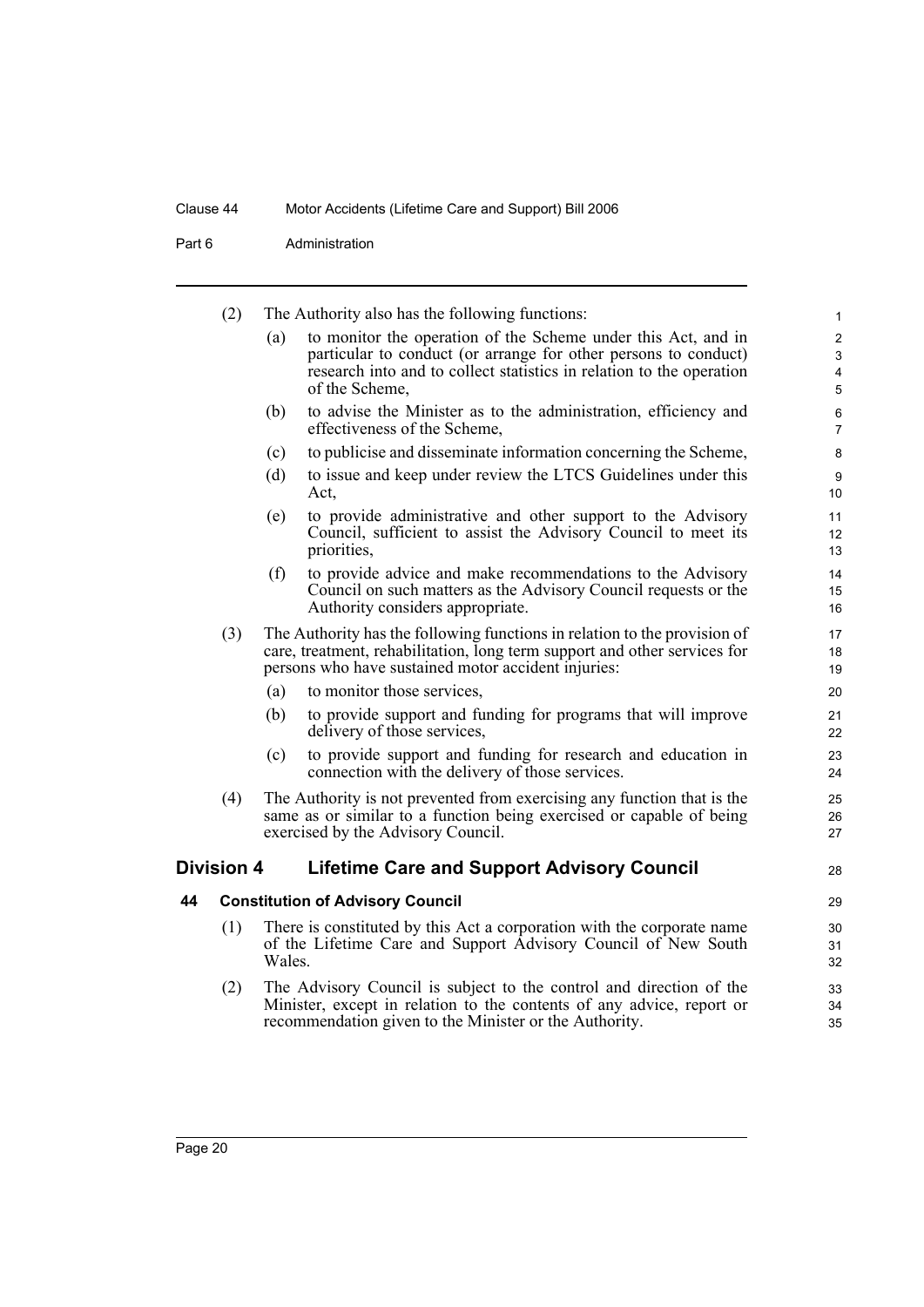Motor Accidents (Lifetime Care and Support) Bill 2006 Clause 45 Administration **Part 6** 

<span id="page-24-1"></span><span id="page-24-0"></span>

| 45 |     | <b>Membership and procedure of Advisory Council</b>   |                                                                                                                                                                                                                               |                                                   |  |  |
|----|-----|-------------------------------------------------------|-------------------------------------------------------------------------------------------------------------------------------------------------------------------------------------------------------------------------------|---------------------------------------------------|--|--|
|    | (1) |                                                       | The Advisory Council is to consist of the following 8 members:                                                                                                                                                                | $\overline{2}$                                    |  |  |
|    |     | (a)                                                   | 2 health practitioners appointed by the Minister after consultation<br>with the Australian Medical Association (NSW) Limited and<br>such other associations of health practitioners as the Minister<br>considers appropriate, | $\mathsf 3$<br>$\overline{4}$<br>$\mathbf 5$<br>6 |  |  |
|    |     | (b)                                                   | 2 persons appointed by the Minister after consultation with such<br>organisations concerned with the treatment and care of injured<br>persons as the Minister considers appropriate,                                          | $\overline{7}$<br>8<br>$\boldsymbol{9}$           |  |  |
|    |     | (c)                                                   | 2 persons appointed by the Minister after consultation with such<br>organisations representing the interests of severely injured<br>persons as the Minister considers appropriate,                                            | 10<br>11<br>12                                    |  |  |
|    |     | (d)                                                   | 1 person of the Minister's own choosing, who is to be the<br>Chairperson of the Advisory Council,                                                                                                                             | 13<br>14                                          |  |  |
|    |     | (e)                                                   | the Chief Executive Officer of the Authority.                                                                                                                                                                                 | 15                                                |  |  |
|    | (2) | Council.                                              | One of the appointed members of the Advisory Council is to be<br>appointed by the Minister as the Deputy Chairperson of the Advisory                                                                                          | 16<br>17<br>18                                    |  |  |
|    | (3) |                                                       | Schedule 2 has effect with respect to the Advisory Council.                                                                                                                                                                   | 19                                                |  |  |
| 46 |     | <b>Functions of Advisory Council</b>                  |                                                                                                                                                                                                                               |                                                   |  |  |
|    | (1) | The functions of the Advisory Council are as follows: |                                                                                                                                                                                                                               |                                                   |  |  |
|    |     | (a)                                                   | to advise the Minister on any matter relating to the lifetime care<br>and support scheme under this Act that the Advisory Council<br>considers appropriate or that the Minister refers to the Advisory<br>Council for advice, | 22<br>23<br>24<br>25                              |  |  |
|    |     | (b)                                                   | to advise and make recommendations to the Authority on, and to<br>keep under review, the LTCS Guidelines,                                                                                                                     | 26<br>27                                          |  |  |
|    |     | (c)                                                   | to monitor the operation of the services provided under this Act,                                                                                                                                                             | 28                                                |  |  |
|    |     | (d)                                                   | such other functions as are conferred or imposed on it by or under<br>this or any other Act.                                                                                                                                  | 29<br>30                                          |  |  |
|    | (2) |                                                       | The Advisory Council may seek advice from any appropriate source,<br>and accordingly is not limited to seeking advice from bodies constituted<br>under this Act.                                                              | 31<br>32<br>33                                    |  |  |
|    | (3) |                                                       | The Advisory Council is not prevented from exercising any function<br>that is the same as or similar to a function being exercised or capable of<br>being exercised by the Authority.                                         | 34<br>35<br>36                                    |  |  |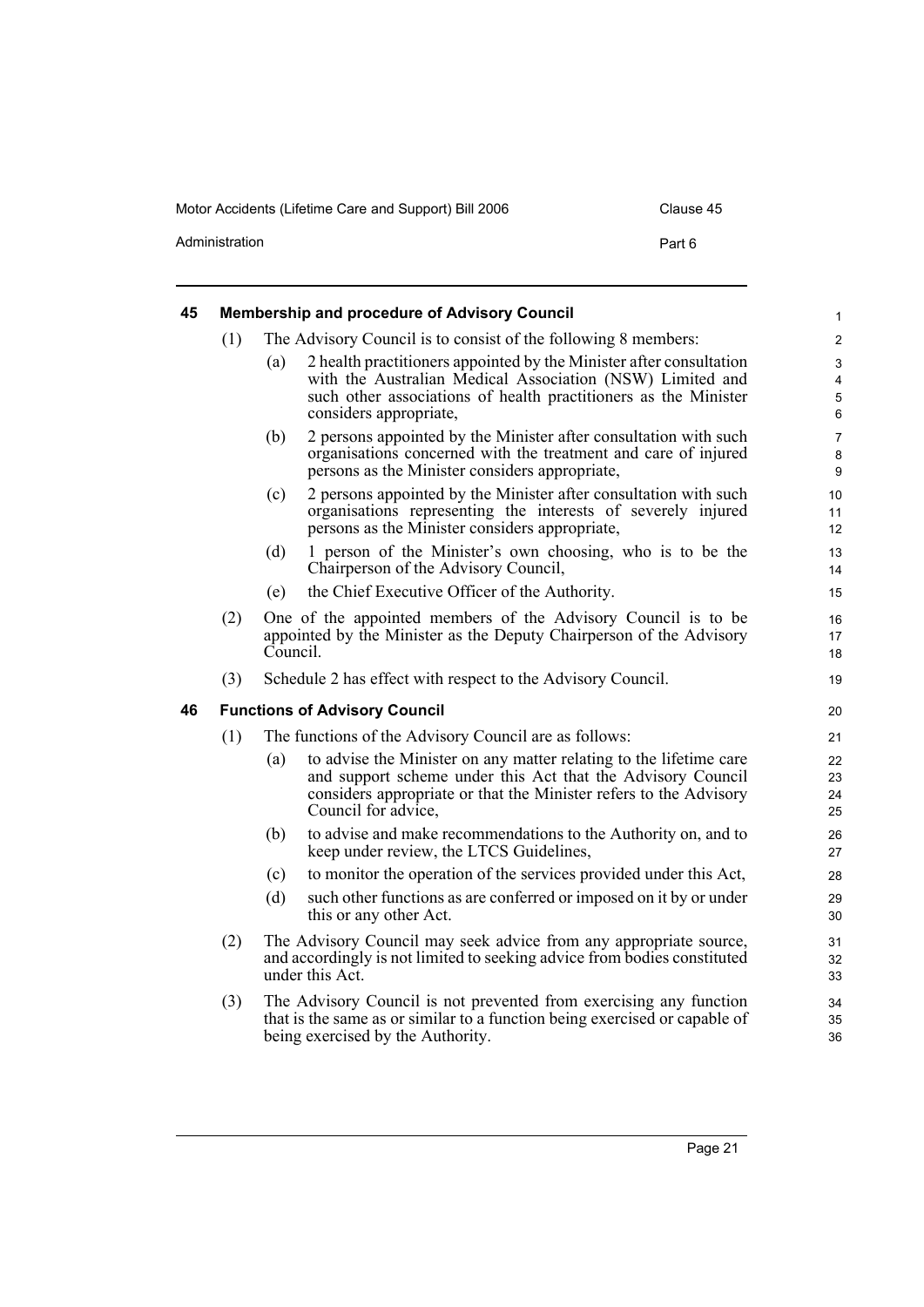Part 7 Funding of the Scheme

<span id="page-25-0"></span>

| Part 7 | <b>Funding of the Scheme</b> |  |  |
|--------|------------------------------|--|--|
|--------|------------------------------|--|--|

### <span id="page-25-2"></span><span id="page-25-1"></span>**47 Definitions**

| 47 |     | <b>Definitions</b> |                                                                                                                                                                                                                                        | $\overline{2}$       |
|----|-----|--------------------|----------------------------------------------------------------------------------------------------------------------------------------------------------------------------------------------------------------------------------------|----------------------|
|    |     |                    | In this Part:                                                                                                                                                                                                                          | 3                    |
|    |     |                    | <i>financial year</i> means a year commencing on 1 July.                                                                                                                                                                               | $\overline{4}$       |
|    |     |                    | <b>licensed insurer</b> has the same meaning as in the <i>Motor Accidents</i><br>Compensation Act 1999.                                                                                                                                | 5<br>6               |
|    |     |                    |                                                                                                                                                                                                                                        |                      |
|    |     |                    | <b>third-party policy</b> has the same meaning as in the <i>Motor Accidents</i><br>Compensation Act 1999.                                                                                                                              | $\overline{7}$<br>8  |
| 48 |     |                    | <b>Lifetime Care and Support Authority Fund</b>                                                                                                                                                                                        | $\boldsymbol{9}$     |
|    | (1) |                    | There is established a fund, to be known as the Lifetime Care and<br>Support Authority Fund, belonging to and vested in the Authority.                                                                                                 | 10<br>11             |
|    | (2) |                    | The following is to be paid into the Fund:                                                                                                                                                                                             | 12                   |
|    |     | (a)                | Fund levies paid under this Part in connection with the issue of<br>third-party policies,                                                                                                                                              | 13<br>14             |
|    |     | (b)                | the interest from time to time accruing from the investment of the<br>Fund.                                                                                                                                                            | 15<br>16             |
|    |     | (c)                | money required to be paid into the Fund by or under this or any<br>other Act,                                                                                                                                                          | 17<br>18             |
|    |     | (d)                | all other money received by the Authority and not otherwise<br>appropriated.                                                                                                                                                           | 19<br>20             |
|    | (3) |                    | The following is to be paid from the Fund:                                                                                                                                                                                             | 21                   |
|    |     | (a)                | all payments required to be made by the Authority under Part 2<br>(Care and support for Scheme participants),                                                                                                                          | 22<br>23             |
|    |     | (b)                | the remuneration, allowances, office accommodation and other<br>associated costs of the Chief Executive Officer of the Authority,<br>the part-time directors of the Board of Directors of the Authority<br>and staff of the Authority, | 24<br>25<br>26<br>27 |
|    |     | (c)                | the remuneration, allowances and other associated costs of<br>members of the Advisory Council,                                                                                                                                         | 28<br>29             |
|    |     | (d)                | all payments required to meet expenditure incurred in relation to<br>the functions of the Authority or the Advisory Council, where<br>money is not otherwise provided for that purpose,                                                | 30<br>31<br>32       |
|    |     | (e)                | all other money required by or under this or any other Act to be<br>paid from the Fund.                                                                                                                                                | 33<br>34             |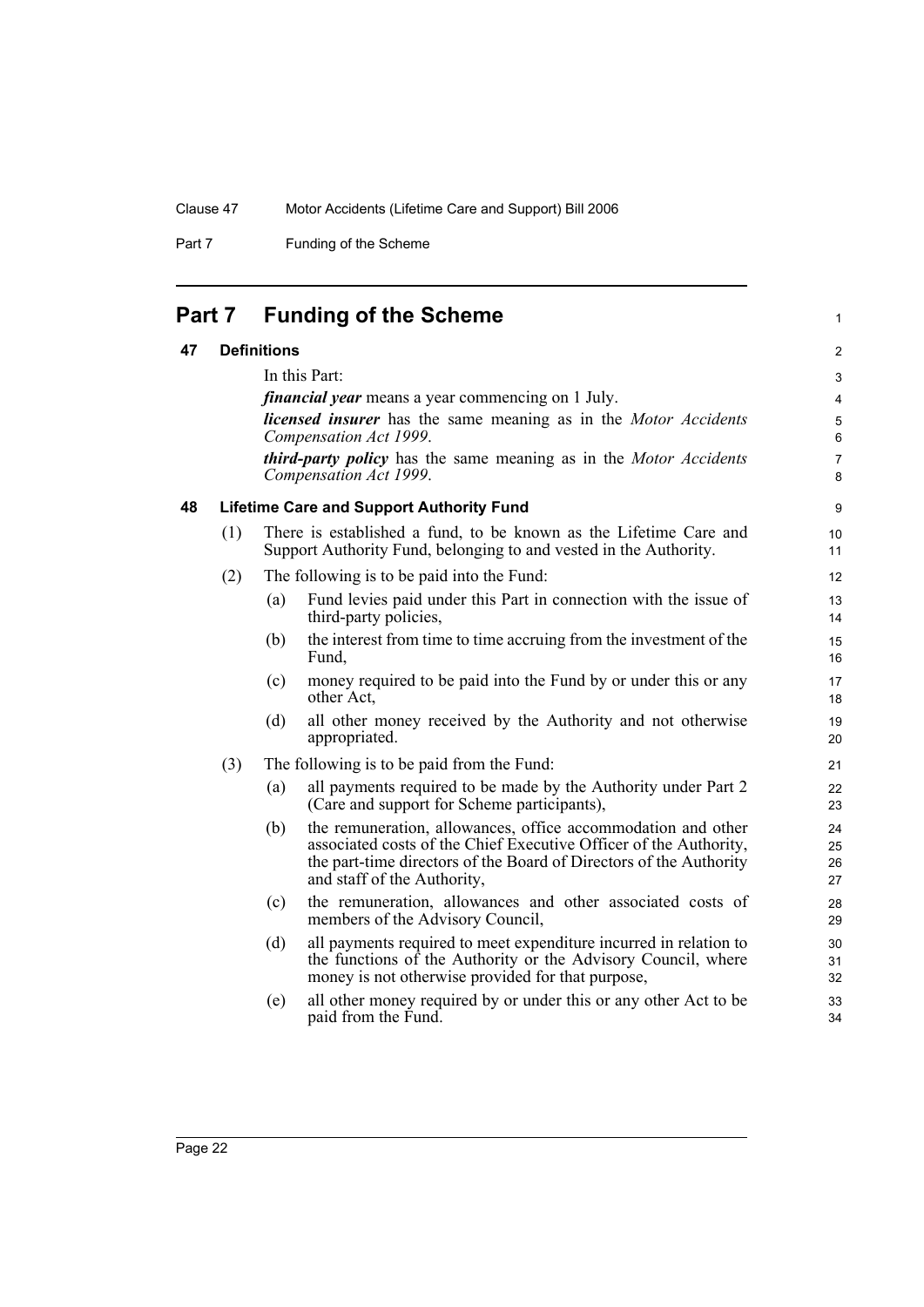Funding of the Scheme **Part 7** 

<span id="page-26-0"></span>

|    | (4) |     | The Authority may invest money in the Fund that is not immediately<br>required for the purposes of the Fund:                                                                                                                                                                                                                                                       | 1<br>$\overline{c}$        |
|----|-----|-----|--------------------------------------------------------------------------------------------------------------------------------------------------------------------------------------------------------------------------------------------------------------------------------------------------------------------------------------------------------------------|----------------------------|
|    |     | (a) | in such manner as may be authorised by the <i>Public Authorities</i><br>(Financial Arrangements) Act 1987, or                                                                                                                                                                                                                                                      | 3<br>4                     |
|    |     | (b) | if that Act does not confer power on the Authority to invest<br>money in the Fund—in any other manner approved by the<br>Minister with the concurrence of the Treasurer.                                                                                                                                                                                           | 5<br>6<br>7                |
| 49 |     |     | Determination by Authority of amount to be contributed to Fund                                                                                                                                                                                                                                                                                                     | 8                          |
|    | (1) |     | The Authority is to determine, before the beginning of each relevant<br>period, the amount required to be contributed to the Fund:                                                                                                                                                                                                                                 | 9<br>10                    |
|    |     | (a) | to fully fund the present and likely future liabilities of the<br>Authority under Part 2 (Care and support for Scheme<br>participants) in respect of persons who become participants in the<br>Scheme in respect of motor accident injuries suffered during that<br>period, and                                                                                    | 11<br>12<br>13<br>14<br>15 |
|    |     | (b) | to meet the payments required to be made from the Fund (other<br>than payments under Part 2) during that period, and                                                                                                                                                                                                                                               | 16<br>17                   |
|    |     | (c) | to make provision for such other matters as the Authority should,<br>in all the circumstances, prudently make provision for in<br>connection with liabilities under Part 2.                                                                                                                                                                                        | 18<br>19<br>20             |
|    | (2) |     | The amount required to fully fund a liability of the Authority under<br>Part 2 is an amount that is sufficient to provide a sum of money that<br>together with anticipated investment income is equal to the best<br>estimate of the cost of meeting the liability (in inflated dollars) as and<br>when the liability falls due.                                   | 21<br>22<br>23<br>24<br>25 |
|    | (3) |     | The Authority's determination in respect of a relevant period is to be<br>made in accordance with the report of an independent actuary engaged<br>by the Authority on the recommendation of the Board to report to the<br>Authority on the amount required to be contributed to the Fund as<br>referred to in subsection $(1)$ .                                   | 26<br>27<br>28<br>29<br>30 |
|    | (4) |     | A <i>relevant period</i> is a financial year or such other period as the<br>Authority determines from time to time to be a relevant period for the<br>purposes of this section. Relevant periods can be determined so as to<br>overlap but there must be no gap between successive relevant periods<br>and each relevant period must not be longer than 12 months. | 31<br>32<br>33<br>34<br>35 |
|    | (5) |     | The amount determined by the Authority under this section for a<br>relevant period is the <i>required Fund contribution</i> for that period.                                                                                                                                                                                                                       | 36<br>37                   |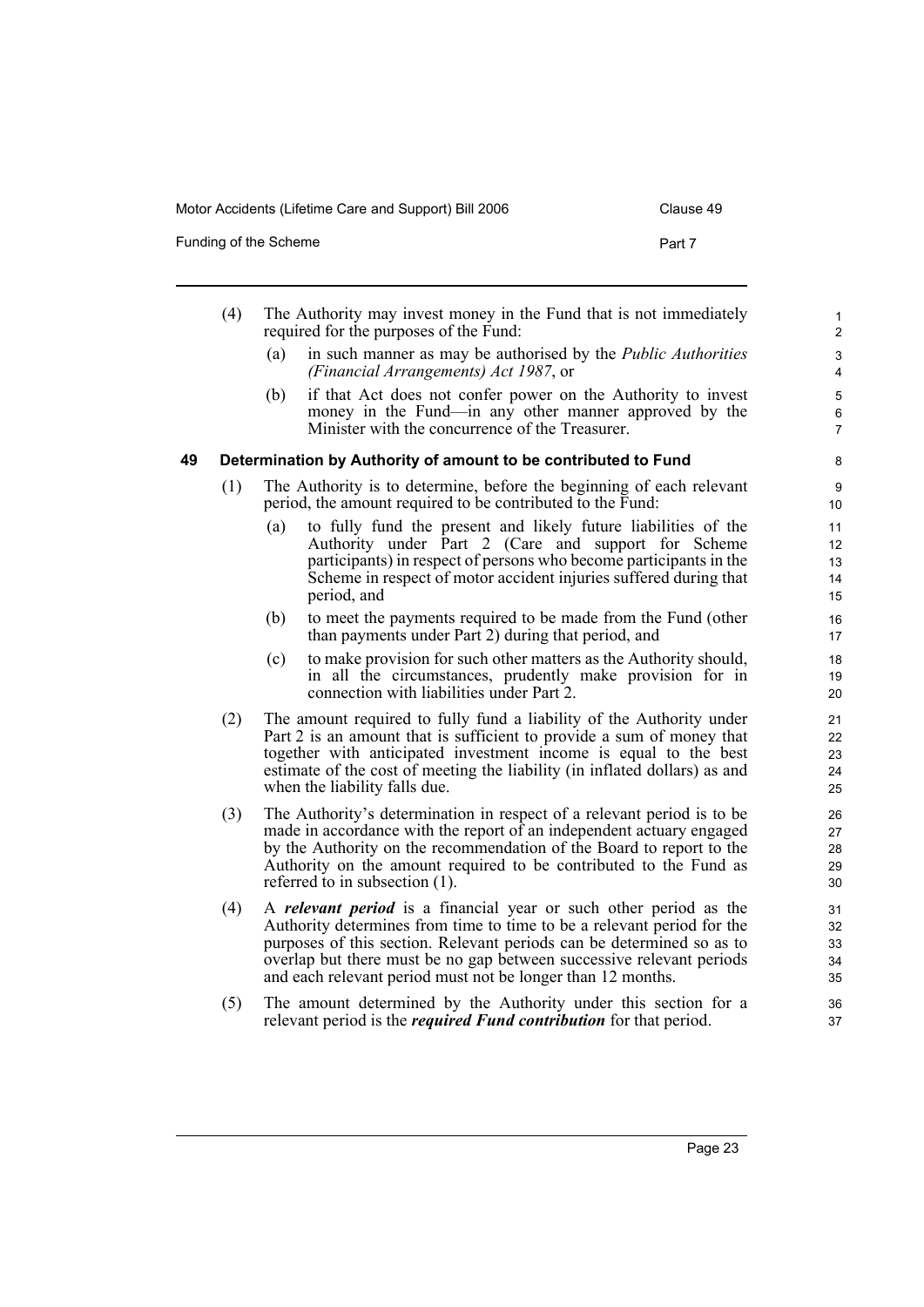Part 7 Funding of the Scheme

#### <span id="page-27-0"></span>**50 Contributions to Fund by third-party policy holders**

(1) The required Fund contribution for a relevant period is to be made by the payment to the Authority of a levy (the *Fund levy*) by persons to whom third-party policies are issued during the relevant period.

- (2) The Fund levy is to be an amount determined by the Authority and is to be an amount that will result in the required Fund contribution for the relevant period being contributed to the Fund.
- (3) The Fund levy can be determined as a fixed amount or as a percentage of the premium payable for a third-party policy, or as a combination of a fixed amount and percentage of premium.
- (4) A Fund levy can be determined to differ according to any classification or other criteria for the determination of third-party policy premiums as provided for by the MAA Premiums Determination Guidelines (under Part 2.3 of the *Motor Accidents Compensation Act 1999*).
- (5) The Authority is to notify each licensed insurer of the Fund levy determined for a relevant period.

### <span id="page-27-1"></span>**51 Payment and collection of Fund levy**

- (1) The Fund levy for a relevant period is payable to the Authority by each person to whom a third-party policy is issued during the relevant period and is to be collected, in conjunction with the payment of the premium for the policy, on behalf of the Authority by the insurer who issues the policy.
- (2) A licensed insurer is not to issue a third-party policy to a person unless the Fund levy payable by the person has been paid. Section 14 (Cancellation of third-party policies) of the *Motor Accidents Compensation Act 1999* applies in respect of the Fund levy payable in connection with the issue of a third-party policy in the same way as it applies in respect of the premium payable for the policy.
- (3) Fund levies collected by a licensed insurer are to be paid to the Authority at the times and in accordance with such arrangements as the Authority may notify to the insurer from time to time.
- (4) If a payment required to be made by a licensed insurer has not been paid as and when required under those arrangements:
	- (a) the insurer is guilty of an offence and liable to a penalty not exceeding 100 penalty units, and
	- (b) the amount of the required payment together with interest calculated at the rate of 15% per annum compounded quarterly (or, where another rate is prescribed by the regulations, that other rate) may be recovered from the insurer as a debt due to the Authority.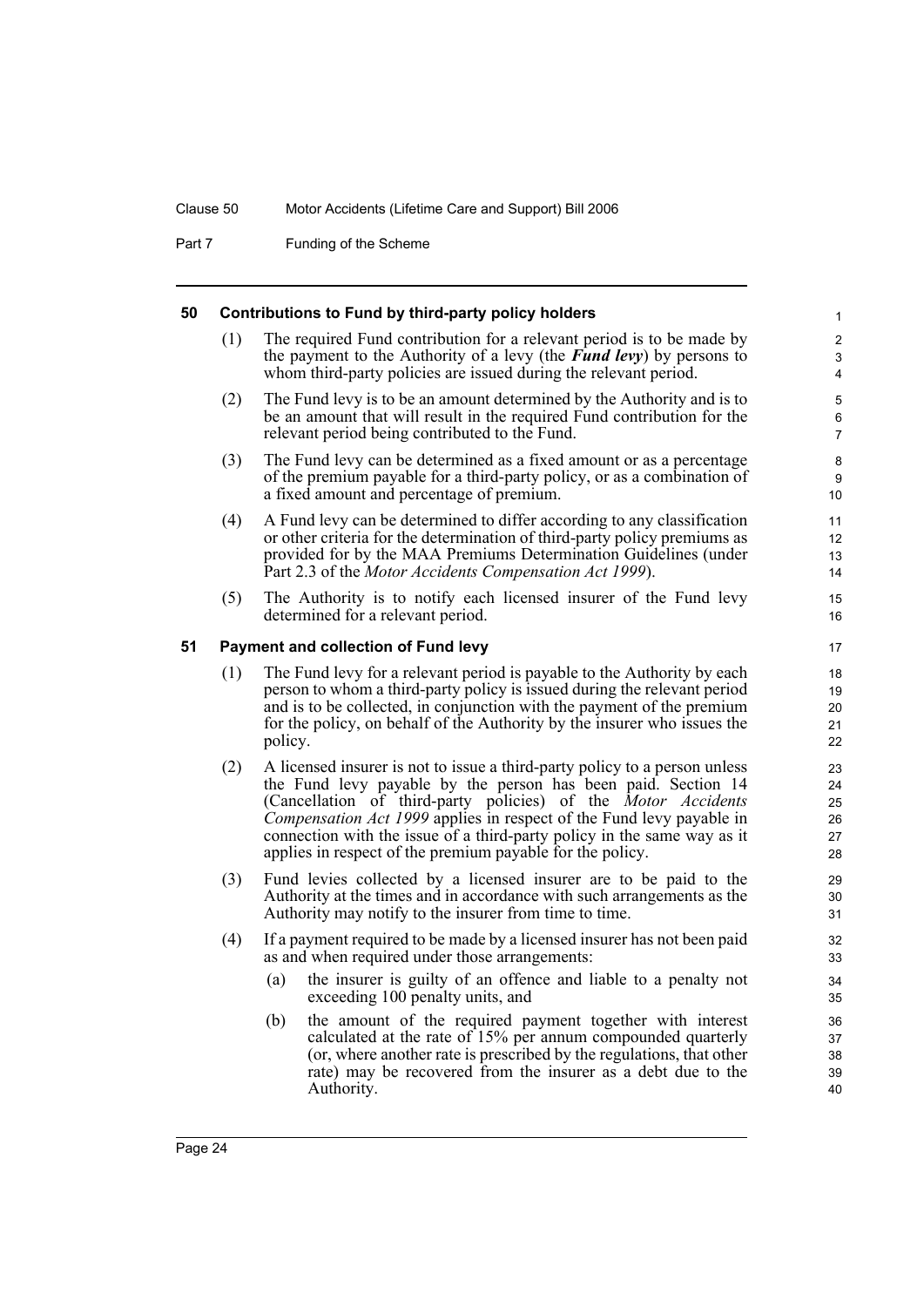| Funding of the Scheme | Part 7 |
|-----------------------|--------|
|                       |        |

<span id="page-28-1"></span><span id="page-28-0"></span>

|    | (5) | A certificate purporting to be signed by the Chief Executive Officer of<br>the Authority as to the amount of a payment required to be made under<br>this section by a licensed insurer specified in the certificate and the due<br>date for payment is admissible in proceedings under this section and is<br>evidence of the matters specified in the certificate. | 1<br>$\overline{c}$<br>3<br>4<br>5 |
|----|-----|---------------------------------------------------------------------------------------------------------------------------------------------------------------------------------------------------------------------------------------------------------------------------------------------------------------------------------------------------------------------|------------------------------------|
|    | (6) | The obligation of a licensed insurer to make a payment under this<br>section in respect of any period during which the person was a licensed<br>insurer does not cease merely because the person subsequently ceases<br>to be a licensed insurer.                                                                                                                   | 6<br>$\overline{7}$<br>8<br>9      |
| 52 |     | Records relating to collection of Fund levies                                                                                                                                                                                                                                                                                                                       | 10                                 |
|    | (1) | A licensed insurer must keep such accounting and other records in<br>relation to Fund levies collected by the insurer under this Part:<br>as may be prescribed by the regulations, and<br>(a)<br>subject to the regulations, as may be directed by the Authority by<br>(b)                                                                                          | 11<br>12 <sup>°</sup><br>13<br>14  |
|    |     | notice served on the insurer.                                                                                                                                                                                                                                                                                                                                       | 15                                 |
|    | (2) | The regulations may prescribe the manner in which collection of Fund<br>levies is to be accounted for in any such records.                                                                                                                                                                                                                                          | 16<br>17                           |
|    | (3) | A licensed insurer must lodge with the Authority returns in relation to<br>Fund levies collected by the insurer under this Part in such form,<br>containing such particulars and accompanied by such documents:                                                                                                                                                     | 18<br>19<br>20                     |
|    |     | as may be prescribed by the regulations, and<br>(a)                                                                                                                                                                                                                                                                                                                 | 21                                 |
|    |     | subject to the regulations, as may be directed by the Authority by<br>(b)<br>notice served on the insurer.                                                                                                                                                                                                                                                          | 22<br>23                           |
|    | (4) | Returns must be lodged at such other times as may be prescribed by the<br>regulations or, subject to the regulations, at such times as the Authority,<br>by notice served on the insurer, directs.                                                                                                                                                                  | 24<br>25<br>26                     |
|    | (5) | The Authority may require returns, and documents accompanying<br>returns, to be certified by an auditor or by an actuary.                                                                                                                                                                                                                                           | 27<br>28                           |
|    | (6) | A licensed insurer who contravenes any requirement imposed on the<br>insurer by or under this section is guilty of an offence.<br>Maximum penalty: 100 penalty units.                                                                                                                                                                                               | 29<br>30<br>31                     |
|    | (7) | The Authority may make publicly available a copy of any return, and<br>any documents accompanying a return, under this section.                                                                                                                                                                                                                                     | 32<br>33                           |
| 53 |     | <b>Audit of Fund levy records</b>                                                                                                                                                                                                                                                                                                                                   | 34                                 |
|    | (1) | The Authority may appoint an appropriately qualified person to audit or<br>inspect, and report to the Authority on, the accounting and other records<br>of a licensed insurer relating to Fund levies collected by the insurer<br>under this Part.                                                                                                                  | 35<br>36<br>37<br>38               |
|    |     |                                                                                                                                                                                                                                                                                                                                                                     |                                    |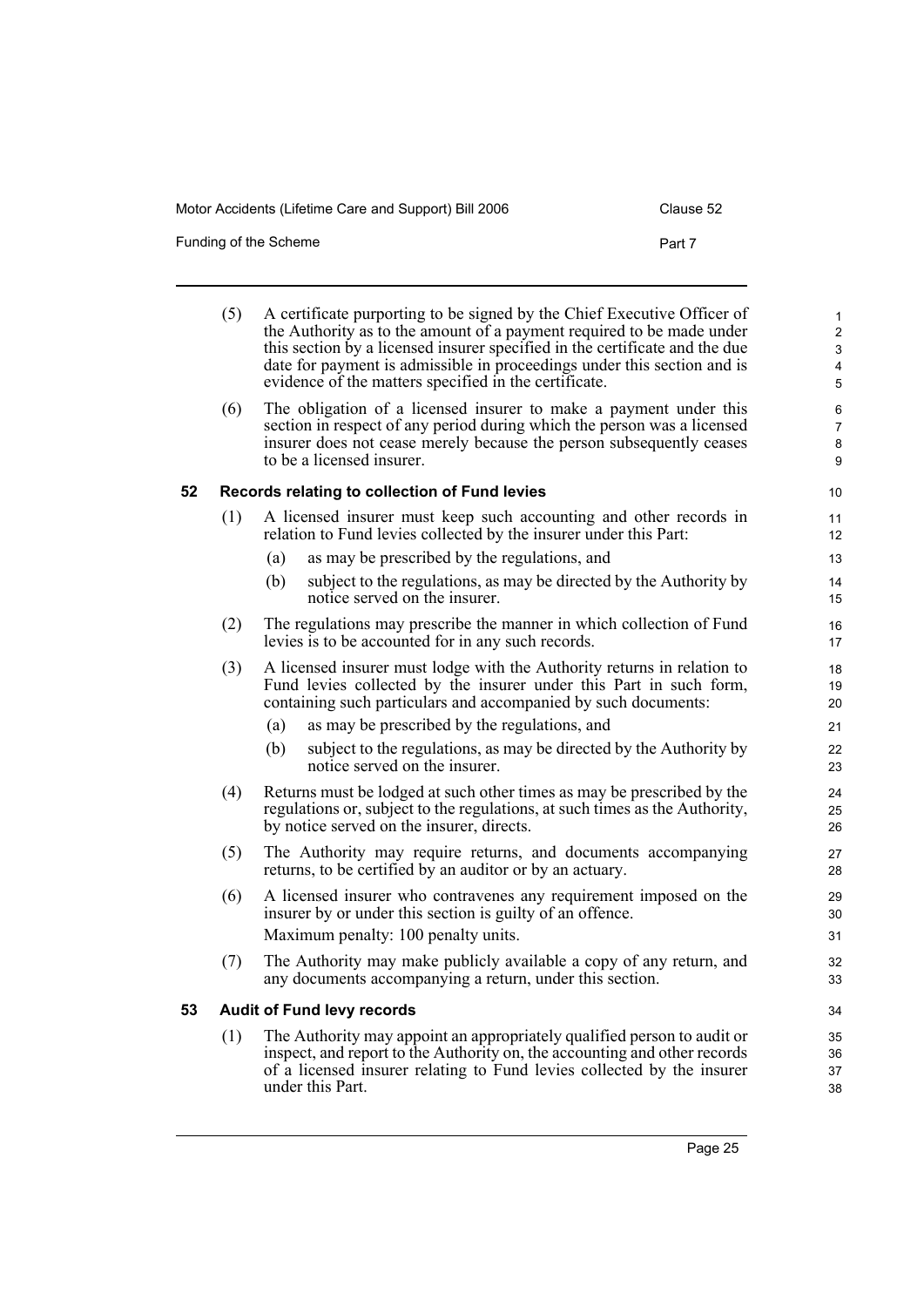Part 7 Funding of the Scheme

<span id="page-29-0"></span>

|    | (2) |     | A person so appointed is, for the purpose of exercising any functions<br>under this section, entitled to inspect relevant accounting and other<br>records of the licensed insurer.                                                                                                                                                                                                                                                        | $\mathbf{1}$<br>$\overline{c}$<br>3 |
|----|-----|-----|-------------------------------------------------------------------------------------------------------------------------------------------------------------------------------------------------------------------------------------------------------------------------------------------------------------------------------------------------------------------------------------------------------------------------------------------|-------------------------------------|
|    | (3) |     | A licensed insurer must provide all reasonable assistance to enable the<br>exercise of those functions.                                                                                                                                                                                                                                                                                                                                   | 4<br>5                              |
|    | (4) |     | A person must not wilfully obstruct or delay a person exercising a<br>function under this section.                                                                                                                                                                                                                                                                                                                                        | 6<br>$\overline{7}$                 |
|    | (5) |     | A person exercising functions under this section has qualified privilege<br>in proceedings for defamation in respect of any statement that the<br>person makes orally or in writing in the course of the exercise of those<br>functions.                                                                                                                                                                                                  | 8<br>9<br>10<br>11                  |
|    | (6) |     | A licensed insurer or another person who contravenes any requirement<br>imposed on the insurer or other person by or under this section is guilty<br>of an offence.                                                                                                                                                                                                                                                                       | 12<br>13<br>14                      |
|    |     |     | Maximum penalty: 100 penalty units.                                                                                                                                                                                                                                                                                                                                                                                                       | 15                                  |
| 54 |     |     | Recovery of lifetime care and support payments-uninsured and<br>interstate vehicles and third party tortfeasors                                                                                                                                                                                                                                                                                                                           | 16<br>17                            |
|    | (1) |     | The Authority is entitled to recover from the appropriate person as a<br>debt due to the Authority the present value of its treatment and care<br>liabilities in respect of the motor accident injury of a participant in the<br>Scheme if:                                                                                                                                                                                               | 18<br>19<br>20<br>21                |
|    |     | (a) | the injury was caused by the fault of the owner or driver of a<br>motor vehicle in the use or operation of the vehicle, and                                                                                                                                                                                                                                                                                                               | 22<br>23                            |
|    |     | (b) | at the time of the motor accident there was no third-party policy<br>in force in relation to the motor vehicle concerned.                                                                                                                                                                                                                                                                                                                 | 24<br>25                            |
|    | (2) |     | If the participant suffered the motor accident injury as a result partly of<br>the participant's contributory negligence, the amount that the Authority<br>is entitled to recover under this section is to be reduced in proportion to<br>the participant's share in the responsibility for the injury.                                                                                                                                   | 26<br>27<br>28<br>29                |
|    | (3) |     | If the participant suffered the motor accident injury as a result partly of<br>the fault of a person (other than the owner or driver of a motor vehicle),<br>the Authority is entitled to recover from that person as a debt due to the<br>Authority such proportion of the present value of its treatment and care<br>liabilities in respect of the injury as corresponds to the person's share in<br>the responsibility for the injury. | 30<br>31<br>32<br>33<br>34<br>35    |
|    | (4) |     | The present value of the Authority's treatment and care liabilities in<br>respect of a motor accident injury is the sum of the following amounts:                                                                                                                                                                                                                                                                                         | 36<br>37                            |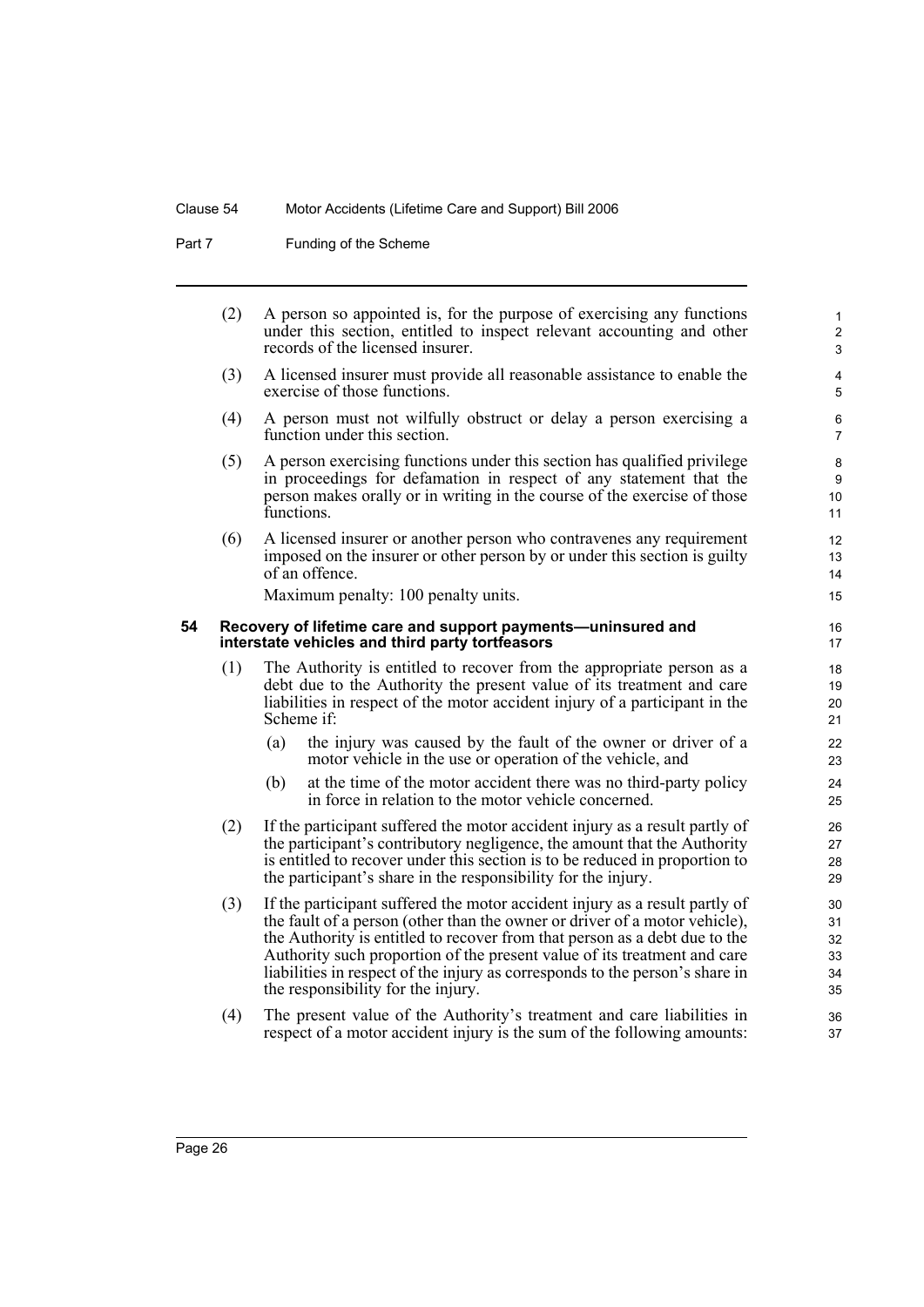injury,

accident injury.

Funding of the Scheme **Part 7** 

- (a) amounts already paid by the Authority under Part 2 in respect of the treatment and care needs associated with the motor accident (b) the present value of the amounts that the Authority estimates will become payable by the Authority in the future under Part 2 in respect of the treatment and care needs associated with the motor
- (5) The *appropriate person* from whom the Authority may recover is:
	- (a) unless paragraph (b) applies—the person who at the time of the motor accident was the owner of the motor vehicle or, if at that time some other person was driving the motor vehicle, the owner and the driver jointly or either of them severally, or
	- (b) if the motor vehicle was at the time of the motor accident subject to coverage under a policy of compulsory third-party personal injury insurance or a compulsory motor vehicle accident compensation scheme under the law of a place other than New South Wales or under a law of the Commonwealth—the insurer under that policy or the person liable under that scheme.
- (6) The Authority is entitled to recover under this section in respect of a motor accident injury of a participant in the Scheme only if the injury is an injury to which Chapter 3 of the *Motor Accidents Compensation Act 1999* applies (as provided by section 3B of that Act).
- (7) It is a sufficient defence in any proceedings to recover under this section against the owner (whether severally or jointly with the driver) of a motor vehicle if the owner establishes to the satisfaction of the court that, at the time of the occurrence, some other person was driving the motor vehicle without the owner's authority.
- (8) It is a sufficient defence in any proceedings to recover under this section against the driver of a motor vehicle (whether severally or jointly with the owner) if the driver establishes to the satisfaction of the court that, at the time of the occurrence, the driver was driving the motor vehicle with the authority of the owner (or had reasonable grounds for believing and did in fact believe that the driver had such authority) and that the driver had reasonable grounds for believing and did in fact believe that a third-party policy was in force in relation to the motor vehicle.
- (9) The Authority is not entitled to recover under this section from the owner or driver of a motor vehicle that, at the relevant time, was not required to be registered or was exempt from registration or, if required to be registered, was not required to be insured under the *Motor Accidents Compensation Act 1999*.

Page 27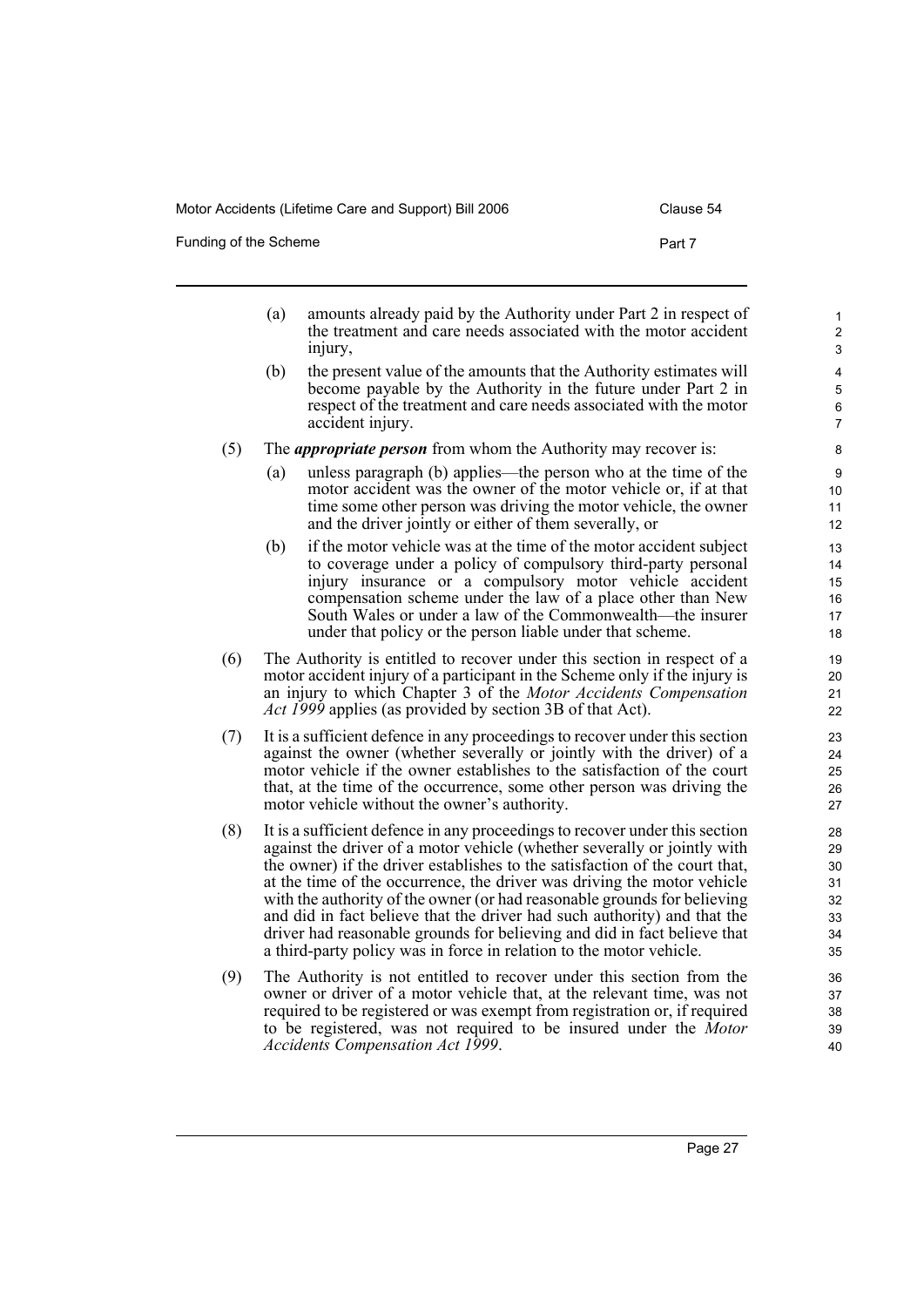Part 7 Funding of the Scheme

| (10) | The certificate of the Authority as to the present value of the Authority's |
|------|-----------------------------------------------------------------------------|
|      | treatment and care liabilities in respect of a motor accident injury is     |
|      | evidence of the matters certified for the purposes of any proceedings in    |
|      | connection with this section.                                               |

### <span id="page-31-0"></span>**55 Unearned premiums surplus resulting from introduction of the Scheme**

- (1) MAA Premiums Determination Guidelines under Part 2.3 of the *Motor Accidents Compensation Act 1999* are to ensure that any unearned premiums surplus (*LTCS premiums surplus*) of insurers that results from or in connection with the operation of this Act is taken into account for the purpose of subsidising the premiums payable for policies of insurance under that Act issued within 12 months after the surplus accrues.
- (2) The MAA Premiums Determination Guidelines may make provision for or with respect to identifying LTCS premiums surplus and determining how insurers are to apply that surplus.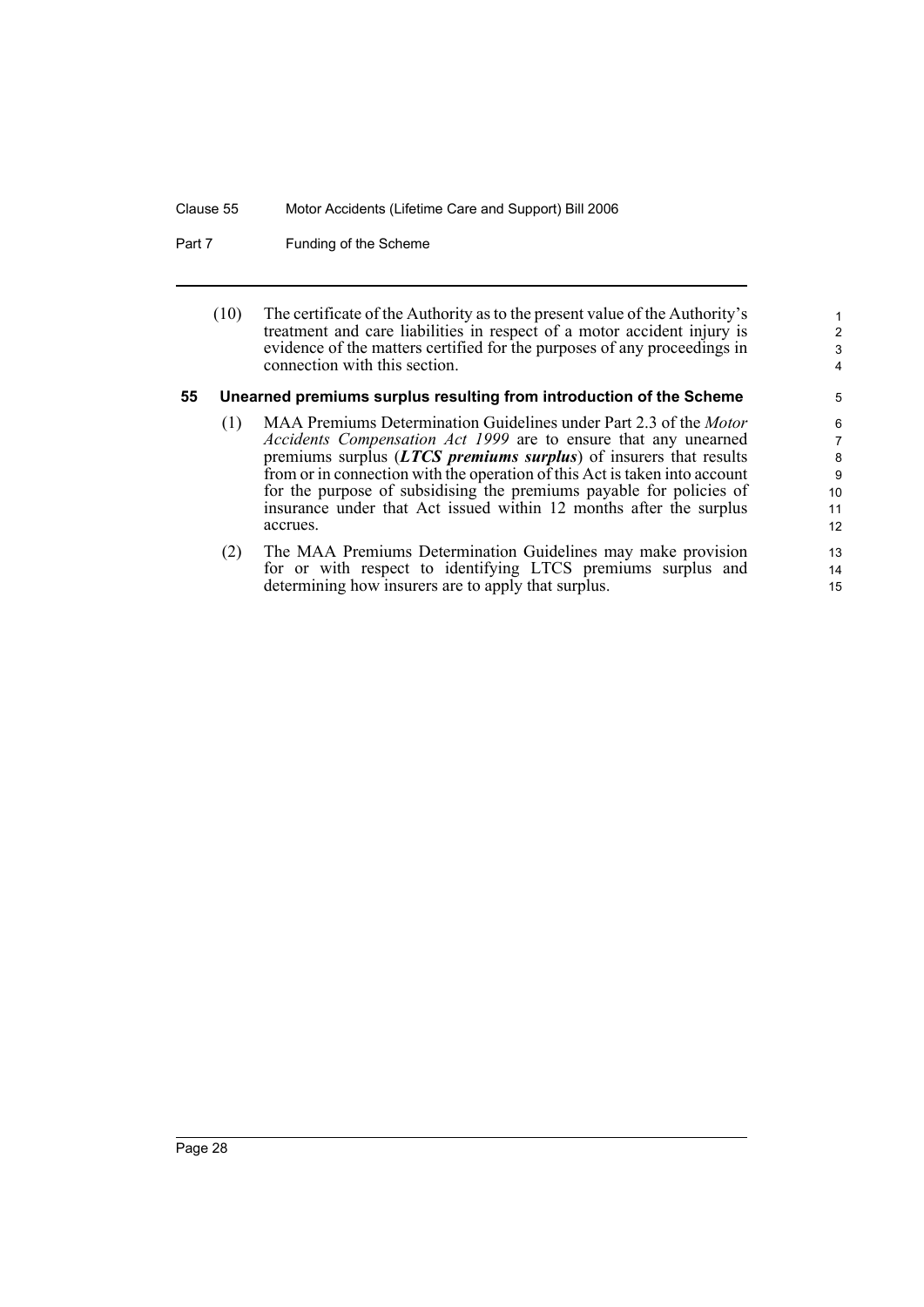Miscellaneous **Part 8** 

<span id="page-32-5"></span><span id="page-32-4"></span><span id="page-32-3"></span><span id="page-32-2"></span><span id="page-32-1"></span><span id="page-32-0"></span>

|    | <b>Part 8</b> | <b>Miscellaneous</b>                                                                                                                                                                                                                                                                                        |                      |
|----|---------------|-------------------------------------------------------------------------------------------------------------------------------------------------------------------------------------------------------------------------------------------------------------------------------------------------------------|----------------------|
| 56 |               | No contracting out of Act                                                                                                                                                                                                                                                                                   |                      |
|    |               | This Act applies despite any contract to the contrary.                                                                                                                                                                                                                                                      |                      |
| 57 |               | <b>Act to bind Crown</b>                                                                                                                                                                                                                                                                                    |                      |
|    |               | This Act binds the Crown, not only in right of New South Wales but<br>also, so far as the legislative power of Parliament permits, the Crown in<br>all its other capacities.                                                                                                                                |                      |
| 58 |               | <b>LTCS Guidelines</b>                                                                                                                                                                                                                                                                                      |                      |
|    | (1)           | The Authority may issue guidelines (LTCS Guidelines) for or with<br>respect to any matter that by this Act is required or permitted to be the<br>subject of those guidelines.                                                                                                                               | 10<br>11             |
|    | (2)           | The Authority may amend, revoke or replace LTCS Guidelines.                                                                                                                                                                                                                                                 | 12                   |
|    | (3)           | LTCS Guidelines may adopt the provisions of other publications,<br>whether with or without modification or addition and whether in force<br>at a particular time or from time to time.                                                                                                                      | 13<br>14<br>15       |
|    | (4)           | LTCS Guidelines (including any amendment, revocation<br><sub>or</sub><br>replacement) are to be published in the Gazette and take effect on the<br>day of that publication or, if a later day is specified in the guidelines for<br>that purpose, on the day so specified.                                  | 16<br>17<br>18<br>19 |
|    | (5)           | Sections 40 (Notice of statutory rules to be tabled) and 41<br>(Disallowance of statutory rules) of the Interpretation Act 1987 apply to<br>a guideline under this section in the same way as those sections apply to<br>a statutory rule.                                                                  | 20<br>21<br>22<br>23 |
| 59 |               | Service of documents on Authority or Advisory Council                                                                                                                                                                                                                                                       | 24                   |
|    | (1)           | A document may be served on the Authority or the Advisory Council by<br>leaving it at, or by sending it by post addressed to, the Authority's office<br>or, if it has more than one office, any of its offices.                                                                                             | 25<br>26<br>27       |
|    | (2)           | Nothing in this section affects the operation of any provision of a law or<br>of the rules of a court authorising a document to be served on the<br>Authority or the Advisory Council in any other manner.                                                                                                  | 28<br>29<br>30       |
| 60 |               | <b>Exchange of information</b>                                                                                                                                                                                                                                                                              | 31                   |
|    |               | The Authority is authorised to exchange information concerning the<br>treatment and care needs of participants (including the expenses that are<br>paid or payable by the Authority under the Scheme in relation to those<br>needs) with licensed insurers within the meaning of the <i>Motor Accidents</i> | 32<br>33<br>34<br>35 |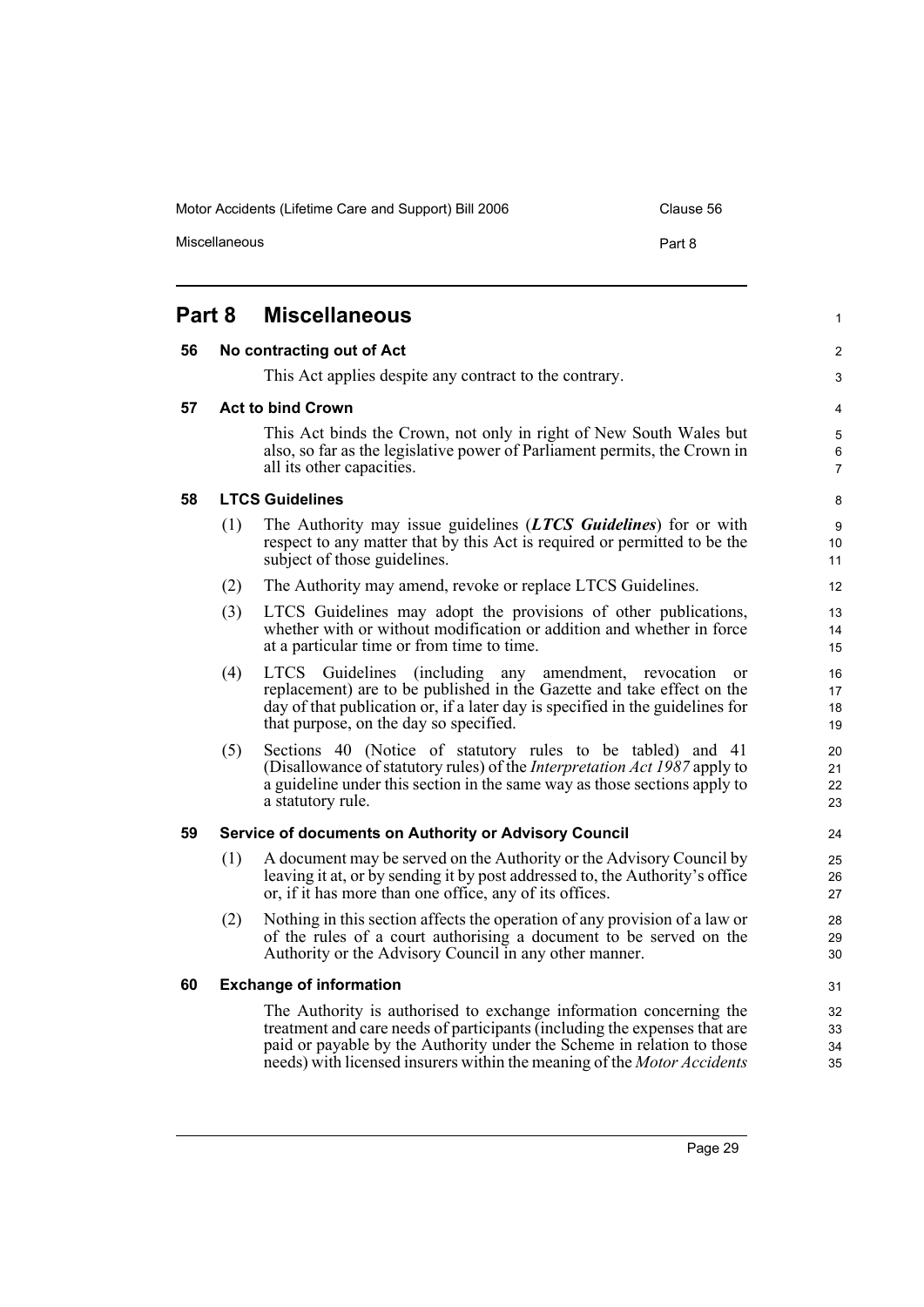Part 8 Miscellaneous

*Compensation Act 1999* and such other persons or bodies as may be approved by the Authority.

1  $\overline{2}$ 

### <span id="page-33-0"></span>**61 Personal liability**

- (1) In this section: *body* means the Authority, the Board of Directors of the Authority or the Advisory Council. (2) A matter or thing done by a body, by a member of a body or by a person
- acting under the direction of a body does not, if the matter or thing was done in good faith for the purposes of executing this or any other Act, subject a member of a body or a person so acting personally to any action, liability, claim or demand.

### <span id="page-33-1"></span>**62 Protection of assessors**

- (1) A matter or thing done or omitted to be done by an assessor under Part 3 or 4 in the exercise of the assessor's functions does not, if the matter or thing was done or omitted in good faith, subject the assessor personally to any action, liability, claim or demand.
- (2) An assessor under Part 3 or 4 is, in any legal proceedings, competent but not compellable to give evidence or produce documents in respect of any matter in which he or she was involved in the course of the exercise of his or her functions as an assessor.
- (3) Any liability that would attach to a person were it not for the operation of subsection (1) attaches instead to the Crown.

### <span id="page-33-2"></span>**63 Regulations**

The Governor may make regulations, not inconsistent with this Act, for or with respect to any matter that by this Act is required or permitted to be prescribed or that is necessary or convenient to be prescribed for carrying out or giving effect to this Act.

### <span id="page-33-3"></span>**64 Nature of proceedings for offences**

Proceedings for an offence under this Act or the regulations may be dealt with summarily before a Local Court.

### <span id="page-33-4"></span>**65 Consequential amendments of Motor Accidents Compensation Act 1999 No 41**

The *Motor Accidents Compensation Act 1999* is amended as set out in Schedule 3.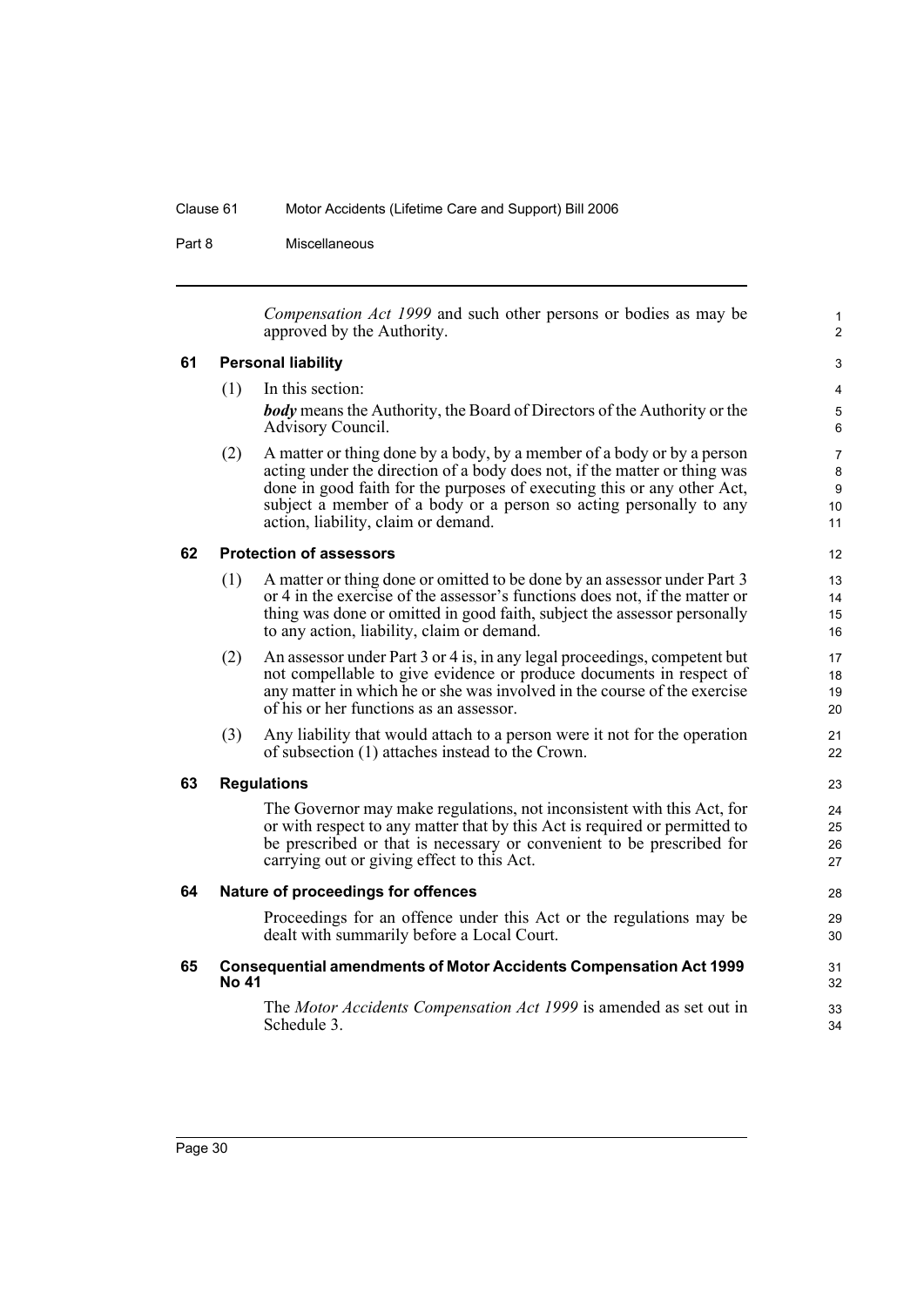| Motor Accidents (Lifetime Care and Support) Bill 2006 | Clause 66 |
|-------------------------------------------------------|-----------|
| Miscellaneous                                         | Part 8    |
|                                                       |           |

### <span id="page-34-0"></span>**66 Review of Act**

| <b>Review of Act</b> |                                                                                                                                                                                                | 1                                    |
|----------------------|------------------------------------------------------------------------------------------------------------------------------------------------------------------------------------------------|--------------------------------------|
| (1)                  | The Minister is to review this Act to determine whether the policy<br>objectives of the Act remain valid and whether the terms of the Act<br>remain appropriate for securing those objectives. | $\mathcal{P}$<br>3<br>$\overline{4}$ |
| (2)                  | The review is to be undertaken as soon as possible after the period of 5<br>years from the date of assent to this Act.                                                                         | 5<br>6                               |
| (3)                  | A report on the outcome of the review is to be tabled in each House of<br>Parliament within 12 months after the end of the period of 5 years.                                                  | 7<br>8                               |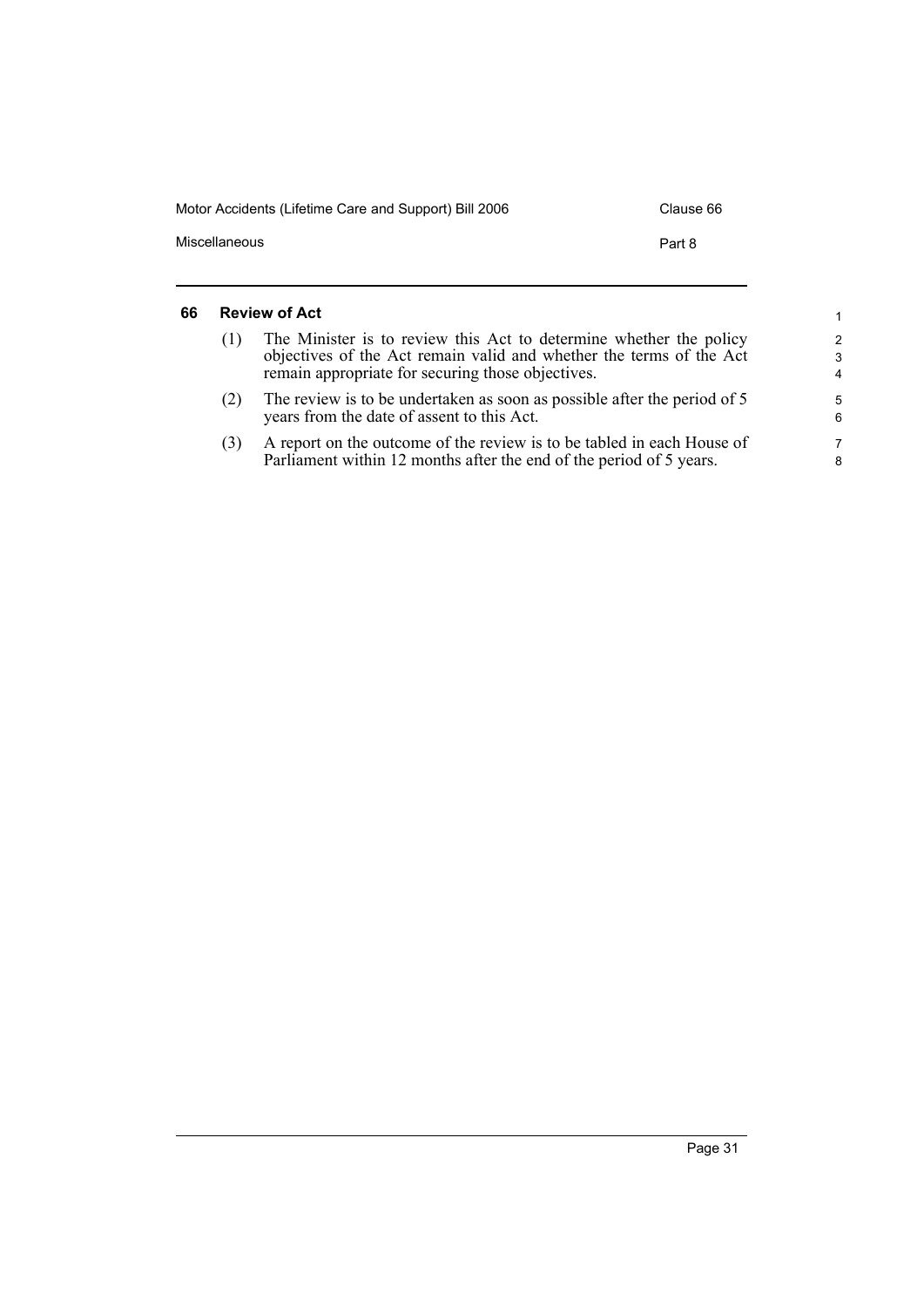### <span id="page-35-0"></span>**Schedule 1 Provisions relating to Board of Directors of Authority**

(Section 34)

1 2

| 1            |     | <b>Definitions</b>                                                                                                                                                                                                                       | 4                    |
|--------------|-----|------------------------------------------------------------------------------------------------------------------------------------------------------------------------------------------------------------------------------------------|----------------------|
|              |     | In this Schedule:                                                                                                                                                                                                                        | 5                    |
|              |     | <b>Board</b> means the Board of Directors of the Authority.                                                                                                                                                                              | 6                    |
|              |     | <i>director</i> means any director of the Board.                                                                                                                                                                                         | $\overline{7}$       |
|              |     | <i>part-time director</i> means a director of the Board other than the Chief<br><b>Executive Officer.</b>                                                                                                                                | 8<br>9               |
| $\mathbf{2}$ |     | Deputies of part-time directors                                                                                                                                                                                                          | 10                   |
|              | (1) | The Minister may, from time to time, appoint a person to be the deputy<br>of a part-time director, and the Minister may revoke any such<br>appointment.                                                                                  | 11<br>12<br>13       |
|              | (2) | In the absence of a part-time director, the director's deputy:                                                                                                                                                                           | 14                   |
|              |     | may, if available, act in the place of the absent director, and<br>(a)                                                                                                                                                                   | 15                   |
|              |     | while so acting, has all the functions of the director (other than<br>(b)<br>any functions the director has as Chairperson or Deputy<br>Chairperson of the Board) and is taken to be a director.                                         | 16<br>17<br>18       |
|              | (3) | A person while acting in the place of a part-time director is entitled to<br>be paid such remuneration (including travelling and subsistence<br>allowances) as the Minister may from time to time determine in respect<br>of the person. | 19<br>20<br>21<br>22 |
|              | (4) | For the purposes of this clause, a vacancy in the office of a director is<br>taken to be an absence of the director.                                                                                                                     | 23<br>24             |
| 3            |     | Terms of office of part-time directors                                                                                                                                                                                                   | 25                   |
|              |     | Subject to this Schedule, a part-time director holds office for such<br>period (not exceeding 3 years) as is specified in the director's<br>instrument of appointment, but is eligible (if otherwise qualified) for<br>re-appointment.   | 26<br>27<br>28<br>29 |
| 4            |     | <b>Remuneration</b>                                                                                                                                                                                                                      | 30                   |
|              |     | A part-time director is entitled to be paid such remuneration (including<br>travelling and subsistence allowances) as the Minister may from time to<br>time determine in respect of the director.                                        | 31<br>32<br>33       |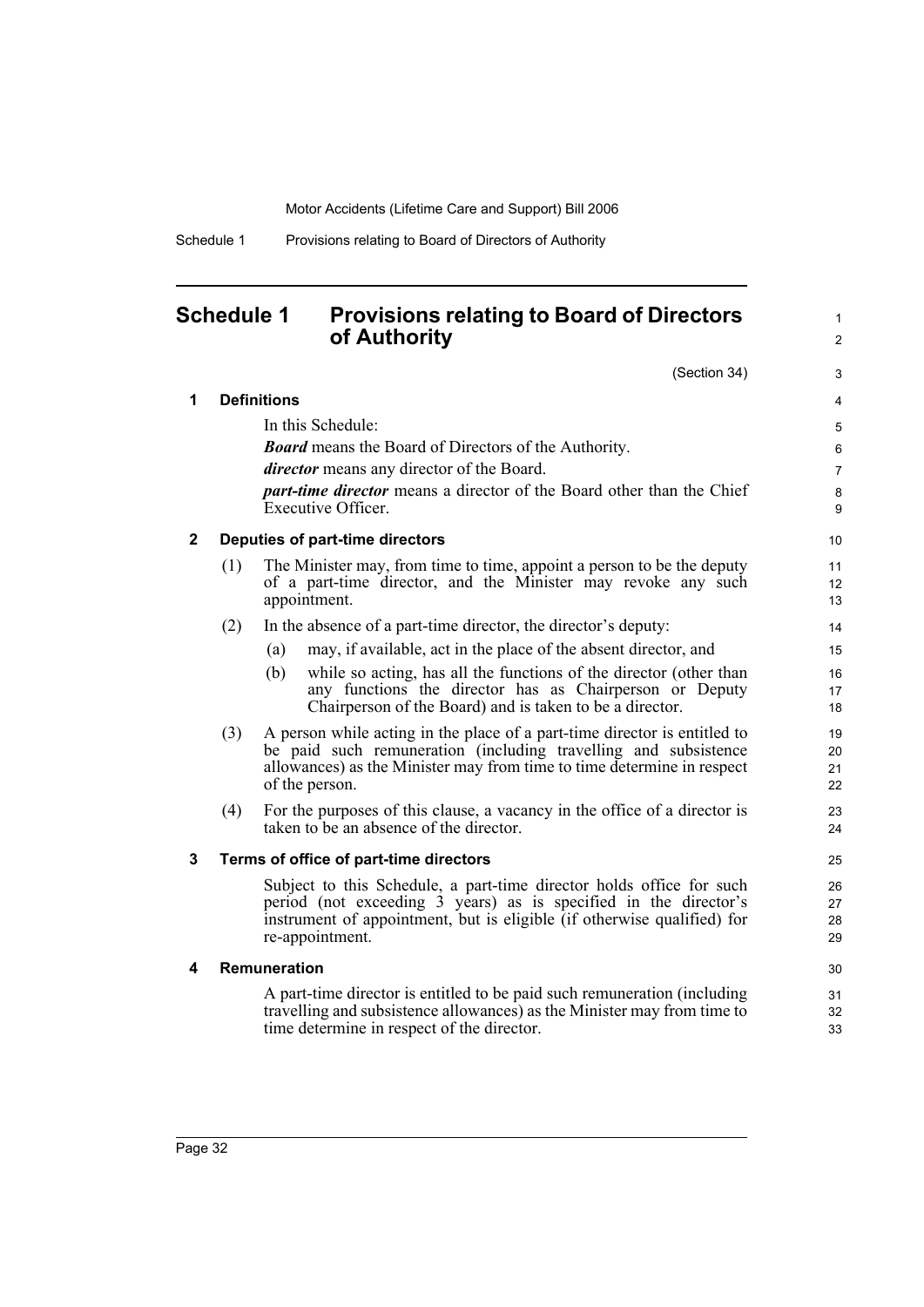| 5 |     |     | Vacancy in office of part-time director                                                                                                                                                                                                                                                                                                                                          | 1                                |
|---|-----|-----|----------------------------------------------------------------------------------------------------------------------------------------------------------------------------------------------------------------------------------------------------------------------------------------------------------------------------------------------------------------------------------|----------------------------------|
|   | (1) |     | The office of a part-time director becomes vacant if the director:                                                                                                                                                                                                                                                                                                               | $\overline{\mathbf{c}}$          |
|   |     | (a) | dies, or                                                                                                                                                                                                                                                                                                                                                                         | 3                                |
|   |     | (b) | completes a term of office and is not re-appointed, or                                                                                                                                                                                                                                                                                                                           | 4                                |
|   |     | (c) | resigns the office by instrument in writing addressed to the<br>Minister, or                                                                                                                                                                                                                                                                                                     | 5<br>6                           |
|   |     | (d) | is removed from office by the Governor under this clause or<br>under Chapter 5 of the Public Sector Employment and<br>Management Act 2002, or                                                                                                                                                                                                                                    | 7<br>8<br>9                      |
|   |     | (e) | is absent from 4 consecutive meetings of the Board of which<br>reasonable notice has been given to the director personally or in<br>the ordinary course of post, except on leave granted by the Board<br>or unless, before the expiration of 4 weeks after the last of those<br>meetings, the director is excused by the Board for having been<br>absent from those meetings, or | 10<br>11<br>12<br>13<br>14<br>15 |
|   |     | (f) | becomes bankrupt, applies to take the benefit of any law for the<br>relief of bankrupt or insolvent debtors, compounds with his or her<br>creditors or makes an assignment of his or her remuneration for<br>their benefit, or                                                                                                                                                   | 16<br>17<br>18<br>19             |
|   |     | (g) | becomes a mentally incapacitated person, or                                                                                                                                                                                                                                                                                                                                      | 20                               |
|   |     | (h) | is convicted in New South Wales of an offence that is punishable<br>by imprisonment for 12 months or more or is convicted<br>elsewhere than in New South Wales of an offence that, if<br>committed in New South Wales, would be an offence so<br>punishable.                                                                                                                     | 21<br>22<br>23<br>24<br>25       |
|   | (2) |     | The Governor may at any time remove a part-time director from office.                                                                                                                                                                                                                                                                                                            | 26                               |
| 6 |     |     | <b>Disclosure of pecuniary interests</b>                                                                                                                                                                                                                                                                                                                                         | 27                               |
|   | (1) | If: |                                                                                                                                                                                                                                                                                                                                                                                  | 28                               |
|   |     | (a) | a director has a direct or indirect pecuniary interest in a matter<br>being considered or about to be considered at a meeting of the<br>Board, and                                                                                                                                                                                                                               | 29<br>30<br>31                   |
|   |     | (b) | the interest appears to raise a conflict with the proper<br>performance of the director's duties in relation to the<br>consideration of the matter,                                                                                                                                                                                                                              | 32<br>33<br>34                   |
|   |     |     | the director must, as soon as possible after the relevant facts have come<br>to the director's knowledge, disclose the nature of the interest at a<br>meeting of the Board.                                                                                                                                                                                                      | 35<br>36<br>37                   |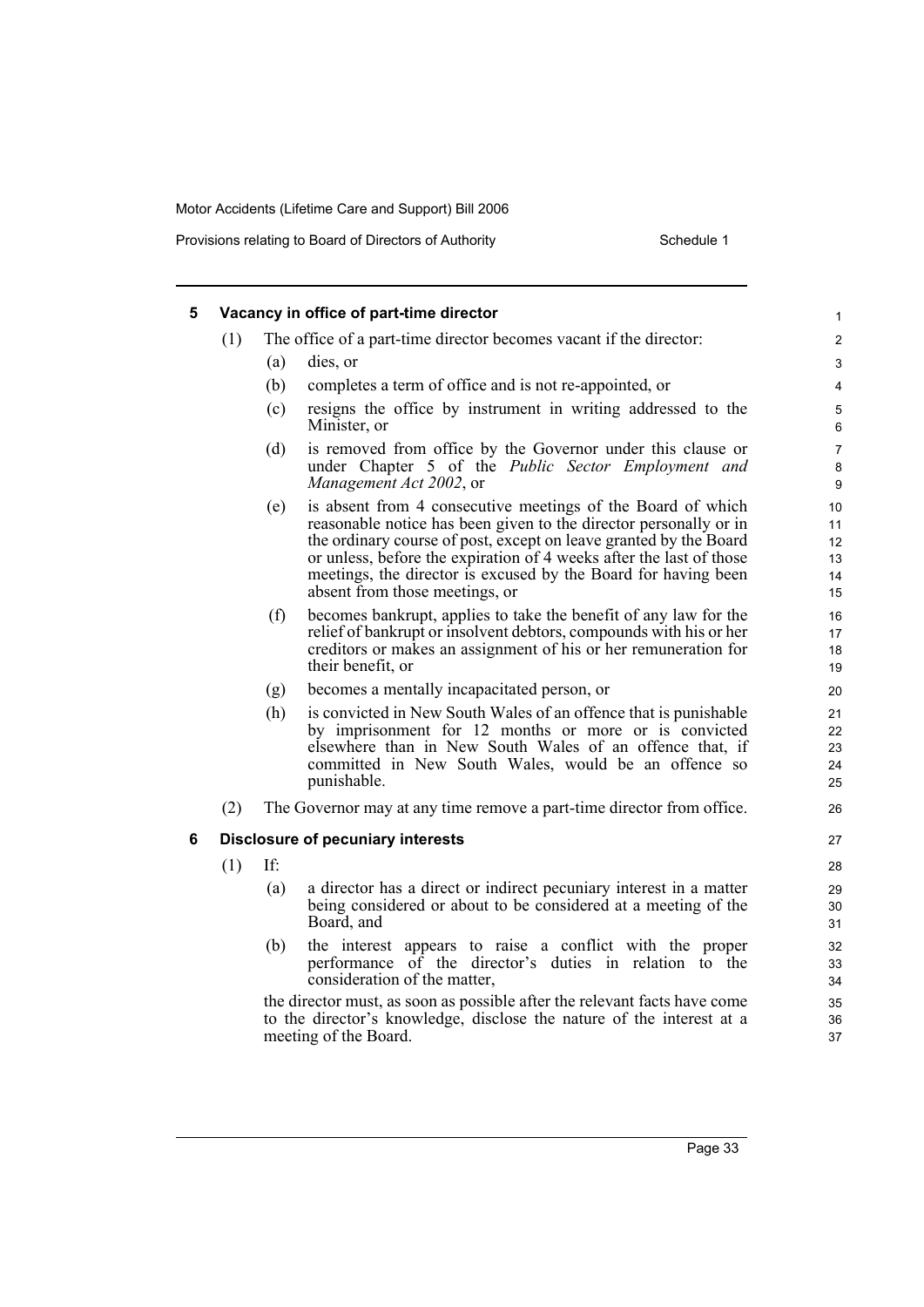|   | (2) |        | A disclosure by a director at a meeting of the Board that the director:                                                                                                                                                                                                                      | 1                              |
|---|-----|--------|----------------------------------------------------------------------------------------------------------------------------------------------------------------------------------------------------------------------------------------------------------------------------------------------|--------------------------------|
|   |     | (a)    | is a member, or is in the employment, of a specified company or<br>other body, or                                                                                                                                                                                                            | $\overline{2}$<br>3            |
|   |     | (b)    | is a partner, or is in the employment, of a specified person, or                                                                                                                                                                                                                             | 4                              |
|   |     | (c)    | has some other specified interest relating to a specified company<br>or other body or to a specified person,                                                                                                                                                                                 | 5<br>6                         |
|   |     |        | is a sufficient disclosure of the nature of the interest in any matter<br>relating to that company or other body or to that person which may arise<br>after the date of the disclosure and which is required to be disclosed<br>under this clause.                                           | $\overline{7}$<br>8<br>9<br>10 |
|   | (3) |        | The Board must cause particulars of any disclosure made under this<br>clause to be recorded in a book kept for the purpose and that book must<br>be open at all reasonable hours for inspection by any person on payment<br>of such fee as may be determined by the Board from time to time. | 11<br>12<br>13<br>14           |
|   | (4) |        | After a director has disclosed the nature of an interest in any matter, the<br>director must not, unless the Minister or the Board otherwise<br>determines:                                                                                                                                  | 15<br>16<br>17                 |
|   |     | (a)    | be present during any deliberation of the Board with respect to<br>the matter, or                                                                                                                                                                                                            | 18<br>19                       |
|   |     | (b)    | take part in any decision of the Board with respect to the matter.                                                                                                                                                                                                                           | 20                             |
|   | (5) |        | For the purposes of the making of a determination by the Board under<br>subclause $(4)$ , a director who has a direct or indirect pecuniary interest<br>in a matter to which the disclosure relates must not:                                                                                | 21<br>22<br>23                 |
|   |     | (a)    | be present during any deliberation of the Board for the purpose of<br>making the determination, or                                                                                                                                                                                           | 24<br>25                       |
|   |     | (b)    | take part in the making by the Board of the determination.                                                                                                                                                                                                                                   | 26                             |
|   | (6) | Board. | A contravention of this clause does not invalidate any decision of the                                                                                                                                                                                                                       | 27<br>28                       |
| 7 |     |        | Filling of vacancy in office of part-time director                                                                                                                                                                                                                                           | 29                             |
|   |     |        | If the office of a part-time director becomes vacant, a person is, subject<br>to this Act, to be appointed to fill the vacancy.                                                                                                                                                              | 30<br>31                       |
| 8 |     |        | <b>Effect of certain other Acts</b>                                                                                                                                                                                                                                                          | 32                             |
|   | (1) |        | Chapter 2 of the Public Sector Employment and Management Act 2002<br>does not apply to or in respect of the appointment of a part-time director.                                                                                                                                             | 33<br>34                       |
|   | (2) |        | If by or under any Act provision is made:                                                                                                                                                                                                                                                    | 35                             |
|   |     | (a)    | requiring a person who is the holder of a specified office to<br>devote the whole of his or her time to the duties of that office, or                                                                                                                                                        | 36<br>37                       |
|   |     |        |                                                                                                                                                                                                                                                                                              |                                |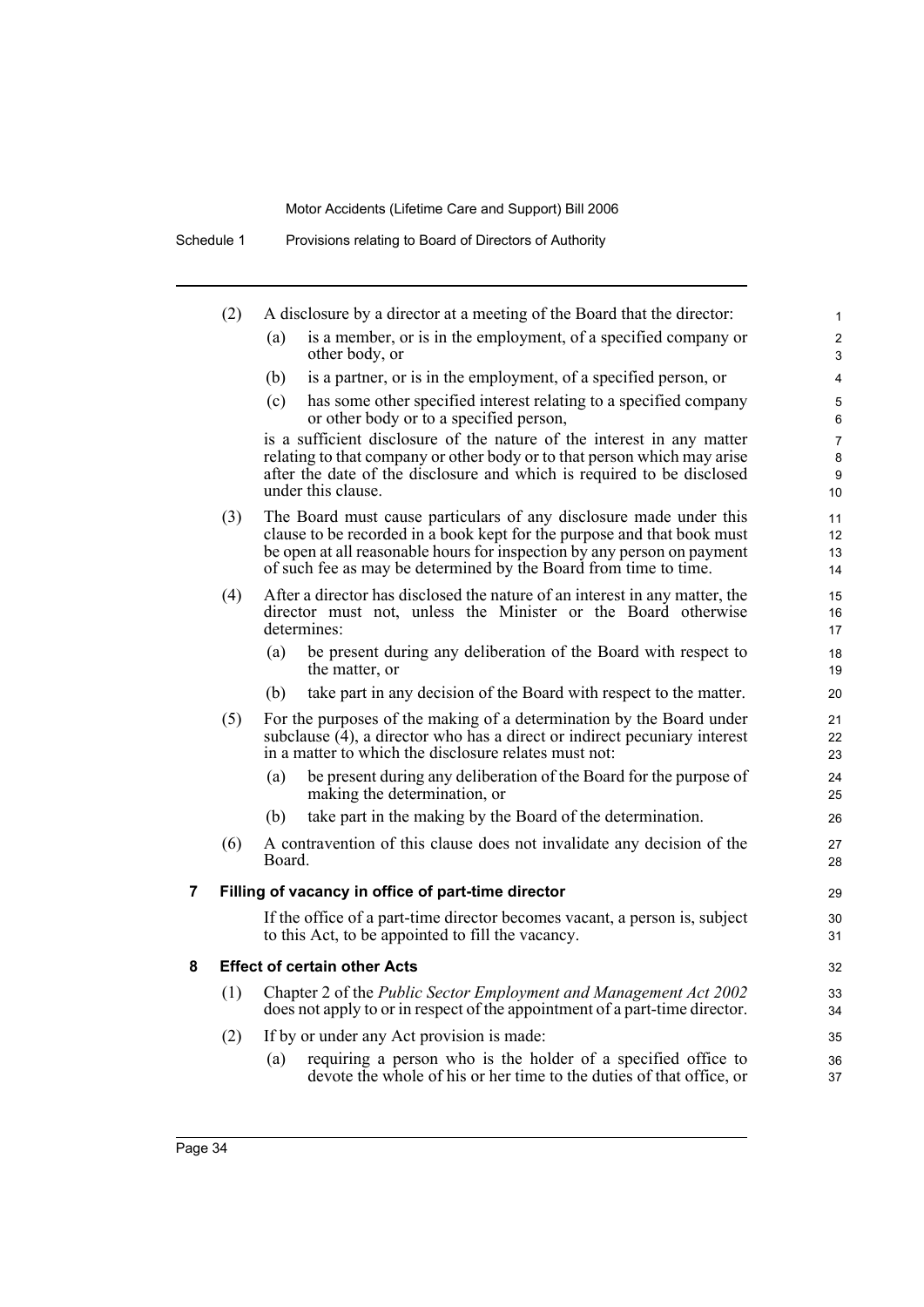|    |               | (b)<br>prohibiting the person from engaging in employment outside the<br>duties of that office.                                                                                                                                                                                                             | $\mathbf{1}$<br>$\overline{2}$         |
|----|---------------|-------------------------------------------------------------------------------------------------------------------------------------------------------------------------------------------------------------------------------------------------------------------------------------------------------------|----------------------------------------|
|    |               | the provision does not operate to disqualify the person from holding that<br>office and also the office of a part-time director or from accepting and<br>retaining any remuneration payable to the person under this Act as such<br>a director.                                                             | 3<br>$\overline{\mathbf{4}}$<br>5<br>6 |
| 9  |               | <b>General procedure</b>                                                                                                                                                                                                                                                                                    | $\overline{7}$                         |
|    |               | The procedure for the calling of meetings of the Board and for the<br>conduct of business at those meetings is, subject to this Act and the<br>regulations, to be as determined by the Board.                                                                                                               | 8<br>9<br>10 <sup>°</sup>              |
| 10 | Quorum        |                                                                                                                                                                                                                                                                                                             | 11                                     |
|    |               | The quorum for a meeting of the Board is 3 directors.                                                                                                                                                                                                                                                       | 12                                     |
| 11 |               | <b>Presiding member</b>                                                                                                                                                                                                                                                                                     | 13                                     |
|    | (1)           | The Chairperson of the Board or, in the absence of the Chairperson, the<br>Deputy Chairperson is to preside at a meeting of the Board.                                                                                                                                                                      | 14<br>15                               |
|    | (2)           | In the absence of both the Chairperson and the Deputy Chairperson,<br>another part-time director elected to chair the meeting by the directors<br>present at the meeting is to preside at the meeting.                                                                                                      | 16<br>17<br>18                         |
|    | (3)           | The person presiding at any meeting of the Board has a deliberative vote<br>and, in the event of an equality of votes, has a second or casting vote.                                                                                                                                                        | 19<br>20                               |
| 12 | <b>Voting</b> |                                                                                                                                                                                                                                                                                                             | 21                                     |
|    |               | A decision supported by a majority of the votes cast at a meeting of the<br>Board at which a quorum is present is the decision of the Board.                                                                                                                                                                | 22<br>23                               |
| 13 |               | Transaction of business outside meetings or by telephone                                                                                                                                                                                                                                                    | 24                                     |
|    | (1)           | The Board may, if it thinks fit, transact any of its business by the<br>circulation of papers among all the directors for the time being, and a<br>resolution in writing approved in writing by a majority of those<br>directors is taken to be a decision of the Board.                                    | 25<br>26<br>27<br>28                   |
|    | (2)           | The Board may, if it thinks fit, transact any of its business at a meeting<br>at which the directors (or some of them) participate by telephone,<br>closed-circuit television or other means, but only if any director who<br>speaks on a matter before the meeting can be heard by the other<br>directors. | 29<br>30<br>31<br>32<br>33             |
|    | (3)           | For the purposes of:                                                                                                                                                                                                                                                                                        | 34                                     |
|    |               | the approval of a resolution under subclause $(1)$ , or<br>(a)                                                                                                                                                                                                                                              | 35                                     |

Page 35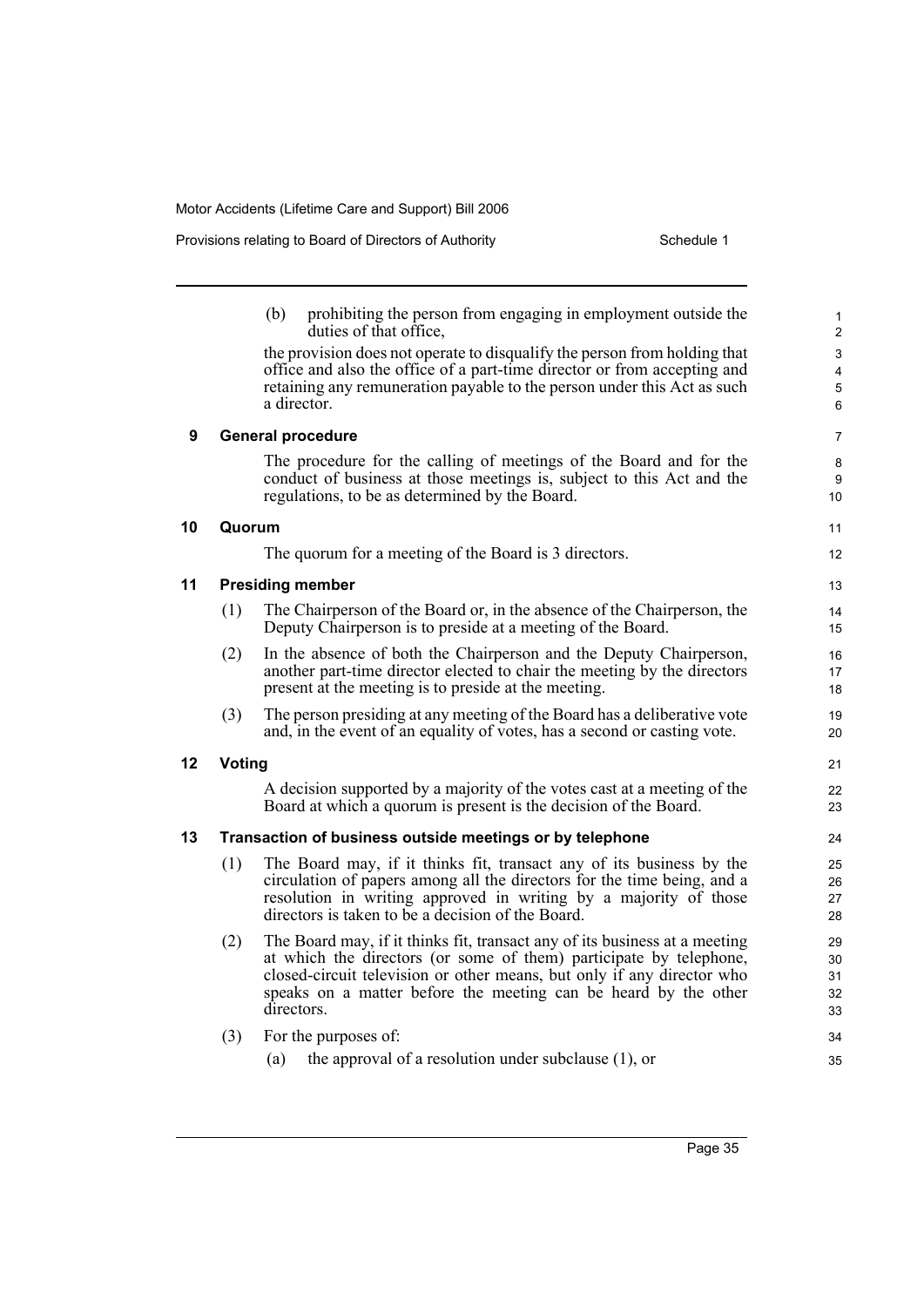|     | a meeting held in accordance with subclause $(2)$ ,<br>(b)<br>the Chairperson and each director have the same voting rights as they<br>have at an ordinary meeting of the Board. |
|-----|----------------------------------------------------------------------------------------------------------------------------------------------------------------------------------|
| (4) | A resolution approved under subclause (1) is, subject to the regulations,<br>to be recorded in the minutes of the meetings of the Board.                                         |
| (5) | Papers may be circulated among the directors for the purposes of<br>subclause (1) by facsimile or other transmission of the information in<br>the papers concerned.              |
|     |                                                                                                                                                                                  |

### **14 Committees**

| (1) | The Board may establish committees to assist it in connection with the |
|-----|------------------------------------------------------------------------|
|     | exercise of any of its functions.                                      |

 $\sim$ 

17 18 19

- (2) It does not matter that any or all of the members of a committee are not directors of the Board.
- (3) The procedure for the calling of meetings of a committee and for the conduct of business at those meetings is to be as determined by the Board or (subject to any determination of the Board) by the committee.

### **15 First meeting**

The Minister is to call the first meeting of the Board in such manner as the Minister thinks fit.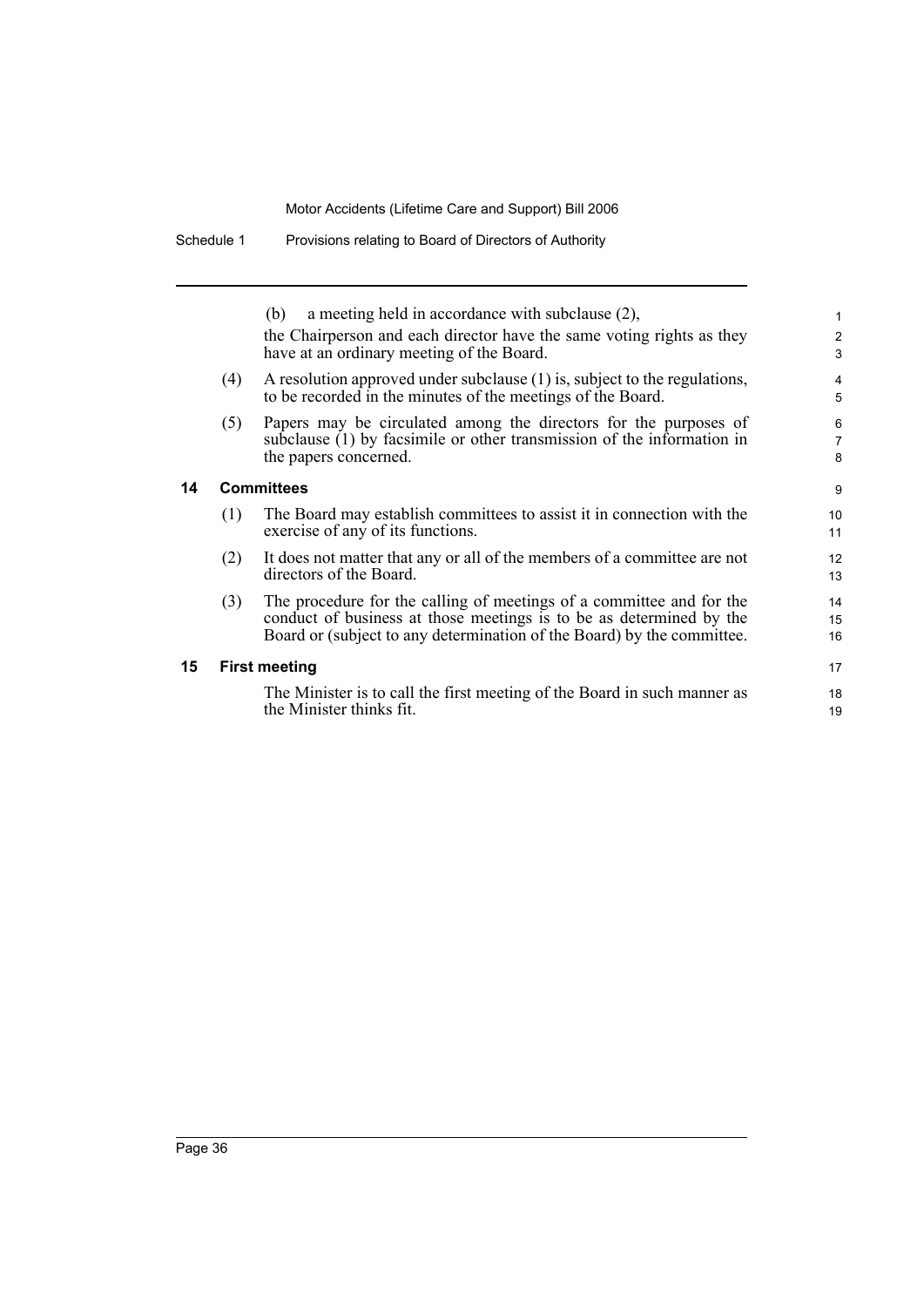Provisions relating to Advisory Council **Schedule 2** Schedule 2

<span id="page-40-0"></span>

| <b>Schedule 2</b><br><b>Provisions relating to Advisory Council</b> |     |                                                                                                                                                                                                                                     |                      |  |
|---------------------------------------------------------------------|-----|-------------------------------------------------------------------------------------------------------------------------------------------------------------------------------------------------------------------------------------|----------------------|--|
|                                                                     |     | (Section 45)                                                                                                                                                                                                                        | $\overline{c}$       |  |
| 1                                                                   |     | <b>Definitions</b>                                                                                                                                                                                                                  | 3                    |  |
|                                                                     |     | In this Schedule:                                                                                                                                                                                                                   | 4                    |  |
|                                                                     |     | <i>appointed member</i> means any member of the Advisory Council, other<br>than the Chief Executive Officer of the Authority.                                                                                                       | $\sqrt{5}$<br>6      |  |
|                                                                     |     | <b>Chairperson</b> means the Chairperson of the Advisory Council.                                                                                                                                                                   | $\overline{7}$       |  |
|                                                                     |     | <b>Deputy Chairperson</b> means the Deputy Chairperson of the Advisory<br>Council.                                                                                                                                                  | $\bf 8$<br>9         |  |
|                                                                     |     | <i>member</i> means any member of the Advisory Council.                                                                                                                                                                             | 10                   |  |
| $\mathbf{2}$                                                        |     | <b>Deputies of members</b>                                                                                                                                                                                                          | 11                   |  |
|                                                                     | (1) | The Minister may, from time to time, appoint a person to be the deputy<br>of a member (other than the Chief Executive Officer of the Authority),<br>and the Minister may revoke any such appointment.                               | 12<br>13<br>14       |  |
|                                                                     | (2) | In the absence of a member (other than the Chief Executive Officer of<br>the Authority), the member's deputy:                                                                                                                       | 15<br>16             |  |
|                                                                     |     | may, if available, act in the place of the member, and<br>(a)                                                                                                                                                                       | 17                   |  |
|                                                                     |     | while so acting, has all the functions of the member (other than<br>(b)<br>any functions the member has as Chairperson or Deputy<br>Chairperson) and is taken to be a member.                                                       | 18<br>19<br>20       |  |
|                                                                     | (3) | A person while acting in the place of a member is entitled to be paid<br>such remuneration (including travelling and subsistence allowances) as<br>the Minister may from time to time determine in respect of the person.           | 21<br>22<br>23       |  |
|                                                                     | (4) | For the purposes of this clause, a vacancy in the office of a member is<br>taken to be an absence of the member.                                                                                                                    | 24<br>25             |  |
| 3                                                                   |     | Terms of office of appointed members                                                                                                                                                                                                | 26                   |  |
|                                                                     |     | Subject to this Schedule, an appointed member holds office for such<br>period (not exceeding 3 years) as is specified in the member's<br>instrument of appointment, but is eligible (if otherwise qualified) for<br>re-appointment. | 27<br>28<br>29<br>30 |  |
| 4                                                                   |     | <b>Allowances</b>                                                                                                                                                                                                                   | 31                   |  |
|                                                                     |     | A member is entitled to be paid such allowances as the Minister may<br>from time to time determine in respect of the member.                                                                                                        | 32<br>33             |  |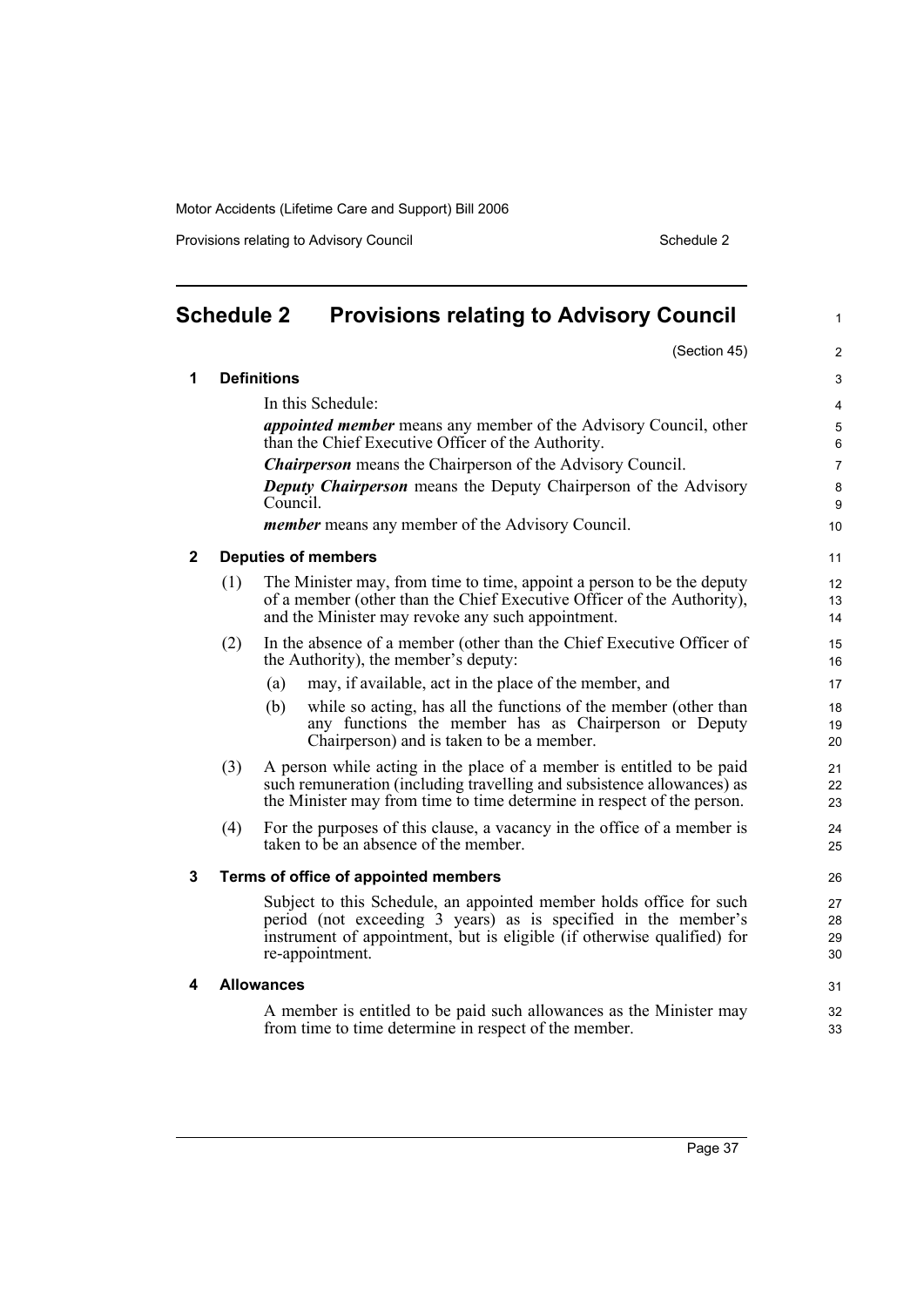Schedule 2 Provisions relating to Advisory Council

| 5 |     |     | Vacancy in office of appointed member                                                                                                                                                                                                                                                                                                                                                                         | $\mathbf{1}$                     |
|---|-----|-----|---------------------------------------------------------------------------------------------------------------------------------------------------------------------------------------------------------------------------------------------------------------------------------------------------------------------------------------------------------------------------------------------------------------|----------------------------------|
|   | (1) |     | The office of an appointed member becomes vacant if the member:                                                                                                                                                                                                                                                                                                                                               | $\overline{2}$                   |
|   |     | (a) | dies, or                                                                                                                                                                                                                                                                                                                                                                                                      | 3                                |
|   |     | (b) | completes a term of office and is not re-appointed, or                                                                                                                                                                                                                                                                                                                                                        | 4                                |
|   |     | (c) | resigns the office by instrument in writing addressed to the<br>Minister, or                                                                                                                                                                                                                                                                                                                                  | $\mathbf 5$<br>6                 |
|   |     | (d) | is removed from office by the Minister under this clause or by the<br>Governor under Chapter 5 of the Public Sector Employment and<br>Management Act 2002, or                                                                                                                                                                                                                                                 | $\overline{7}$<br>$\bf 8$<br>9   |
|   |     | (e) | is absent from 4 consecutive meetings of the Advisory Council of<br>which reasonable notice has been given to the member personally<br>or in the ordinary course of post, except on leave granted by the<br>Advisory Council or unless, before the expiration of 4 weeks<br>after the last of those meetings, the member is excused by the<br>Advisory Council for having been absent from those meetings, or | 10<br>11<br>12<br>13<br>14<br>15 |
|   |     | (f) | becomes bankrupt, applies to take the benefit of any law for the<br>relief of bankrupt or insolvent debtors, compounds with his or her<br>creditors or makes an assignment of his or her remuneration for<br>their benefit, or                                                                                                                                                                                | 16<br>17<br>18<br>19             |
|   |     | (g) | becomes a mentally incapacitated person, or                                                                                                                                                                                                                                                                                                                                                                   | 20                               |
|   |     | (h) | is convicted in New South Wales of an offence that is punishable<br>by imprisonment for 12 months or more or is convicted<br>elsewhere than in New South Wales of an offence that, if<br>committed in New South Wales, would be an offence so<br>punishable.                                                                                                                                                  | 21<br>22<br>23<br>24<br>25       |
|   | (2) |     | The Minister may at any time remove an appointed member from office.                                                                                                                                                                                                                                                                                                                                          | 26                               |
| 6 |     |     | Disclosure of pecuniary interests                                                                                                                                                                                                                                                                                                                                                                             | 27                               |
|   | (1) | If: |                                                                                                                                                                                                                                                                                                                                                                                                               | 28                               |
|   |     | (a) | a member has a direct or indirect pecuniary interest in a matter<br>being considered or about to be considered at a meeting of the<br>Advisory Council, and                                                                                                                                                                                                                                                   | 29<br>30<br>31                   |
|   |     | (b) | the interest appears to raise a conflict with the proper<br>performance of the member's duties in relation to the<br>consideration of the matter,                                                                                                                                                                                                                                                             | 32<br>33<br>34                   |
|   |     |     | the member must, as soon as possible after the relevant facts have come<br>to the member's knowledge, disclose the nature of the interest at a<br>meeting of the Advisory Council.                                                                                                                                                                                                                            | 35<br>36<br>37                   |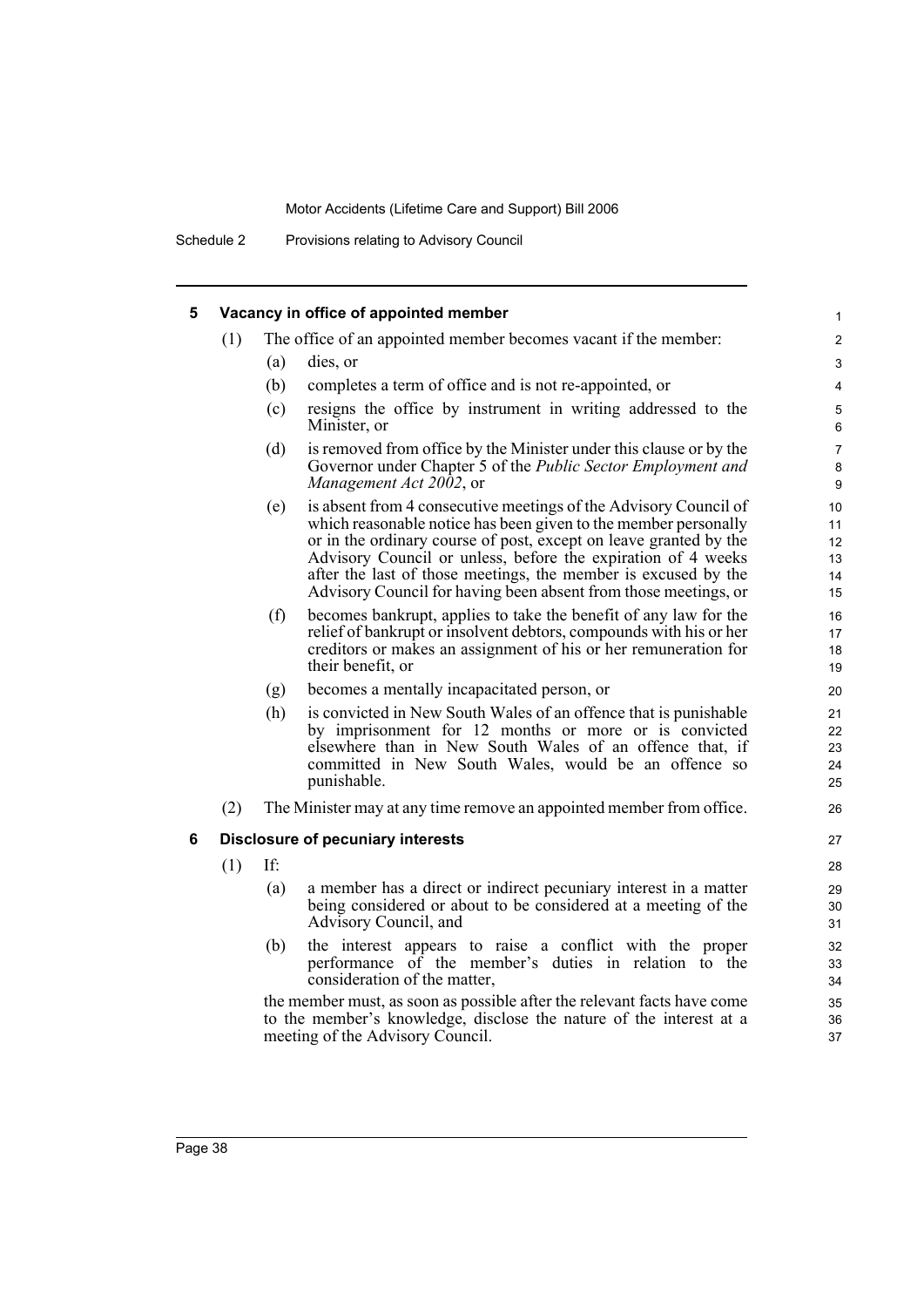Provisions relating to Advisory Council **Schedule 2** Schedule 2

|   | (2) | member: | A disclosure by a member at a meeting of the Advisory Council that the                                                                                                                                                                                                          | 1<br>$\overline{2}$  |
|---|-----|---------|---------------------------------------------------------------------------------------------------------------------------------------------------------------------------------------------------------------------------------------------------------------------------------|----------------------|
|   |     | (a)     | is a member, or is in the employment, of a specified company or<br>other body, or                                                                                                                                                                                               | 3<br>4               |
|   |     | (b)     | is a partner, or is in the employment, of a specified person, or                                                                                                                                                                                                                | 5                    |
|   |     | (c)     | has some other specified interest relating to a specified company<br>or other body or to a specified person,                                                                                                                                                                    | 6<br>$\overline{7}$  |
|   |     |         | is a sufficient disclosure of the nature of the interest in any matter<br>relating to that company or other body or to that person which may arise<br>after the date of the disclosure and which is required to be disclosed<br>under subclause (1).                            | 8<br>9<br>10<br>11   |
|   | (3) |         | Particulars of any disclosure made under this clause must be recorded<br>by the Advisory Council in a book kept for the purpose and that book<br>must be open at all reasonable hours for inspection by any person on<br>payment of the fee determined by the Advisory Council. | 12<br>13<br>14<br>15 |
|   | (4) |         | After a member has disclosed the nature of an interest in any matter, the<br>member must not, unless the Minister or the Advisory Council<br>otherwise determines:                                                                                                              | 16<br>17<br>18       |
|   |     | (a)     | be present during any deliberation of the Advisory Council with<br>respect to the matter, or                                                                                                                                                                                    | 19<br>20             |
|   |     | (b)     | take part in any decision of the Advisory Council with respect to<br>the matter                                                                                                                                                                                                 | 21<br>22             |
|   | (5) |         | For the purposes of the making of a determination by the Advisory<br>Council under subclause (4), a member who has a direct or indirect<br>pecuniary interest in a matter to which the disclosure relates must not:                                                             | 23<br>24<br>25       |
|   |     | (a)     | be present during any deliberation of the Advisory Council for<br>the purpose of making the determination, or                                                                                                                                                                   | 26<br>27             |
|   |     | (b)     | take part in the making by the Advisory Council of the<br>determination.                                                                                                                                                                                                        | 28<br>29             |
|   | (6) |         | A contravention of this clause does not invalidate any decision of the<br>Advisory Council.                                                                                                                                                                                     | 30<br>31             |
|   | (7) |         | Nothing in this clause applies to or in respect of an interest of a member<br>in a matter or thing that arises by reason only of the member having the<br>qualification required for appointment.                                                                               | 32<br>33<br>34       |
| 7 |     |         | Filling of vacancy in office of appointed member                                                                                                                                                                                                                                | 35                   |
|   |     |         | If the office of an appointed member becomes vacant, a person is,<br>subject to this Act, to be appointed to fill the vacancy.                                                                                                                                                  | 36<br>37             |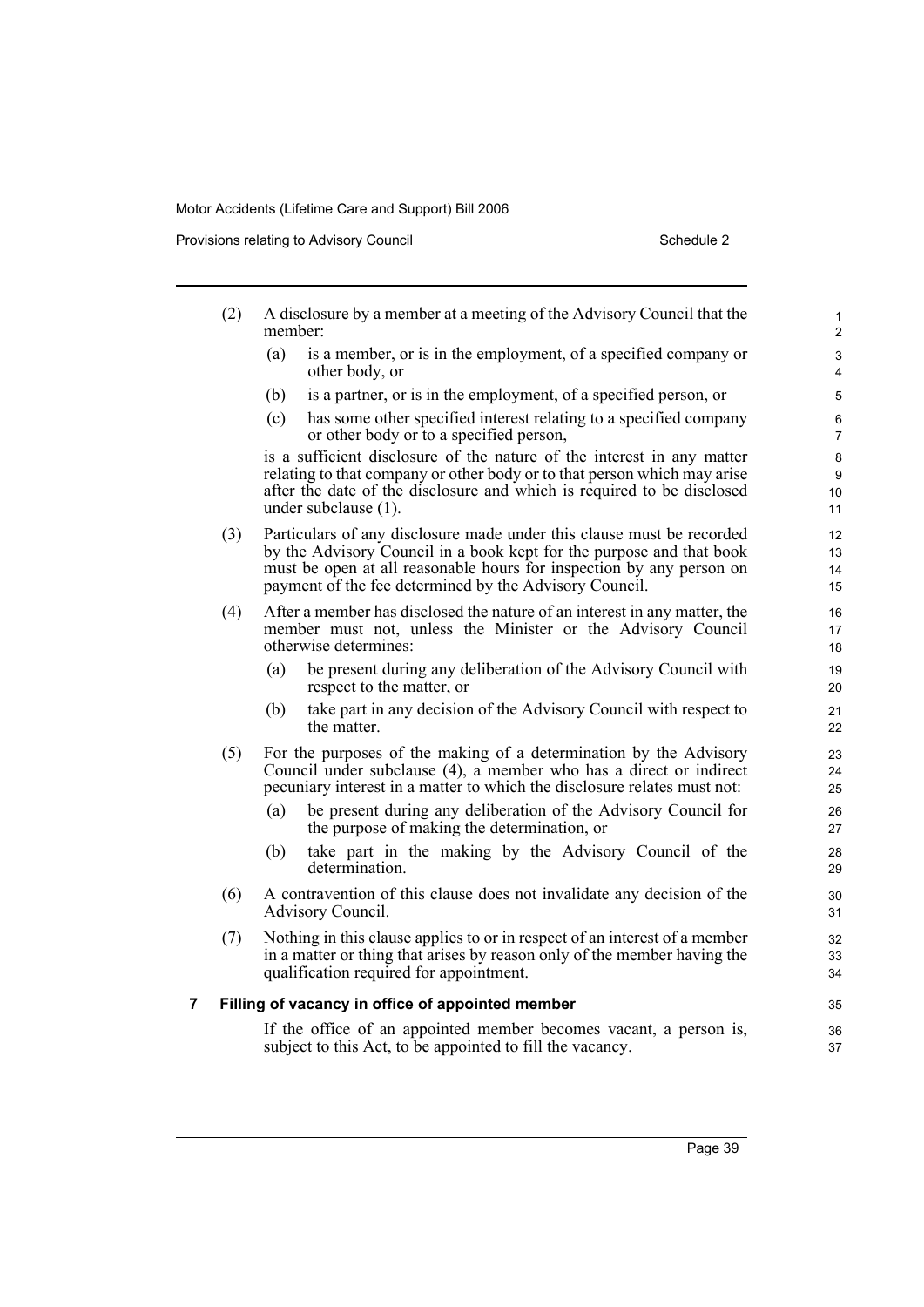| 8  |        | <b>Effect of certain other Acts</b>                                                                                                                                                                                                                                                             | 1                          |  |  |
|----|--------|-------------------------------------------------------------------------------------------------------------------------------------------------------------------------------------------------------------------------------------------------------------------------------------------------|----------------------------|--|--|
|    |        |                                                                                                                                                                                                                                                                                                 |                            |  |  |
|    | (1)    | Chapter 2 of the Public Sector Employment and Management Act 2002<br>does not apply to or in respect of the appointment of a member.                                                                                                                                                            | 2<br>3                     |  |  |
|    | (2)    | If by or under any Act provision is made:                                                                                                                                                                                                                                                       | $\overline{4}$             |  |  |
|    |        | requiring a person who is the holder of a specified office to<br>(a)<br>devote the whole of his or her time to the duties of that office, or                                                                                                                                                    | 5<br>6                     |  |  |
|    |        | prohibiting the person from engaging in employment outside the<br>(b)<br>duties of that office,                                                                                                                                                                                                 | 7<br>8                     |  |  |
|    |        | the provision does not operate to disqualify the person from holding that<br>office and also the office of a member or from accepting and retaining<br>any remuneration payable to the person under this Act as a member.                                                                       | 9<br>10 <sup>°</sup><br>11 |  |  |
| 9  |        | <b>General procedure</b>                                                                                                                                                                                                                                                                        | 12                         |  |  |
|    |        | The procedure for the calling of meetings of the Advisory Council and<br>for the conduct of business at those meetings is, subject to this Act and<br>the regulations, to be as determined by the Advisory Council.                                                                             | 13<br>14<br>15             |  |  |
| 10 | Quorum |                                                                                                                                                                                                                                                                                                 | 16                         |  |  |
|    |        | The quorum for a meeting of the Advisory Council is 5 members.                                                                                                                                                                                                                                  | 17                         |  |  |
| 11 |        | <b>Presiding member</b>                                                                                                                                                                                                                                                                         | 18                         |  |  |
|    | (1)    | The Chairperson or, in the absence of the Chairperson, the Deputy<br>Chairperson is to preside at a meeting of the Advisory Council.                                                                                                                                                            | 19<br>20                   |  |  |
|    | (2)    | In the absence of both the Chairperson and the Deputy Chairperson,<br>another member elected to chair the meeting by the members present at<br>the meeting is to preside at the meeting.                                                                                                        | 21<br>22<br>23             |  |  |
|    | (3)    | The person presiding at any meeting of the Advisory Council has a<br>deliberative vote and, in the event of an equality of votes, has a second<br>or casting vote.                                                                                                                              | 24<br>25<br>26             |  |  |
| 12 | Voting |                                                                                                                                                                                                                                                                                                 |                            |  |  |
|    |        | A decision supported by a majority of the votes cast at a meeting of the<br>Advisory Council at which a quorum is present is the decision of the<br>Advisory Council.                                                                                                                           | 28<br>29<br>30             |  |  |
| 13 |        | Transaction of business outside meetings or by telephone                                                                                                                                                                                                                                        | 31                         |  |  |
|    | (1)    | The Advisory Council may, if it thinks fit, transact any of its business<br>by the circulation of papers among all the members for the time being,<br>and a resolution in writing approved in writing by a majority of the<br>voting members is taken to be a decision of the Advisory Council. | 32<br>33<br>34<br>35       |  |  |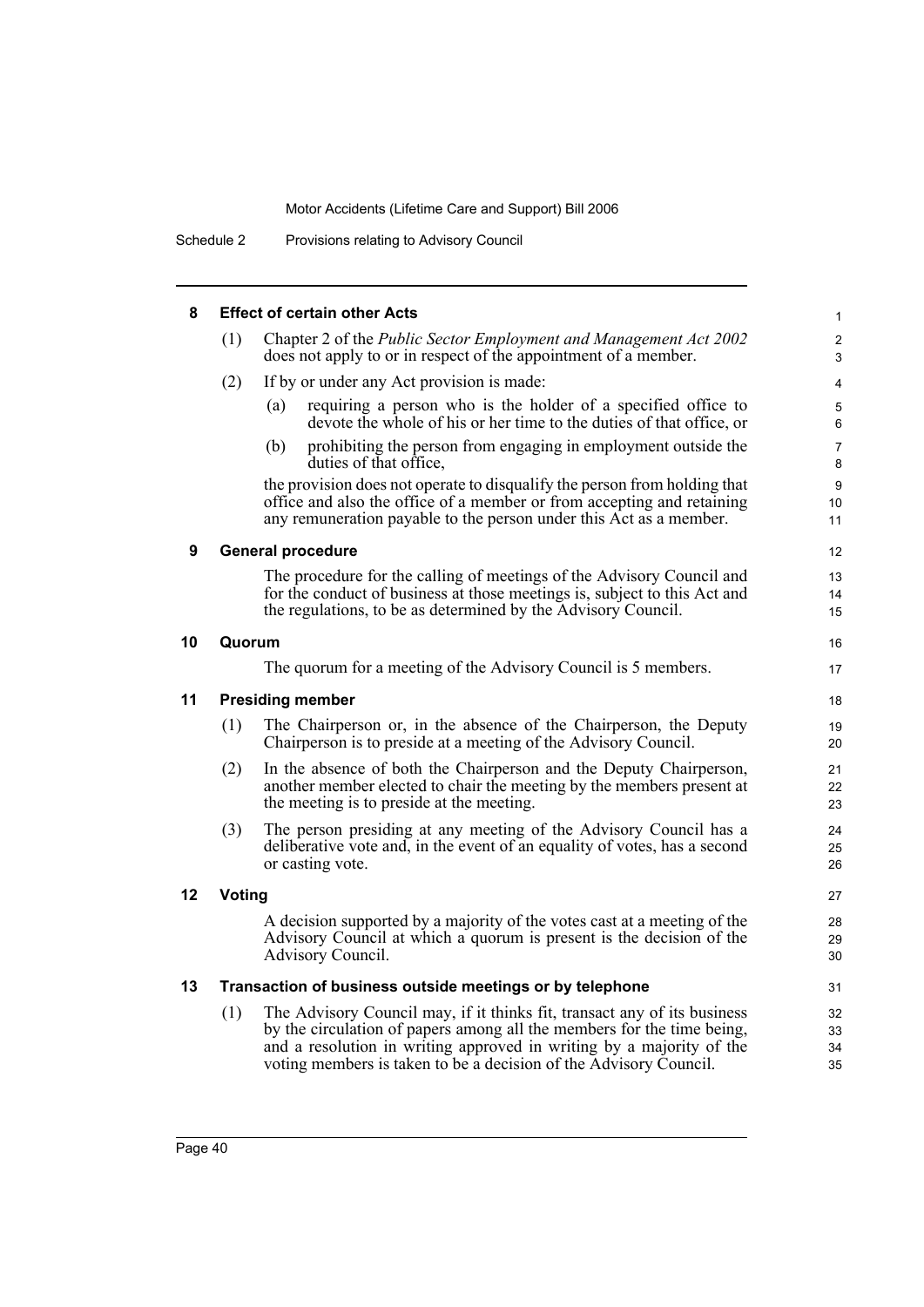Provisions relating to Advisory Council **Schedule 2** Schedule 2

|    | (2) | The Advisory Council may, if it thinks fit, transact any of its business at<br>a meeting at which members (or some members) participate by<br>telephone, closed-circuit television or other means, but only if any<br>member who speaks on a matter before the meeting can be heard by the<br>other members. | $\mathbf{1}$<br>$\overline{c}$<br>$\mathsf 3$<br>4<br>5 |  |  |
|----|-----|--------------------------------------------------------------------------------------------------------------------------------------------------------------------------------------------------------------------------------------------------------------------------------------------------------------|---------------------------------------------------------|--|--|
|    | (3) | For the purposes of:                                                                                                                                                                                                                                                                                         | 6                                                       |  |  |
|    |     | the approval of a resolution under subclause $(1)$ , or<br>(a)                                                                                                                                                                                                                                               | $\overline{7}$                                          |  |  |
|    |     | (b)<br>a meeting held in accordance with subclause (2),                                                                                                                                                                                                                                                      | 8                                                       |  |  |
|    |     | each member has the same voting rights (if any) as they have at an<br>ordinary meeting of the Advisory Council.                                                                                                                                                                                              | 9<br>10                                                 |  |  |
|    | (4) | A resolution approved under subclause (1) is, subject to the regulations,<br>to be recorded in the minutes of the meetings of the Advisory Council.                                                                                                                                                          | 11<br>12                                                |  |  |
|    | (5) | Papers may be circulated among the members for the purposes of<br>subclause (1) by facsimile or other transmission of the information in<br>the papers concerned.                                                                                                                                            | 13<br>14<br>15                                          |  |  |
| 14 |     | <b>Attendance by non-members</b>                                                                                                                                                                                                                                                                             | 16                                                      |  |  |
|    | (1) | A person authorised by the Advisory Council or Chairperson may<br>attend a meeting of the Advisory Council, and may participate in the<br>meeting to the extent that the Advisory Council determines.                                                                                                        | 17<br>18<br>19                                          |  |  |
|    | (2) | A person attending a meeting of the Advisory Council under this clause<br>cannot cast a vote at the meeting.                                                                                                                                                                                                 | 20<br>21                                                |  |  |
| 15 |     | <b>First meeting</b>                                                                                                                                                                                                                                                                                         |                                                         |  |  |
|    |     | The Minister is to call the first meeting of the Advisory Council in such<br>manner as the Minister thinks fit.                                                                                                                                                                                              | 23<br>24                                                |  |  |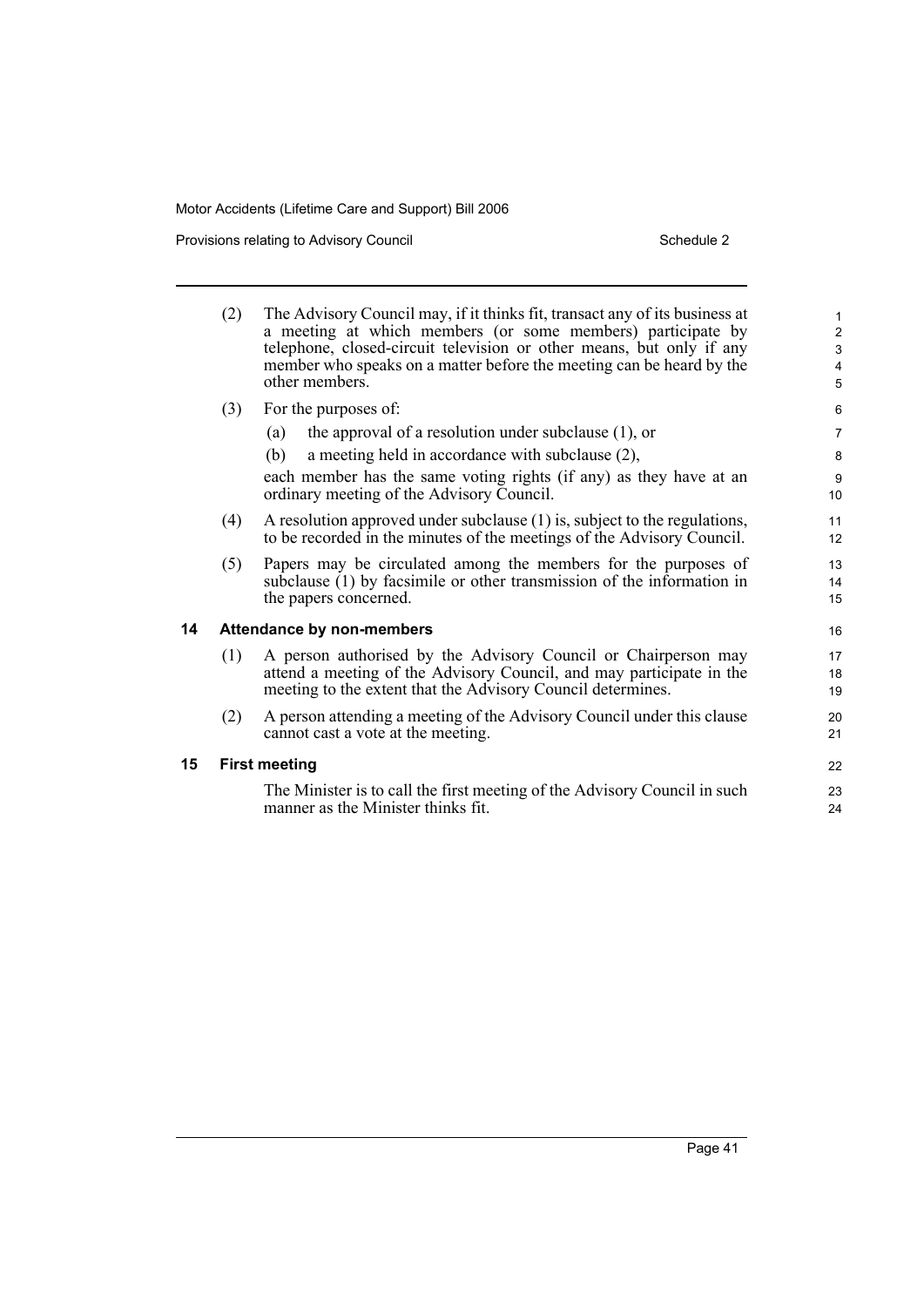Schedule 3 Consequential amendments of Motor Accidents Compensation Act 1999

## <span id="page-45-0"></span>**Schedule 3 Consequential amendments of Motor Accidents Compensation Act 1999**

|     |     | (Section 65)                                                                                                                                                                                                                                                                                                 | 3                                |
|-----|-----|--------------------------------------------------------------------------------------------------------------------------------------------------------------------------------------------------------------------------------------------------------------------------------------------------------------|----------------------------------|
| [1] |     | <b>Section 27A</b>                                                                                                                                                                                                                                                                                           | 4                                |
|     |     | Insert after section 27:                                                                                                                                                                                                                                                                                     | 5                                |
|     | 27A | <b>Effect of Lifetime Care and Support Scheme payments</b>                                                                                                                                                                                                                                                   | 6                                |
|     |     | A determination of the cost of claims and settlement expenses for<br>the purposes of this Part must take account of the effect on the<br>cost of claims of section 130A (No damages for expenses<br>covered by Lifetime Care and Support Scheme).                                                            | 7<br>8<br>$\boldsymbol{9}$<br>10 |
| [2] |     | <b>Section 43A</b>                                                                                                                                                                                                                                                                                           | 11                               |
|     |     | Insert after section 43:                                                                                                                                                                                                                                                                                     | 12                               |
|     | 43A | Application of Chapter to treatment covered by Lifetime Care and<br><b>Support Scheme</b>                                                                                                                                                                                                                    | 13<br>14                         |
|     |     | This Chapter does not apply in respect of treatment of an injured<br>person while the person is a participant in the Scheme under the<br>Motor Accidents (Lifetime Care and Support) Act 2006 if<br>expenses incurred in connection with that treatment are required<br>to be paid under Part 2 of that Act. | 15<br>16<br>17<br>18<br>19       |
| [3] |     | <b>Section 61 Status of medical assessments</b>                                                                                                                                                                                                                                                              | 20                               |
|     |     | Insert after section 61 $(2)$ $(b)$ :<br>whether any treatment to be provided to the injured person<br>(b1)                                                                                                                                                                                                  | 21<br>22                         |
|     |     | is reasonable and necessary in the circumstances, or                                                                                                                                                                                                                                                         | 23                               |
| [4] |     | <b>Section 61 (7)</b>                                                                                                                                                                                                                                                                                        | 24                               |
|     |     | Insert ", $(b1)$ " after " $(b)$ ".                                                                                                                                                                                                                                                                          | 25                               |
| [5] |     | Section 61 (8) (b)                                                                                                                                                                                                                                                                                           | 26                               |
|     |     | Insert ", $(b1)$ " after " $(b)$ ".                                                                                                                                                                                                                                                                          | 27                               |